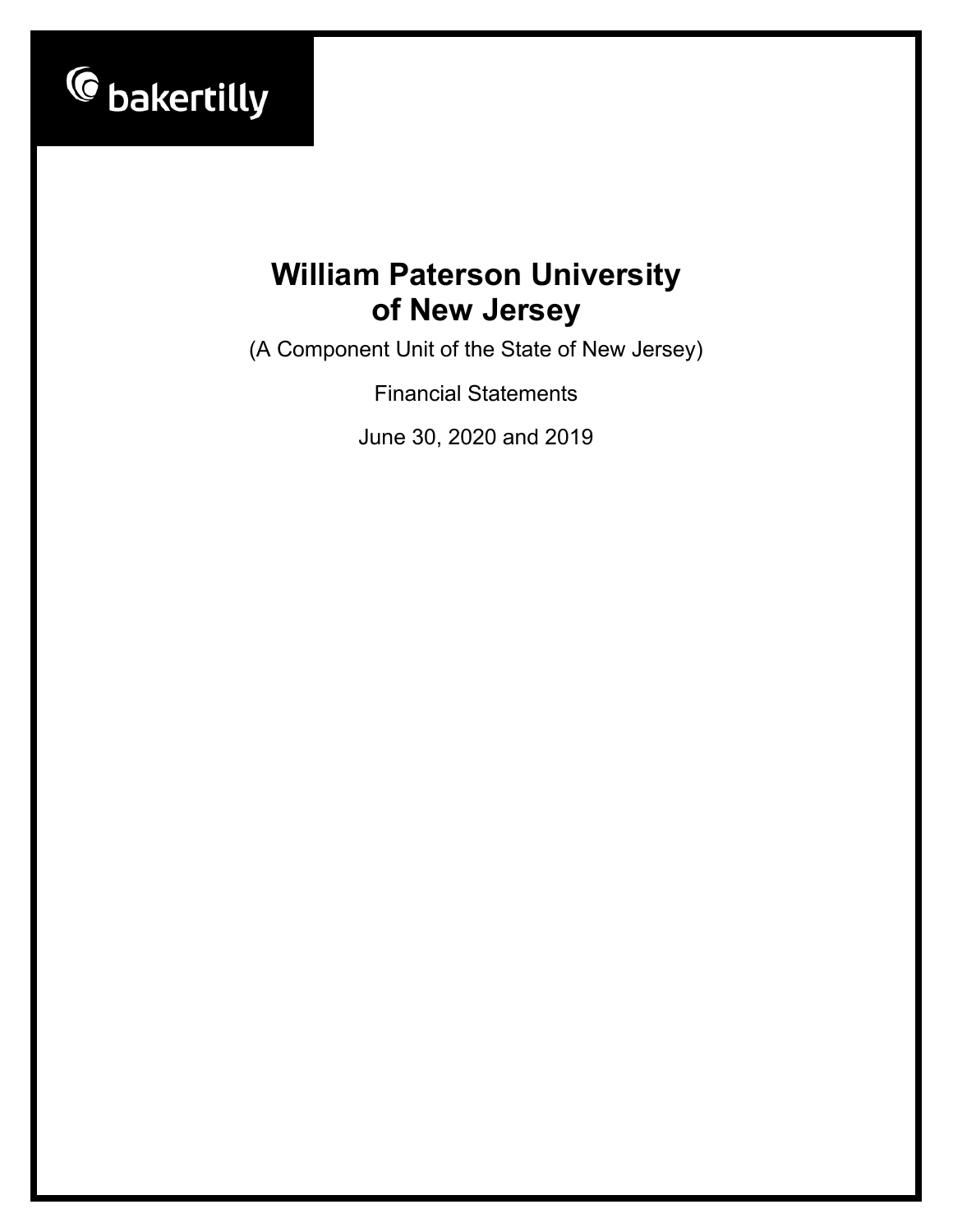(A Component Unit of the State of New Jersey) Table of Contents June 30, 2020 and 2019

|                                                                            | Page |
|----------------------------------------------------------------------------|------|
| <b>Independent Auditors' Report</b>                                        | 1    |
| <b>Management's Discussion and Analysis</b>                                | 3    |
| <b>Financial Statements</b>                                                |      |
| Statements of Net Position - University                                    | 20   |
| Statements of Revenues, Expenses and Changes in Net Position - University  | 21   |
| Statements of Cash Flows - University                                      | 22   |
| Statements of Financial Position - Foundation                              | 23   |
| Statements of Activities - Foundation                                      | 24   |
| <b>Statements of Cash Flows - Foundation</b>                               | 25   |
| <b>Notes to Financial Statements</b>                                       | 26   |
| <b>Required Supplementary Information</b>                                  |      |
| Schedules of University's Proportionate Share of the Net Pension Liability | 57   |
| <b>Schedules of University Contributions</b>                               | 58   |
| Schedules of University's Proportionate Share of the Total OPEB Liability  | 59   |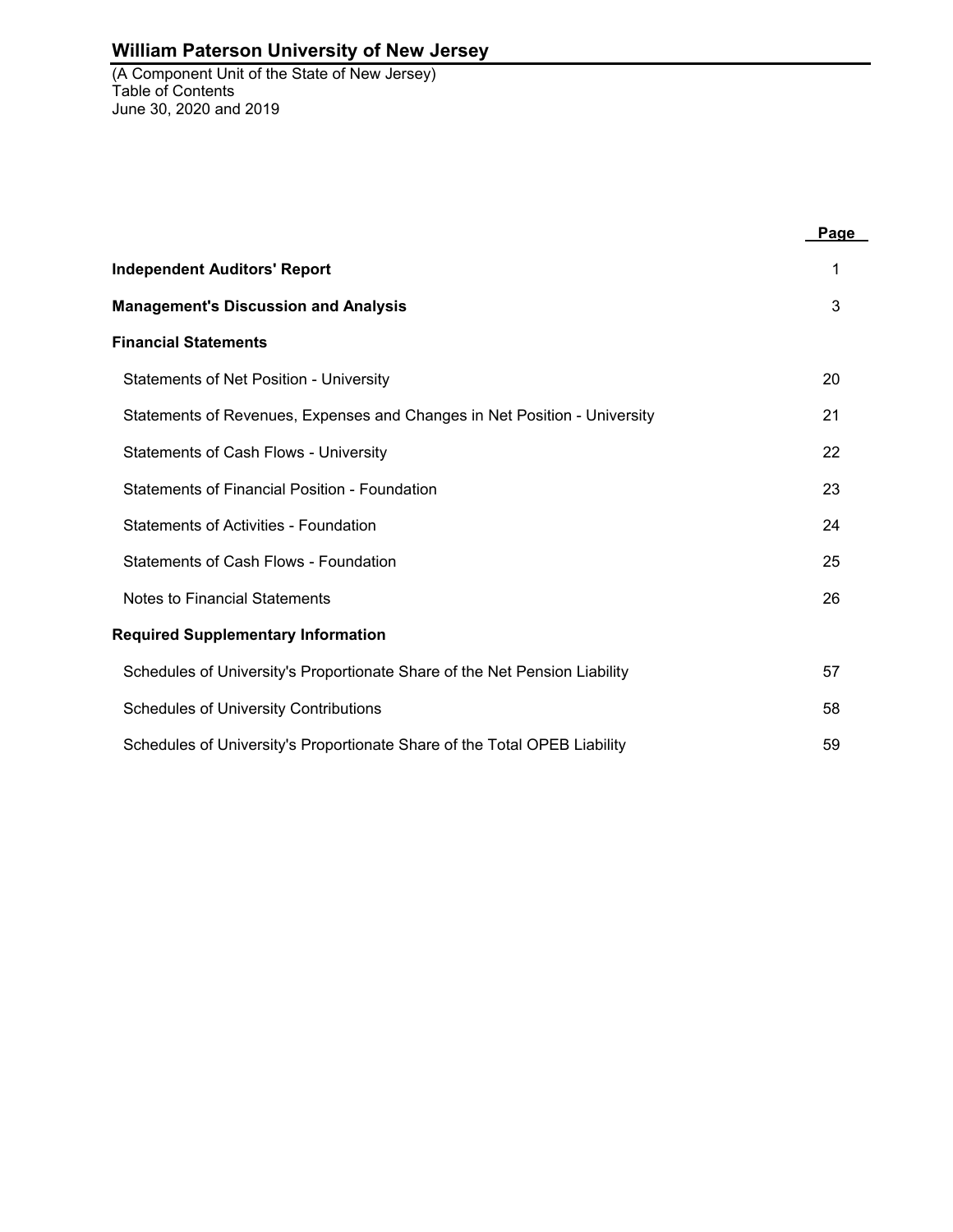

### **Independent Auditors' Report**

To the Board of Trustees of William Paterson University of New Jersey

#### **Report on the Financial Statements**

We have audited the accompanying financial statements of William Paterson University of New Jersey, a component unit of the State of New Jersey, (the University) and its discretely presented component unit as of and for the years ended June 30, 2020 and 2019, and the related notes to the financial statements, which collectively comprise the University's basic financial statements as listed in the table of contents.

#### *Management's Responsibility for the Financial Statements*

Management is responsible for the preparation and fair presentation of these financial statements in accordance with accounting principles generally accepted in the United States of America; this includes the design, implementation and maintenance of internal control relevant to the preparation and fair presentation of financial statements that are free from material misstatement, whether due to fraud or error.

#### *Auditors' Responsibility*

Our responsibility is to express an opinion on these financial statements based on our audits. We did not audit the financial statements of William Paterson University of New Jersey Foundation, Inc. (the Foundation), which is a discretely presented component unit. Those statements were audited by another auditor whose report has been furnished to us, and our opinion, insofar as it relates to the amounts included for the discretely presented component unit, is based solely on the report of the other auditor. We conducted our audits in accordance with auditing standards generally accepted in the United States of America. Those standards require that we plan and perform the audits to obtain reasonable assurance about whether the financial statements are free from material misstatement.

An audit involves performing procedures to obtain audit evidence about the amounts and disclosures in the financial statements. The procedures selected depend on the auditor's judgment, including the assessment of the risks of material misstatement of the financial statements, whether due to fraud or error. In making those risk assessments, the auditor considers internal control relevant to the entity's preparation and fair presentation of the financial statements in order to design audit procedures that are appropriate in the circumstances, but not for the purpose of expressing an opinion on the effectiveness of the entity's internal control. Accordingly, we express no such opinion. An audit also includes evaluating the appropriateness of accounting policies used and the reasonableness of significant accounting estimates made by management, as well as evaluating the overall presentation of the financial statements.

We believe that the audit evidence we have obtained is sufficient and appropriate to provide a basis for our audit opinion.

#### *Opinion*

In our opinion, based on our audits and the report of another auditor, the financial statements referred to above present fairly, in all material respects, the respective financial position of William Paterson University of New Jersey and its discretely presented component unit as of June 30, 2020 and 2019, and the respective changes in financial position and cash flows thereof for the years then ended in accordance with accounting principles generally accepted in the United States of America.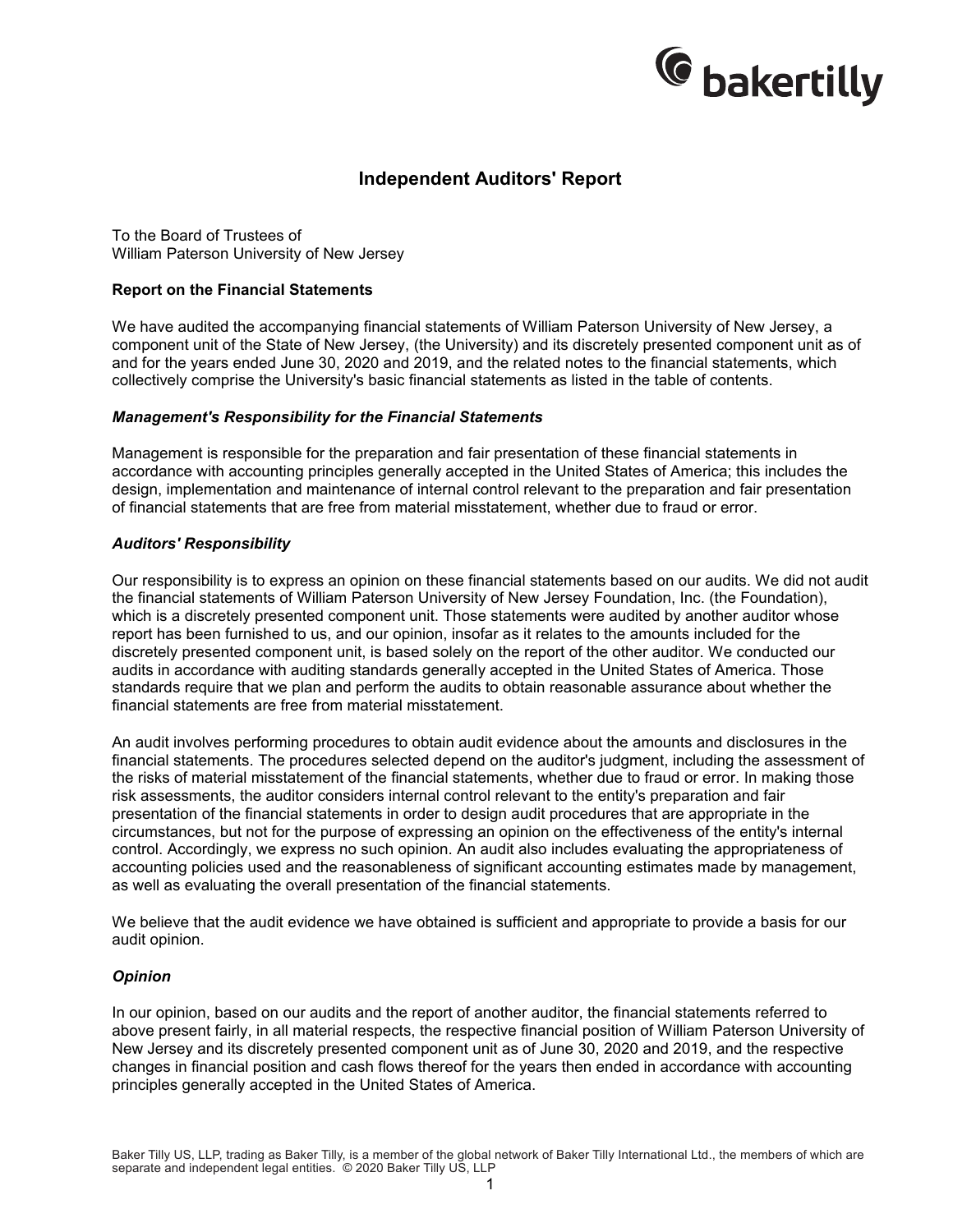### *Other Matters*

### *Required Supplementary Information*

Accounting principles generally accepted in the United States of America require that the management's discussion and analysis on pages 3 through 19, Schedules of University's Proportionate Share of the Net Pension Liability, Schedules of University Contributions and Schedules of University's Proportionate Share of the Total OPEB Liability on pages 57 through 59 be presented to supplement the basic financial statements. Such information, although not a part of the basic financial statements, is required by the Governmental Accounting Standards Board who considers it to be an essential part of financial reporting for placing the basic financial statements in an appropriate operational, economic or historical context. We have applied certain limited procedures to the required supplementary information in accordance with auditing standards generally accepted in the United States of America, which consisted of inquiries of management about the methods of preparing the information and comparing the information for consistency with management's responses to our inquiries, the basic financial statements and other knowledge we obtained during our audit of the basic financial statements. We do not express an opinion or provide any assurance on the information because the limited procedures do not provide us with sufficient evidence to express an opinion or provide any assurance.

Baker Tilly US, LLP

Baker Tilly US, LLP (formerly known as Baker Tilly Virchow Krause, LLP) Iselin, New Jersey January 29, 2021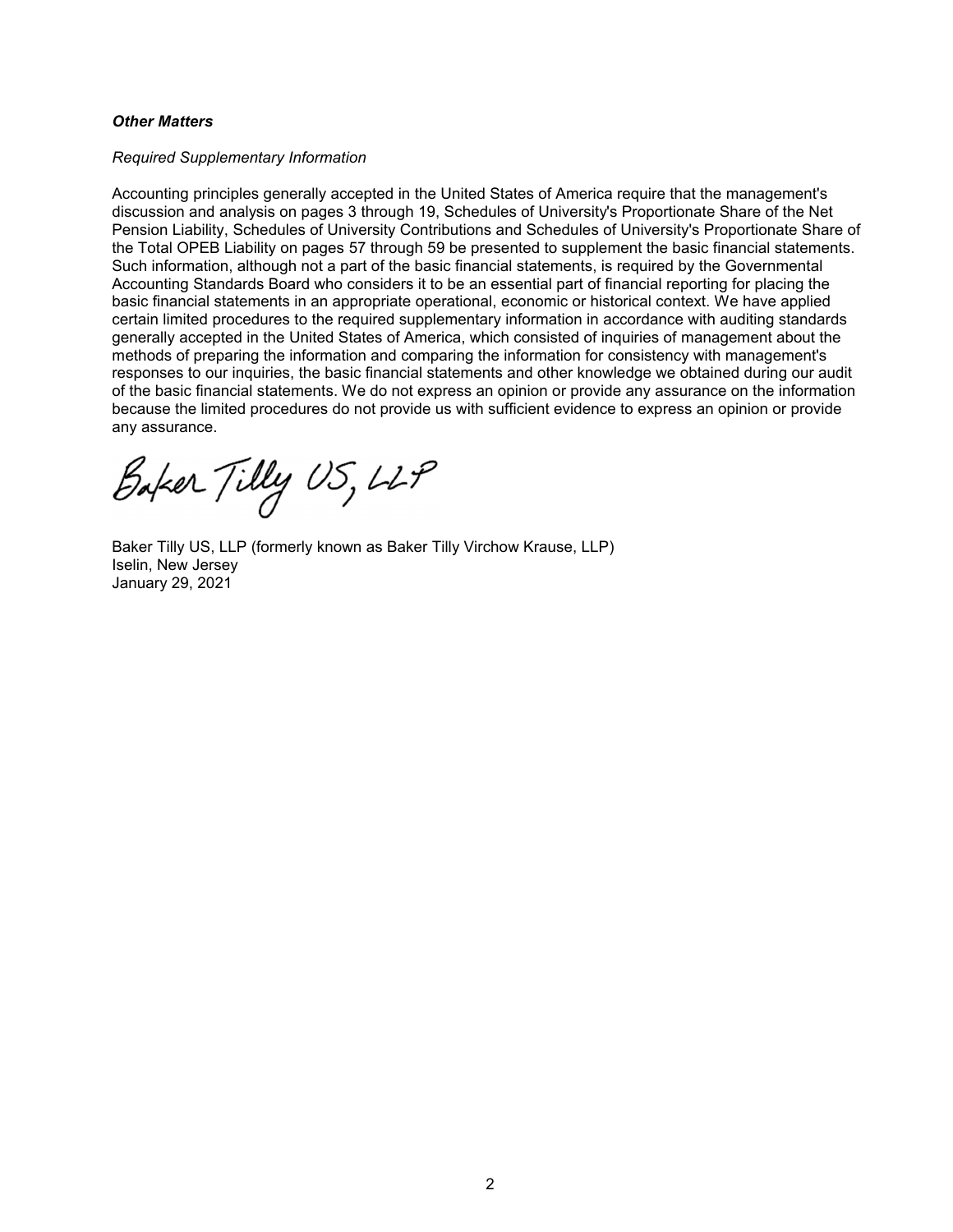(A Component Unit of the State of New Jersey) Management's Discussion and Analysis (Unaudited) June 30, 2020 and 2019

### **Introduction**

The Management's Discussion and Analysis report (MDA) provides a comprehensive overview of the financial position of The William Paterson University of New Jersey (the University) as of June 30, 2020 and 2019, and changes in its financial position for the fiscal years then ended with selected comparative information for the year ended June 30, 2018. Since this management's discussion and analysis is designed to focus on current activities, it should be read in conjunction with the University's basic financial statements and footnotes, which follow the MDA report. Unless otherwise indicated, years (2020, 2019 and 2018) in this report refer to the fiscal years ending June 30.

The University's audited financial statements consist of the Statements of Net Position, the Statements of Revenues, Expenses and Changes in Net Position, and the Statements of Cash Flows. It includes discreet presentation of the basic audited financial statements for the WPUNJ Foundation (Statements of Financial Position, the Statements of Activities and the Statements of Cash Flows). The footnotes to the financial statements provide additional information that is essential to a full understanding of the financial statements.

### **Financial Highlights**

The fiscal year 2020 financial statements reflect impacts of the COVID-19 pandemic and related business interruptions. The campus closure in March 2020, required refunds to be paid to students of \$5.0 million for housing, meals, parking, and course lab fees. Additional expenditures were made for the necessary technology to conduct classes and administrative activities remotely. State appropriation funding was reduced by half starting in April 2020. Student payments on accounts receivable slowed and there was essentially no revenue from auxiliary enterprises for the quarter ending June 30, 2020.

The University responded by putting budget caps and cutbacks in place and applied for federal and state relief funds. Funding from the CARES act totaling \$9.7 million was received with half designated for direct payments to students and half for COVID-related institutional expenses, and another segment of \$0.8 million was received for other institutional costs.

The University's financial position remains strong with total assets of \$492.5 million as of June 30, 2020, a decrease of \$15.6 million from fiscal year 2019 and a cumulative decrease of \$31.1 million from fiscal year 2018. Total liabilities were \$357.3 million as of June 30, 2020, a decrease of \$17.5 million from fiscal year 2019 and a cumulative decrease of \$45.1 million from fiscal year 2018. As of June 30, 2020, net position was \$116.3 million, \$8.5 million less than fiscal year 2019 and \$13.9 million less than fiscal year 2018.

The deficit balances in net position relate primarily to entries required under GASB 68 for the University's proportionate share of State pension liability, deferred outflows, deferred inflows and pension expense.

In recent years, the University adopted GASB Statement No. 68, *Accounting and Financial Reporting for Pensions;* and GASB Statement No. 75, *Accounting and Financial Reporting for Postemployment Benefits Other Than Pension.* These GASB statements require the University to report certain items of liability, deferred outflows, deferred inflows, revenue and expense in the financial statements. GASB Statement No. 68 requires reporting of pension liability, deferred outflows, deferred inflows, and pension expense, while GASB 75 requires reporting of revenue and expense. The items reported in the University's financial statements are unique in that none of the funding and transacting activities of the plans occur at the University level; rather they are conducted entirely by the State.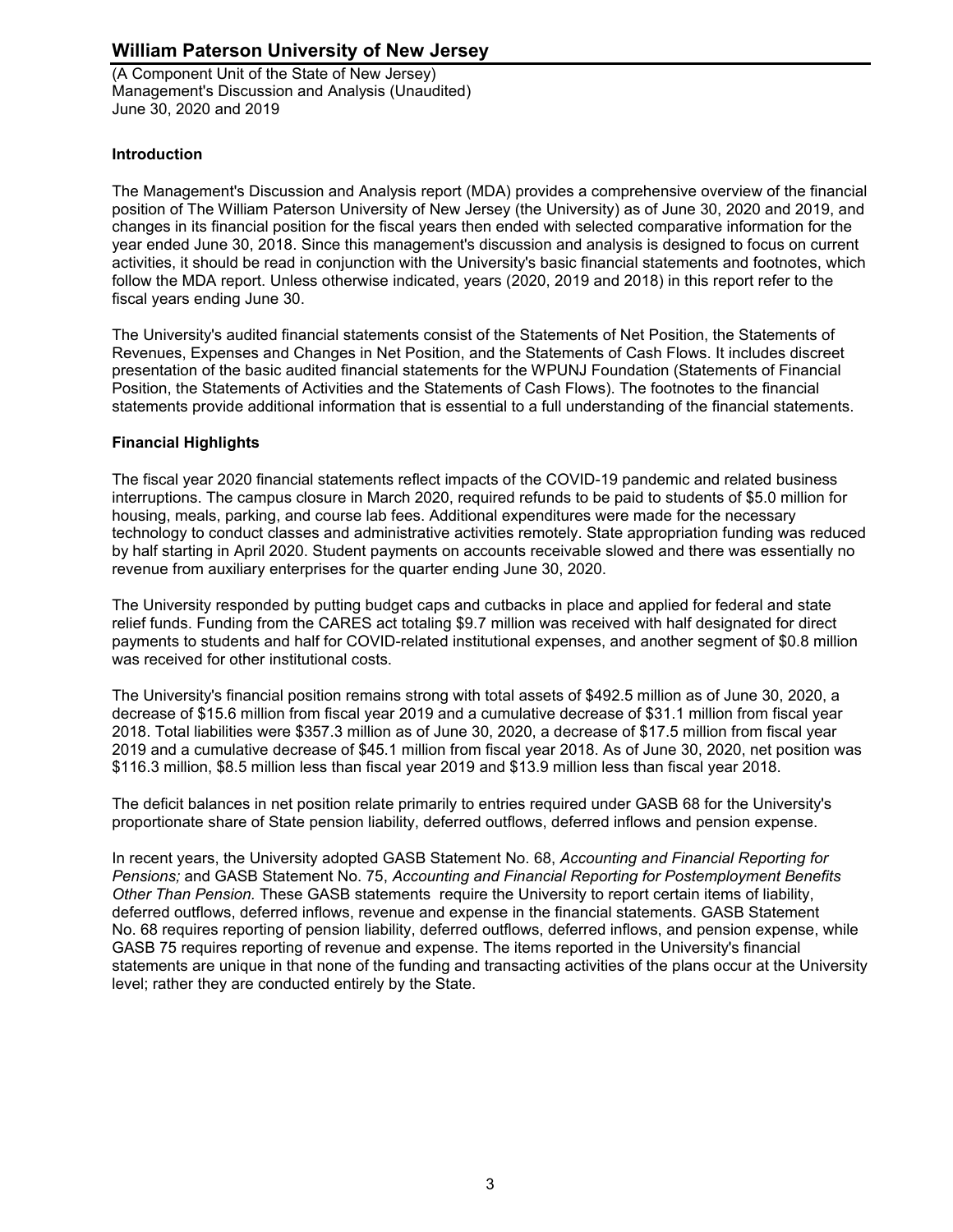(A Component Unit of the State of New Jersey) Management's Discussion and Analysis (Unaudited) June 30, 2020 and 2019

GASB Statement No. 68 was adopted in 2015 and requires participating employees of multi-employer cost sharing pension plans to report their proportionate share of net pension liability, pension expense, and the related deferred outflows and inflows of resources on their financial statements. The unfavorable impact of GASB 68 can be seen primarily in two sections of the University's financial statements: liabilities and unrestricted net position. The University is reporting \$149.3 million of net pension liability as of June 30, 2020, a decrease of \$10.1 million from fiscal year 2019 and a cumulative decrease of \$25.0 million from fiscal year 2018. Although this liability is now reflected on the University's Statement of Net Position, the State of New Jersey asserts that these are reporting entries only and do not reflect the responsibility for future payment by the University of these liabilities, which remains with the State.

These sections of the 2020 financial statements are impacted by the requirements of GASB Statement No 68:

- *Noncurrent liabilities:* Net pension liability as of June 30, 2020 was \$149.3 million, a decrease of \$10.1 million from June 30, 2019. This liability makes up 42 percent of the University's total liabilities.
- *Deferred outflows and inflows of resources:* Deferred outflows was \$18.9 million as of June 30, 2020, a decrease of \$8.5 from June 30, 2019; and deferred inflows was \$37.7 million, as of June 30, 2020, an increase of \$1.8 million from June 30, 2019.
- *Current year operating expense:* Fiscal year 2020 includes \$45,935 for pension expense associated with the State pension plan. This expense is allocated to the functional expense lines in the Statement of Revenues, Expenses, and Changes in Net Position. In fiscal year 2019, the expense amount was \$2.4 million.
- *Unrestricted net position:* The cumulative total of GASB 68 impact to unrestricted net position as of June 30, 2020 is a (deficit) of (\$172.0) million*.*

GASB Statement No. 75 was adopted during fiscal year 2018. Similar to GASB No. 68, GASB No. 75 focuses on participating employees reporting their proportionate share of certain items relating to a long term benefit plan, in this case other post-employment benefits (OPEB) provided by the State of New Jersey State Health Benefit State Retired Employees Plan. The plan pays health care benefits for state employees who have met minimum service requirements. Different from GASB No. 68 however, the University is not required to report OPEB liability because of a technical classification whereby a "special funding situation" as defined by GASB No. 75 is deemed relevant. The University must record and report its proportionate share of OPEB expense along with the associated revenue reflecting the State's legal obligation to pay for these benefits. The University's proportionate share of OPEB liability was \$186.1 million and \$244.4 million as of June 30, 2020 and June 30, 2019, respectively, and its share of OPEB expense (with corresponding revenue) was \$1.1 million and \$11.2 million for fiscal year 2020 and 2019, respectively.

These sections of the 2020 financial statements are impacted by the requirements of GASB Statement No 75:

- *Current year operating expense:* Fiscal year 2020 includes \$1.1 million for OPEB benefits expense representing the University's proportionate share of the State's plan expenses. The expense is allocated to the functional expense lines in the Statement of Revenues, Expenses, and Changes in Net Position, and is fully offset by an equal amount of State appropriation revenue in the Nonoperating Revenues (Expenses) section of the Statement of Revenues, Expenses, and Changes in Net Position.
- *Current year nonoperating revenues (expenses):* Beginning with fiscal year 2018, this section includes a third line of State support reflecting the State's obligation to pay the OPEB expenses reported under operating expense. The fiscal year 2020 nonoperating revenue for the State's OPEB benefits is \$1.1 million.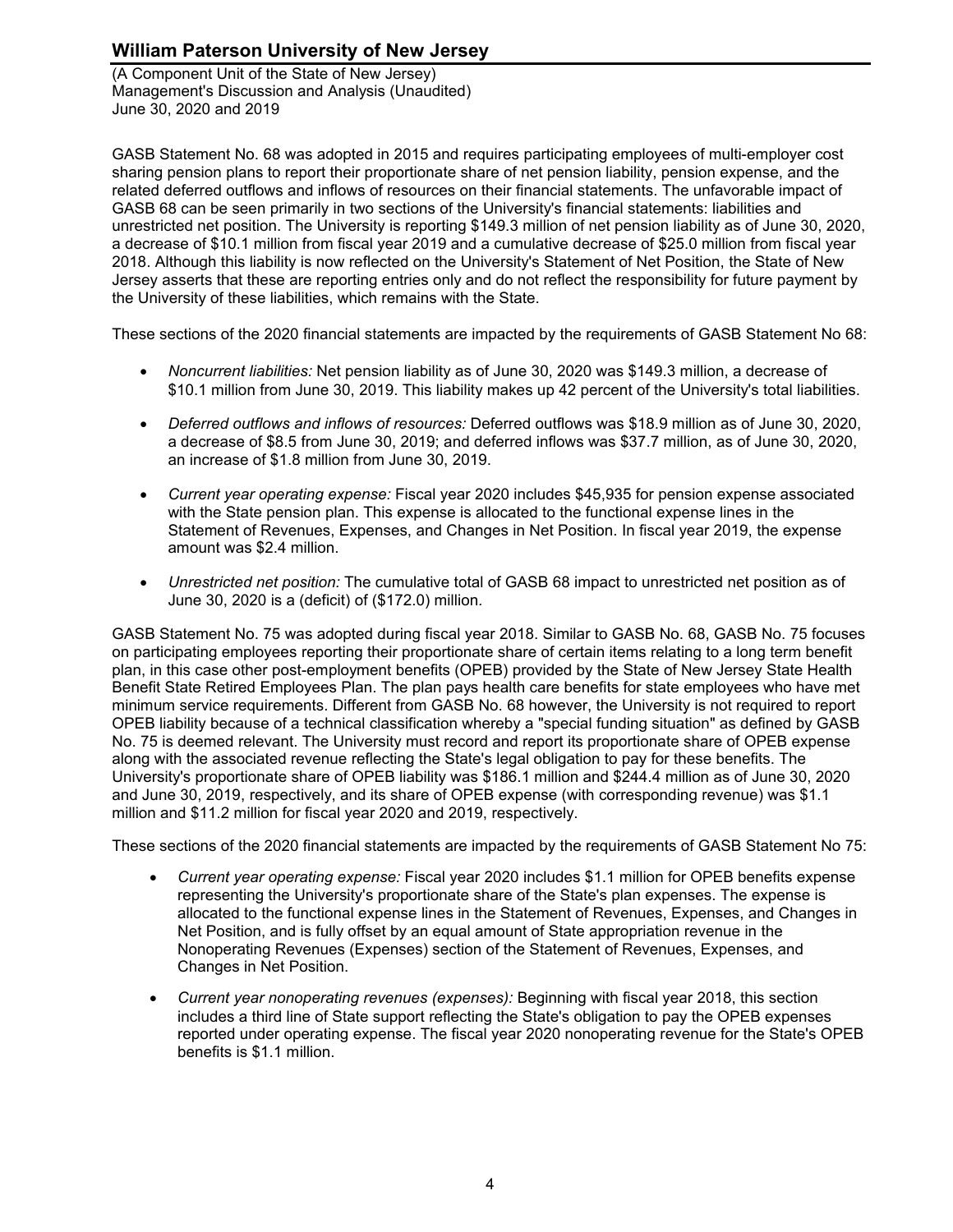(A Component Unit of the State of New Jersey) Management's Discussion and Analysis (Unaudited) June 30, 2020 and 2019

During fiscal year 2018, the University implemented its Cash and Investments Policy which was approved during fiscal year 2017 by the Board of Trustees. Excess operating cash, largely earmarked for capital projects as per the University's long term capital plan, was transferred from money market funds into the three-tiered portfolio structure outlined in the policy. The structure ensures adequate operating cash while optimizing investment earning opportunities and safeguarding principal.

The Investment in Capital Assets portion of net position, \$217.2 million as of June 30, 2020, reflects a decrease of \$0.5 million from fiscal year 2019 and a cumulative increase of \$2.1 million from fiscal year 2018. This increase in net position reflects achievements in connection with the University's capital plan, offset by depreciation and spend-down of construction cash held in escrow. The renovations of Preakness Hall (formerly Hunziker Hall) and Hunziker Wing were completed in 2018 and 2019. Construction of Skyline Hall, the University's new residence hall, began during fiscal year 2018 and was fully operational by the start of the fall 2019 semester. The project was partially (75 percent) funded by series 2017B bonds issued in August 2017.

During fiscal year 2019 the University purchased a building at 1800 Valley Road and work is underway to prepare the facility for academic use. Improvement of the University's residential facilities has been a priority – in addition to the newly constructed Skyline Hall, upgrades were made for lighting, flooring, window treatments and washer-dryer equipment in multiple residence halls. Significant historic renovation was done on Hobart Manor's exterior. Several buildings have received new HVAC units, hot water heating systems, or boilers. Over the past several years, thirty all-gender bathrooms have been created throughout campus.

The Preakness Hall and Hunziker Wing renovations totaled \$30.7 million. In September 2016, the University was awarded \$7.1 towards the Hunziker renovations from the New Jersey Higher Education Capital Facilities Grant Program. New money included in the 2015C bond series of \$20.0 million was used during fiscal years 2018 and 2019 to fund the Hunziker renovations, with the remaining \$2.9 million coming from University reserves earmarked for capital projects. The University was successful in receiving State approval to transfer unused State Bond funds from the University Hall project to the Preakness Hall and Hunziker Hall project thus reducing the amount of University funds needed to complete the project.

Skyline Hall was completed for the total cost of \$35.6 million. The project was funded by series 2017B bonds (\$30.0 million) and the remainder paid from earmarked University reserves.

### **Statements of Net Position**

The Statements of Net Position present the University's financial position as of a point in time, reflecting current and noncurrent assets, deferred outflows of resources, current and noncurrent liabilities, deferred inflows of resources, and total net position reported under three separate classifications.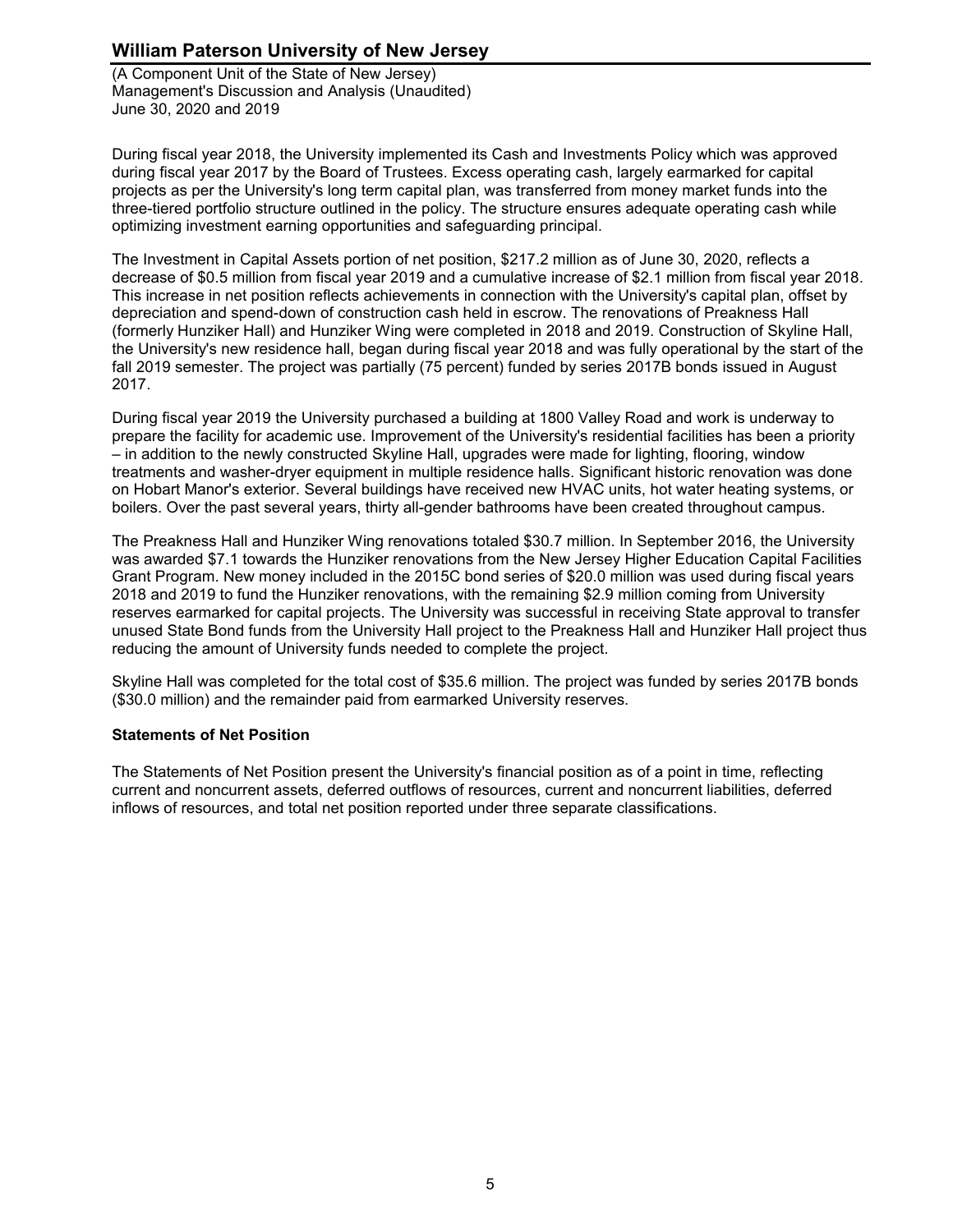(A Component Unit of the State of New Jersey) Management's Discussion and Analysis (Unaudited) June 30, 2020 and 2019

Assets and liabilities are generally measured using current values. However, capital assets are stated at historical cost less an allowance for depreciation. A summary of the University's assets, liabilities and net position (in thousands) at June 30, 2020, 2019 and 2018 follows:

### *Statements of Net Position Summary*

|                                    | 2020          | 2019         | 2018         |
|------------------------------------|---------------|--------------|--------------|
| Assets:<br>Current assets          | \$            | \$           | \$           |
| Noncurrent assets:                 | 93,851        | 98,896       | 124,115      |
| Capital assets, net                | 398,315       | 408,890      | 399,365      |
| Other                              | 308           | 302          | 72           |
| Total assets                       | 492,474       | 508,088      | 523,552      |
| Deferred outflows                  | 18,890        | 27,387       | 35,286       |
| Liabilities:                       |               |              |              |
| <b>Current liabilities</b>         | 32,363        | 30,297       | 31,750       |
| Noncurrent liabilities             | 324,973       | 344,495      | 370,663      |
| <b>Total liabilities</b>           | 357,336       | 374,792      | 402,413      |
| Deferred inflows                   | 37,714        | 35,873       | 26,242       |
| Net position:                      |               |              |              |
| Net investments in capital assets  | 217,236       | 217,716      | 215,128      |
| <b>Restricted for Debt service</b> | 7,790         | 8,450        | 8,150        |
| Unrestricted                       | (108, 712)    | (101,356)    | (93, 094)    |
| Total net position                 | 116,314<br>æ. | 124,810<br>S | 130,184<br>S |
|                                    |               |              |              |

#### **Current and Noncurrent Assets and Liabilities**

Current assets consist primarily of cash and cash equivalents, restricted deposits held by bond trustees, investments, and accounts receivables. Noncurrent assets consist of capital assets and noncurrent portion of loans receivable. Current liabilities consist primarily of accounts payable and accrued expenses, deferred revenue and current portion of bonds payable and other long-term debt, while noncurrent liabilities consist primarily of bonds payable, net pension liability, and other long-term debt.

### **Assets**

At June 30, 2020, the University had total assets of \$492.5 million, a decrease of \$15.6 million from \$508.1 million at June 30, 2019. The decrease in capital assets accounts for \$10.6 million of the total assets decrease and was caused by depreciation of \$15.6 million partially offset by increases for new capital projects.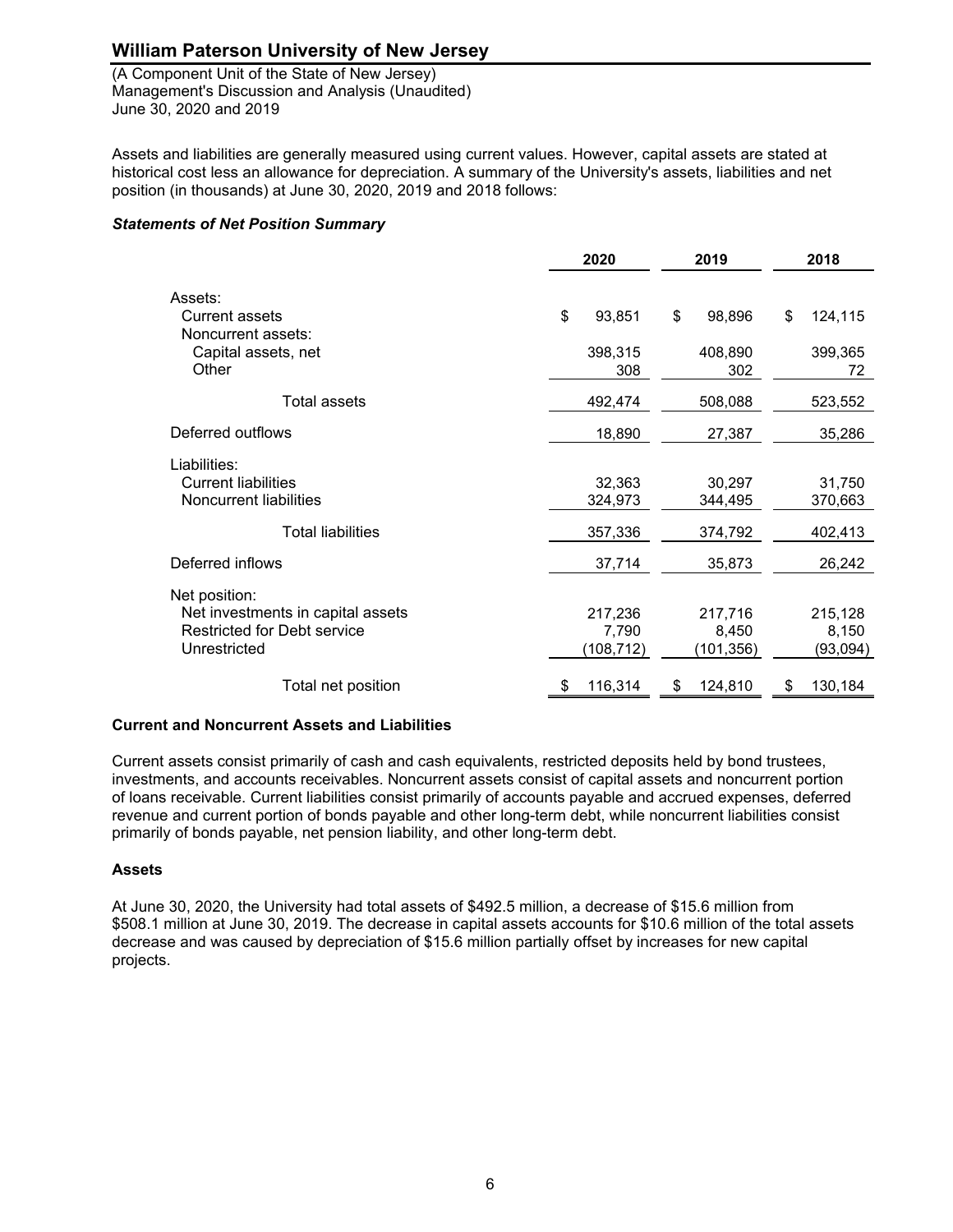(A Component Unit of the State of New Jersey) Management's Discussion and Analysis (Unaudited) June 30, 2020 and 2019

Other notable changes within assets are tied to impacts of the COVID-19 pandemic. Cash and investments at June 30, 2020 were \$6.3 million lower and \$4.7 million lower than June 30, 2019, respectively. These decreases resulted from reduced State appropriations, \$3.4 million, a drop-off of student payments on accounts, delayed State FICA reimbursements, and excess operating expenses over revenues. Campus housing closures and the resulting refunds paid to students impacted cash and investments, however this was largely recovered by the institutional portion of CARES funds received during June, 2020. The increase in student accounts receivables of \$1.4 million reflects an increase in balances receivable of \$1.8 million partially offset by a \$0.4 million increase in allowance for doubtful accounts. The increase in grants receivable of \$4.6 million reflects the student portion of CARES funds receivable (with the related \$4.1 million payable to students included in the balance sheet liabilities). The increase to the State of NJ receivable of \$0.7 million reflects the State's delayed payment of FICA reimbursements.

At June 30, 2019, the University had total assets of \$508.1 million, a decrease of \$15.5 million from \$523.6 million at June 30, 2018. Capital assets increased \$9.5 million due to increased construction and was offset by multiple decreases: restricted deposits held by bond trustees, \$16.6 million, reflecting drawdowns for construction of the new residence hall; cash and investments, \$4.0 million; NJ State appropriation receivable, \$3.2 million; and Perkins loans receivable, \$1.0 million reflecting liquidation of the Perkins loan program.

### **Deferred Outflows and Inflows of Resources**

As of June 30, 2020, the deferred outflows of resources and deferred inflows of resources were \$18.9 million and \$37.7 million, respectively.

The source of deferred outflows is primarily GASB 68 pension related, however in fiscal years 2020 and 2019 the total deferred outflows of \$18.9 and \$27.4, respectively, includes \$3.9 and \$4.1, respectively, relating to advance refunding of the 2008C bond issue.

### **Liabilities**

At June 30, 2020, the University had total liabilities of \$357.3 million, a decrease of \$17.5 million from \$374.8 million at June 30, 2019. The decrease is comprised of lower net pension liability, \$10.1 million, and paydown of bonds and other debt, \$10.1 million, offset by an increase in accounts payable and accrued expenses of \$2.7 million. There was a general decrease in accounts payable and accrued expenses of \$1.4 million reflective of spending caps and reductions in response to COVID-19, however that reduction was offset by a one-time payable of \$4.1 million for student portion CARES grant funding.

At June 30, 2019, the University had total liabilities of \$374.8 million, a decrease of \$27.6 million from \$402.4 million at June 30, 2018. The decrease is comprised of net pension liability decrease, \$14.9 million; pay down of bonds and other debt, \$9.7 million; accounts payable and accrued expenses decrease, \$2.4 million; and a \$1.2 million decrease in U.S. Government grants refundable liability due to liquidation of the Perkins loan program.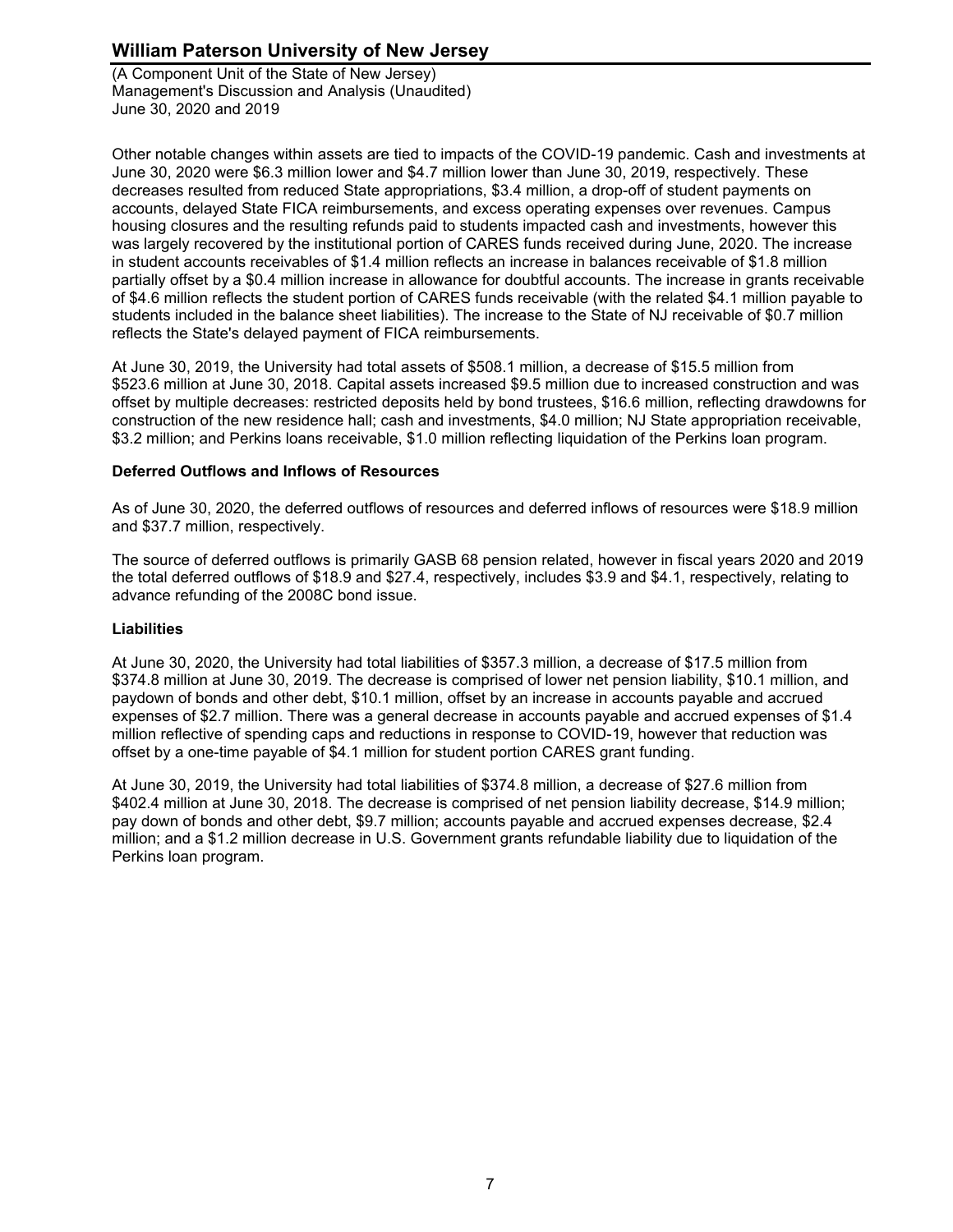(A Component Unit of the State of New Jersey) Management's Discussion and Analysis (Unaudited) June 30, 2020 and 2019

### **Net Position**

Net position reflects the residual interest in the University's assets and deferred outflows of resources after the deduction of its liabilities and deferred inflows of resources. Net position consists of three major categories: net investment in capital assets, expendable restricted net assets, and unrestricted net position.

*Net investment in capital assets* - Includes the University's capital assets (property, plant and equipment), net of accumulated depreciation, reduced by the outstanding balances of debt attributable to these assets.

*Expendable restricted net assets* - Assets available for expenditure by the University, but only in accordance with restrictions placed on their use by external entities.

*Unrestricted net position* - Includes assets that are not subject to limitations or stipulations imposed by external entities and that have not been set aside for capital or endowment purposes. These assets are available for any lawful purpose of the University and include resources that may be designated for specific purposes as determined by management or the Board.

#### *Components of Net Position*

|                                                | 2020             | 2019             | 2018                |
|------------------------------------------------|------------------|------------------|---------------------|
| Net investment in capital assets               | 217,235,677<br>S | 217,716,398<br>S | 215, 127, 685<br>\$ |
| Expendable restricted for Debt service         | 7,790,000        | 8,450,000        | 8,150,000           |
| Unrestricted:<br>University unrestricted       | 63,329,576       | 70,639,628       | 73.714.084          |
| Proportionate share of NJ pension<br>liability | (172,041,699)    | (171,995,764)    | (166, 807, 686)     |
|                                                | (108,712,123)    | (101,356,136)    | (93,093,602)        |
| Total net position                             | 116.313.554<br>S | 124.810.262<br>S | 130.184.083<br>S    |

Net position at June 30, 2020, 2019 and 2018 was \$116.3, \$124.8 and \$130.2 million, respectively. From fiscal year 2019 to 2020, net position decreased \$8.5 million and from fiscal year 2018 to 2019, it decreased \$5.4 million.

The FY20 overall decrease in net position of \$8.5 million, as reported in the Statement of Revenues, Expenses, and Changes in Net Position, consists of a decrease of \$4.4 million in operating revenues (\$5.4 million decrease in campus housing offset by \$2.0 million increase in tuition revenue; along with decreases in grants and auxiliary enterprise revenues of \$0.5 million each); a \$9.8 million decrease in operating expenses (comprised of decreases in GASB 75/OPEB expense and general operating expense of \$10.1 million and \$4.6 million respectively, offset by the one-time expense of student CARES awards in 2020, \$4.9 million); and a decrease in nonoperating revenues of \$4.6 million (comprised of decreases in GASB75/OPEB revenue of \$10.1 million and State appropriation revenue of \$3.3 million, offset by one-time emergency relief grant funds of \$10.5 million).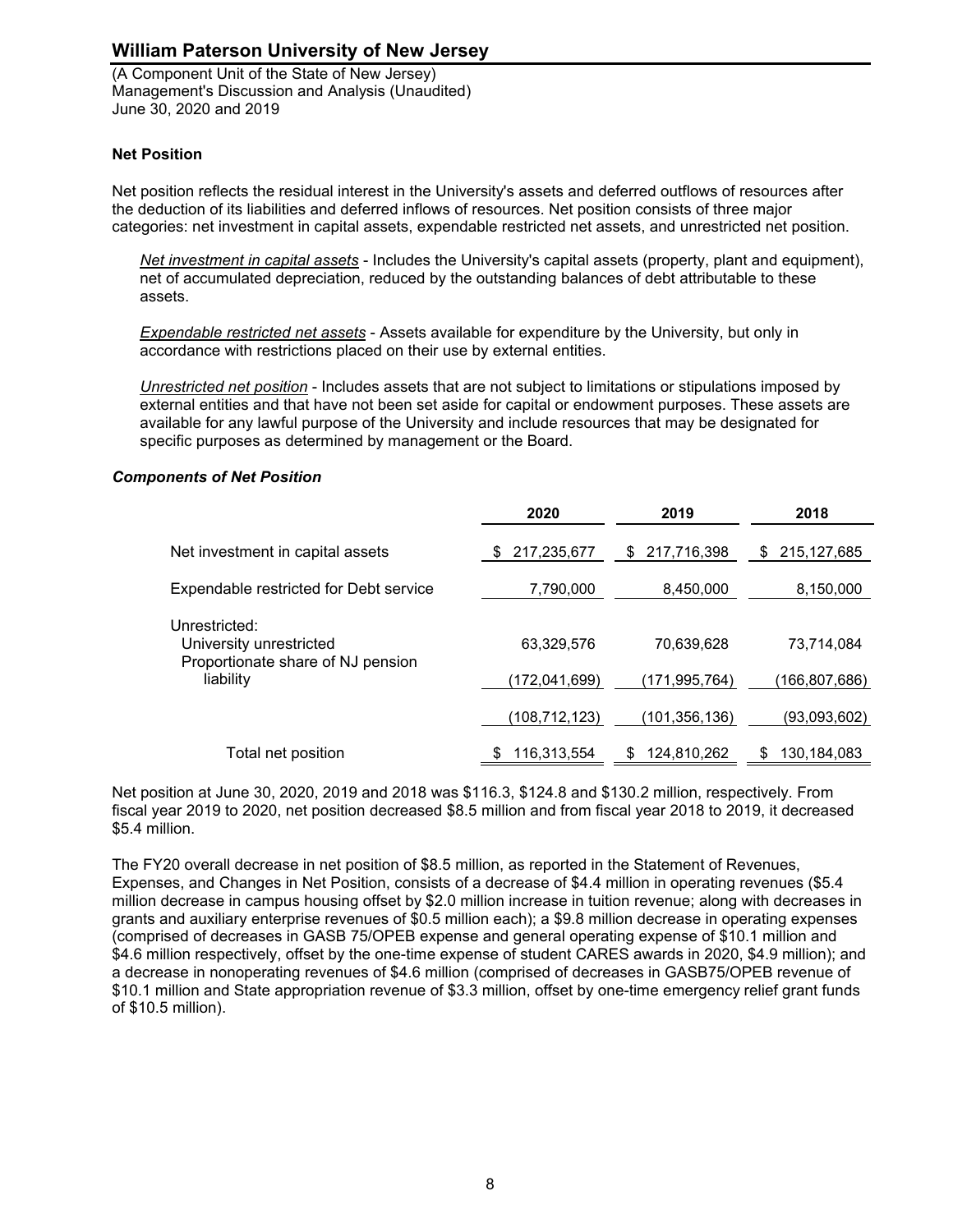(A Component Unit of the State of New Jersey) Management's Discussion and Analysis (Unaudited) June 30, 2020 and 2019

GASB 68 expense in fiscal year 2020 was minimal at \$45,935 due to significant decreases in net pension liability and deferred outflows.

The FY19 overall decrease in net position of \$5.4 million, as reported in the Statement of Revenues, Expenses, and Changes in Net Position, consists of the GASB 68 pension expense of \$2.4 million and net decrease from operations of \$3.0 million. The \$3.0 million decrease reflects \$3.9 million capital grants revenue offset by \$6.9 million deficit from combined operating and nonoperating revenues and expenses.



### **Statement of Revenues, Expenses and Changes in Net Assets**

The Statement of Revenues, Expenses, and Changes in Net Position presents the revenues earned and the expenses incurred during the fiscal year. Activities are classified as operating, nonoperating, or capital grants and gifts. Revenues received and expenses incurred as a result of the University providing goods and services to its students and other constituencies are considered operating. Nonoperating revenues are primarily those received for which goods and services are not directly provided. The University's financial reporting model classifies state appropriations and gifts as nonoperating revenues. The operating deficit demonstrates the University's dependency on state support, capital grants, and other nonoperating revenues. Nonoperating activity also includes investment income and expense.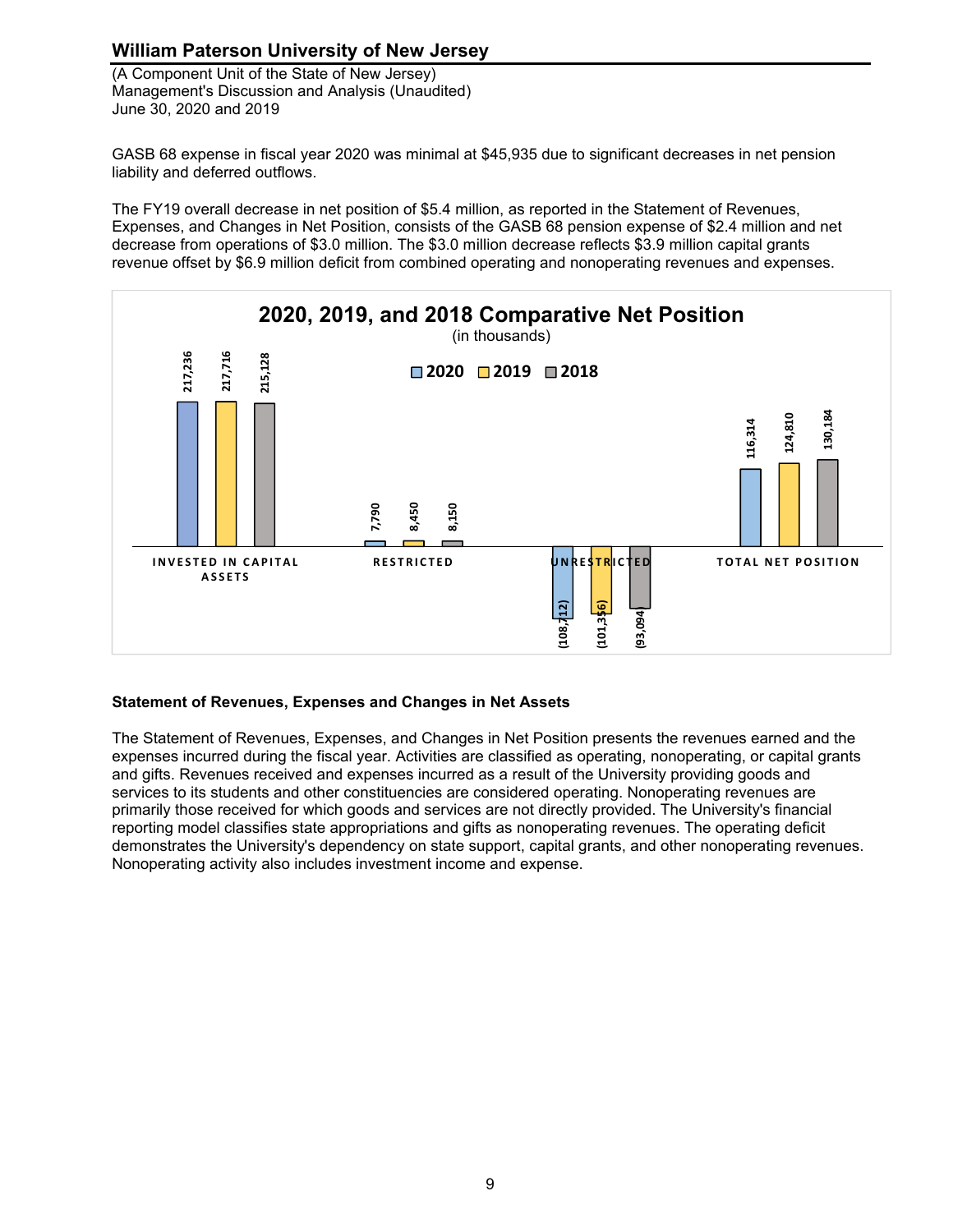(A Component Unit of the State of New Jersey) Management's Discussion and Analysis (Unaudited) June 30, 2020 and 2019

A summary of the University's revenues, expenses, and changes in net position (in thousands) for the years ended June 30, 2020, 2019 and 2018 follows:

### *Summary of Revenues, Expenses and Changes in Net Position*

|                                                                                                                                                      |    | 2020                                        | 2019                                                      | 2018 |                                                        |  |
|------------------------------------------------------------------------------------------------------------------------------------------------------|----|---------------------------------------------|-----------------------------------------------------------|------|--------------------------------------------------------|--|
| Operating revenues:<br>Net student revenue<br>Other                                                                                                  | \$ | 100,072<br>44,071                           | \$<br>103,447<br>45,067                                   | \$   | 103,906<br>44,362                                      |  |
| Total operating revenues                                                                                                                             |    | 144,143                                     | 148,514                                                   |      | 148,268                                                |  |
| Operating expenses                                                                                                                                   |    | 222,446                                     | 232,228                                                   |      | 245,204                                                |  |
| Operating loss                                                                                                                                       |    | (78, 303)                                   | (83, 714)                                                 |      | (96, 936)                                              |  |
| Nonoperating revenues (expenses):<br>State appropriations<br>Emergency relief grants<br>Other<br>Interest expense                                    |    | 60,689<br>10,468<br>5,127<br>(6, 498)       | 74,090<br>6,043<br>(5, 721)                               |      | 78,574<br>2,870<br>(5, 395)                            |  |
| Net total nonoperating revenues                                                                                                                      |    | 69,786                                      | 74,412                                                    |      | 76,049                                                 |  |
| Capital grants and gifts                                                                                                                             |    | 21                                          | 3,927                                                     |      | 5,906                                                  |  |
| Decrease in net position*                                                                                                                            |    | (8, 496)                                    | (5, 375)                                                  |      | (14, 981)                                              |  |
| Net position, beginning of year                                                                                                                      |    | 124,810                                     | 130,185                                                   |      | 145,166                                                |  |
| Net position, end of year                                                                                                                            | \$ | 116,314                                     | \$<br>124,810                                             | \$   | 130,185                                                |  |
| *Categories of decrease in net position:                                                                                                             |    |                                             |                                                           |      |                                                        |  |
| Operating and nonoperating net total expenses<br>GASB 68 pension expense<br>GASB 75 OPEB expense<br>GASB 75 OPEB revenue<br>Capital grants and gifts | \$ | (8, 471)<br>(46)<br>(1, 111)<br>1,111<br>21 | \$<br>(6,889)<br>(2, 413)<br>(11, 207)<br>11,207<br>3,927 | \$   | (10, 534)<br>(10, 353)<br>(16, 134)<br>16,134<br>5,906 |  |
| Net total decrease in net position                                                                                                                   | \$ | (8, 496)                                    | \$<br>(5, 375)                                            | \$   | (14, 981)                                              |  |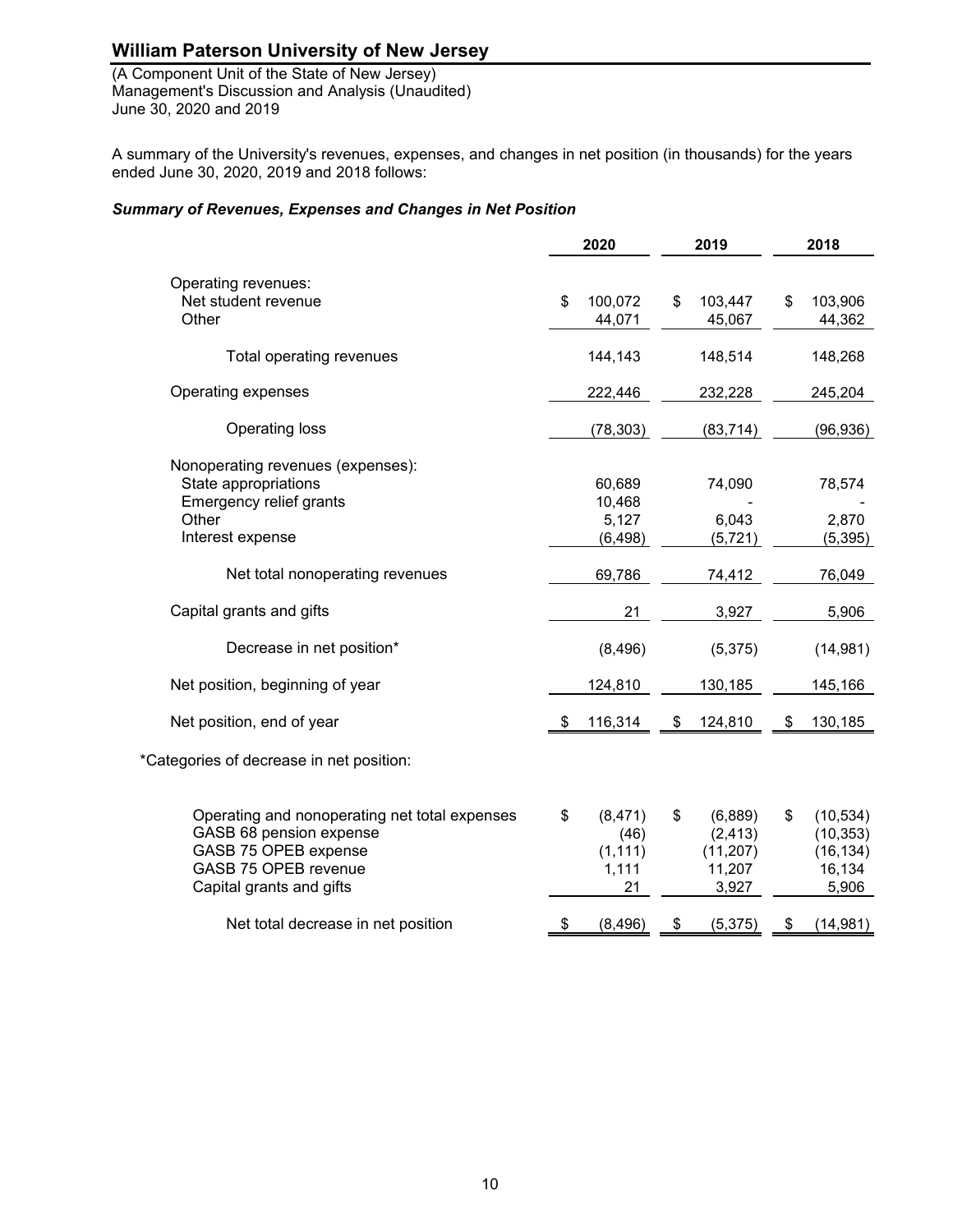(A Component Unit of the State of New Jersey) Management's Discussion and Analysis (Unaudited) June 30, 2020 and 2019

### **Revenues**

Revenues are classified as operating, nonoperating, or capital grants and gifts. A summary of the University's revenues (in thousands) for the years ended June 30, 2020, 2019 and 2018 follows:

### *Operating, Nonoperating and Capital Revenues:*

|                                                                                                                          | 2020                              | 2019                              | 2018                              |
|--------------------------------------------------------------------------------------------------------------------------|-----------------------------------|-----------------------------------|-----------------------------------|
| Operating revenues:<br>Net student revenue<br>Federal grants and contracts<br>State local and other grants and contracts | \$<br>100,072<br>23,695<br>18,683 | \$<br>103,447<br>23,918<br>18,981 | \$<br>103,906<br>23,407<br>18,631 |
| Auxiliary enterprises                                                                                                    | 1,693                             | 2,168                             | 2,324                             |
| Total operating revenues                                                                                                 | 144,143                           | 148,514                           | 148,268                           |
| Nonoperating revenues:                                                                                                   |                                   |                                   |                                   |
| State appropriations                                                                                                     | 27,017                            | 30,357                            | 30,357                            |
| State paid fringe benefits                                                                                               | 32,562                            | 32,526                            | 32,083                            |
| Emergency relief grants                                                                                                  | 10,468                            |                                   |                                   |
| State paid OPEB benefits                                                                                                 | 1,111                             | 11,207                            | 16,134                            |
| Investment income                                                                                                        | 1,849                             | 2,132                             | 1,472                             |
| Unrealized investment gain (loss)                                                                                        | 1,151                             | 1,789                             | (1, 203)                          |
| Other, including private gifts                                                                                           | 2,125                             | 2,123                             | 2,600                             |
| Total nonoperating revenues                                                                                              | 76,283                            | 80,134                            | 81,443                            |
| Capital grants and gifts                                                                                                 | 21                                | 3,927                             | 5,906                             |
| Total operating, nonoperating and                                                                                        |                                   |                                   |                                   |
| capital revenues                                                                                                         | 220,447<br>\$                     | 232,575<br>\$                     | 235,617<br>\$                     |

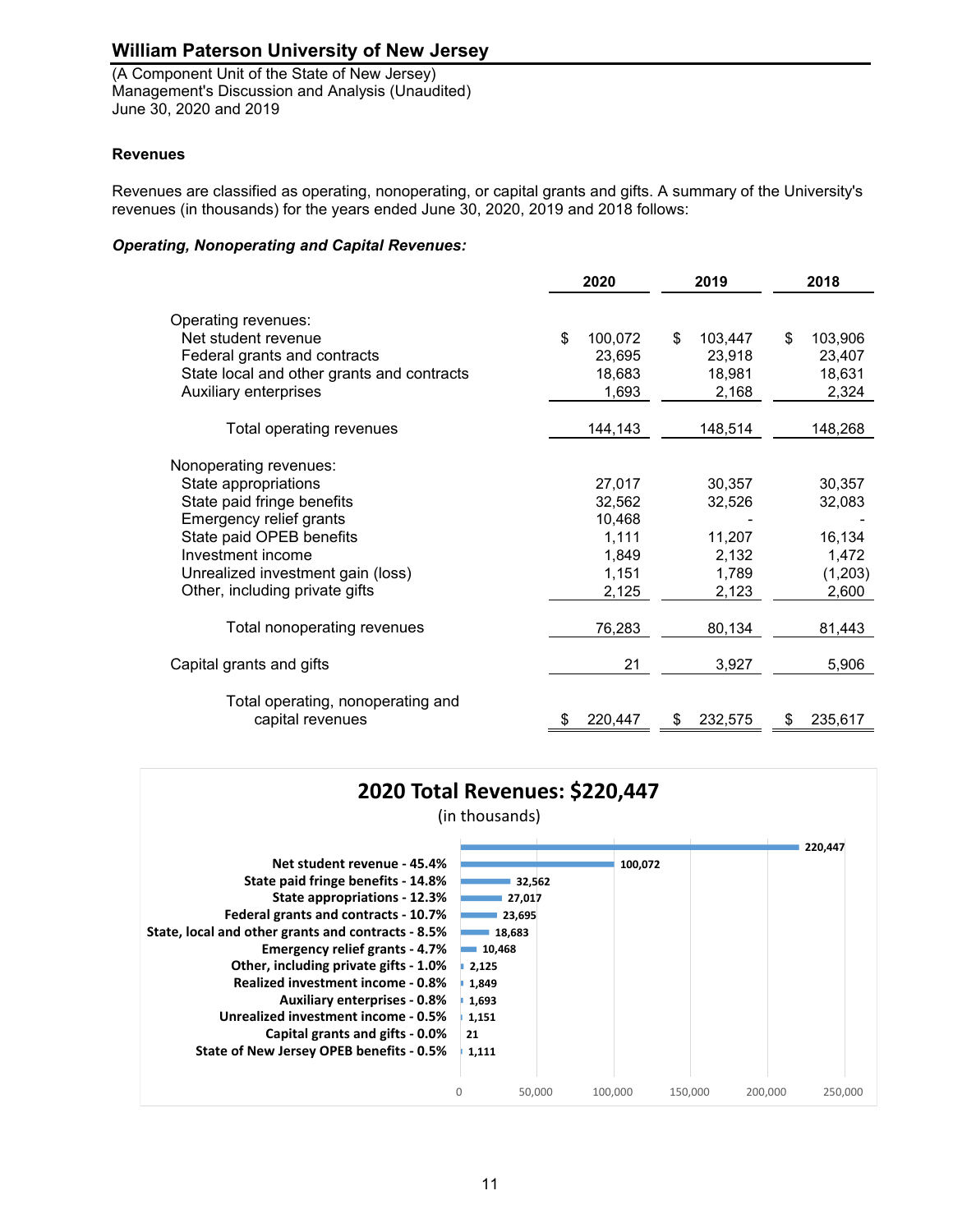(A Component Unit of the State of New Jersey) Management's Discussion and Analysis (Unaudited) June 30, 2020 and 2019



### *Operating Revenues*

Operating revenues consist of student revenues, government grants and contracts, and auxiliary enterprises.

Gross student tuition and fees were \$126.8 million, \$124.9 million and \$123.7 million for the years ended June 30, 2020, 2019, and 2018, respectively. This revenue was generated by the following number of students, resident students and meal plan participants:

#### *Student Enrollment: Total Enrollment (FTE's):*

|                                                                                                                          | 2020                      | 2019                      | 2018                      |
|--------------------------------------------------------------------------------------------------------------------------|---------------------------|---------------------------|---------------------------|
| Annualized Fall and Spring<br>Summer II (July-August 2019, 2018, 2017)<br>Summer I (May-June 2020, 2019, 2018)<br>Winter | 7,498<br>300<br>362<br>71 | 7,663<br>300<br>315<br>68 | 7,743<br>328<br>317<br>80 |
| Total enrollment                                                                                                         | 8,231                     | 8,346                     | 8,468                     |
| <b>Residential students</b>                                                                                              | 1,858                     | 1,972                     | 1,900                     |
| Meal plan participants                                                                                                   | 1,808                     | 1.922                     | 1,854                     |

Net student revenue, comprised of tuition and fees and residence life less scholarship allowances, was \$100.1 million for the year ended June 30, 2020, a decrease of \$3.4 million from fiscal year 2019 due to the COVID-19 related decrease of \$5.4 million in residence life revenue partially offset by an increase in tuition and fees revenue of \$2.0 million.

For the year ended June 30, 2019, net student revenue was \$103.4 million, a decrease of \$0.5 million from fiscal year 2018 due to an increase in student related revenues (tuition, fees, room, board and meals) of \$0.5 million, decreased student aid and scholarship allowance of \$2.8 million and partially offset by a 2.0 percent increase in tuition rates.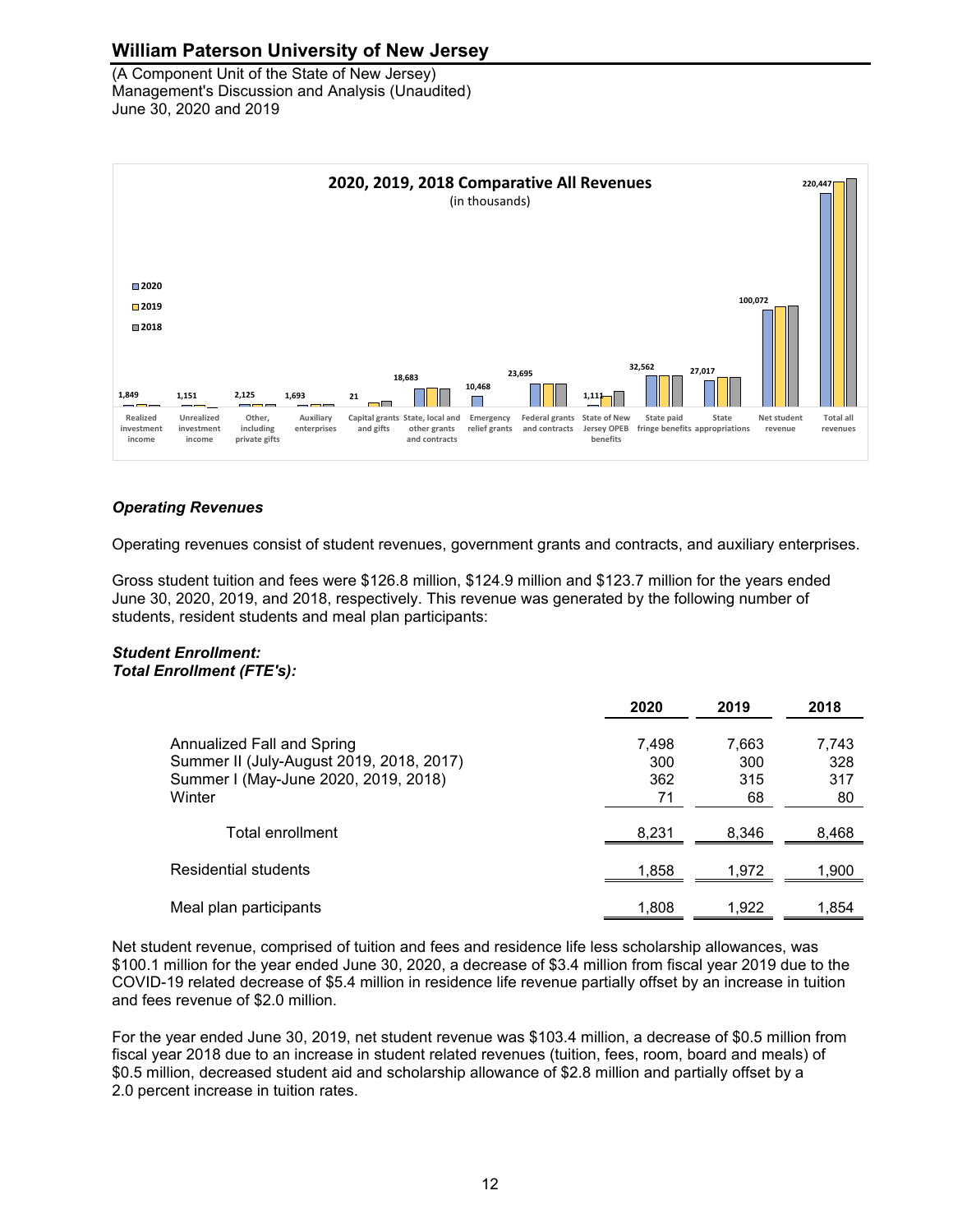(A Component Unit of the State of New Jersey) Management's Discussion and Analysis (Unaudited) June 30, 2020 and 2019

Tuition and fees revenue, a component of net student revenue, was \$126.8 million in fiscal year 2020, \$2.0 million higher than fiscal year 2019. Tuition and fees revenue was \$124.9 million in fiscal year 2019, \$1.2 million higher than fiscal year 2018. These increases reflect slight decreases in enrollment offset by tuition and housing rate increases.

Revenues from federal grants and contracts decreased \$0.2 million during fiscal year 2020 to \$23.7 million due to slightly decreased Pell grants related to enrollment fluctuations. In 2019, revenues from federal grants and contracts was \$23.9 million, an increase of \$0.5 million over 2018.

State, local and other grants and contracts decreased for the year ended June 30, 2020 by \$0.3 million, reflecting a decrease in the State TAG financial aid awards of \$0.2 million and decreased other grants of \$0.1 million. In 2019, revenues from state, local and other grants and contracts increased \$0.4 million over 2018, reflecting an increase in the State TAG financial aid awards of \$0.5 million and decreased other grants of \$0.2 million.

Revenue from auxiliary enterprises consists of bookstore and vending machine commissions, revenue from athletic programs, facilities rentals, food service sales and other related revenue. Revenue from auxiliary enterprise activities was \$1.7 million for the year ended June 30, 2020, a decrease of \$0.5 million from fiscal year 2019 reflecting lower hospitality revenues due to COVID-19 related decreases in food service and bookstore revenues. In 2019, revenue from auxiliary enterprise activities was \$2.2 million, a decrease of \$0.2 million from fiscal year 2018.

### *Nonoperating Revenues*

The University's primary source of nonoperating revenue is State of New Jersey appropriations for general operations and fringe benefits. The general operations appropriation was \$27.0 million in fiscal year 2020, a decrease of \$3.3 million from fiscal year 2019 due to COVID-19 related cuts in the fourth quarter. The general operations appropriation had remained the same in fiscal year 2019 and 2018 at \$30.4 million. The fringe benefits appropriation was \$32.6 million, \$32.5 million and \$32.1 million for the years ended June 30, 2020, 2019, and 2018, respectively. State paid OPEB benefits was \$1.1 million, \$11.2 million and \$16.1 million in fiscal years 2020, 2019 and 2018, respectively.

The University received \$10.4 million in emergency relief grants relating to the COVID-19 pandemic in fiscal year 2020. The Higher Education Emergency Relief Fund (HEERF), authorized by Section 18004(a)(1) of the Coronavirus Aid, Relief, and Economic Security (CARES) Act, provided \$9.7 million, fifty percent of which was paid directly to students and the remainder applied to institutional costs associated with responding to special operating needs created by the pandemic. As a minority-serving institution, the University also received \$0.7 million under Section 18004(a)(2) of the CARES Act.

### *Capital Grants and Gifts*

Final capital grant funding from the State of New Jersey's "Building our Future" bond issue was received in fiscal years 2020 and 2019. This \$30 million grant was the primary (75 percent) funding source for University Hall and partially funded the Preakness Hall and Hunziker Wing renovations. For the years ending June 30, 2020 and June 30, 2019, \$21 thousand and \$3.9 million, respectively, were received as capital grants.

### *Expenses*

Operating expenses are reported by functional classification in the Statements of Revenues, Expenses and Changes in Net Position. Total operating expenses for the year ended June 30, 2020 was \$222.4 million, a decrease of \$9.8 million from fiscal year 2019. Operating expenses include GASB 68 pension expense of \$45,935 in fiscal year 2020 and \$2.4 million in fiscal year 2019, along with GASB 75 OPEB expense of \$1.1 million in fiscal year 2020 and \$11.2 million in fiscal year 2019.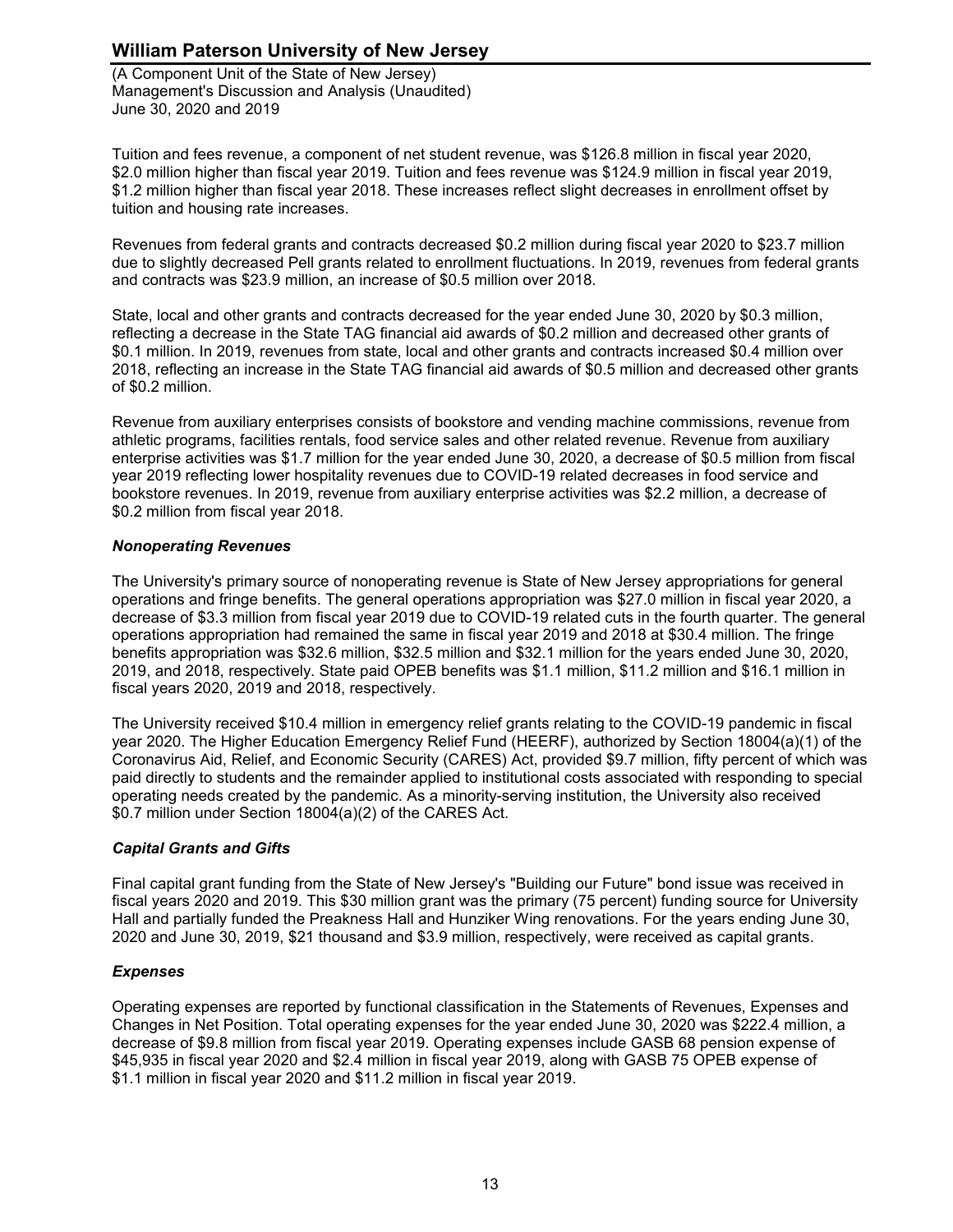(A Component Unit of the State of New Jersey) Management's Discussion and Analysis (Unaudited) June 30, 2020 and 2019

For fiscal year 2020, the salaries increase of \$0.2 million represents general increases to salaries for annual increases and filling of vacancies. The overall benefits decrease in fiscal year 2020 of \$12.7 million is explained primarily by decreases in GASB 68 pension expense, \$2.4 million, and GASB 75/OPEB expense of \$10.1 million.

Other operating expenses in fiscal year 2020 include a one-time expense of \$4.9 million for student CARES awards relating to COVID-19. This was a pass through expense, with the offsetting revenue included in emergency relief grants in nonoperating revenues. Otherwise, operating expenses were down \$4.2 million as a result of efforts to cut costs in response to COVID-19. Costs were down in most categories including salaries and benefits, \$2.2 million, hospitality, \$0.7 million; data processing, \$0.5 million; utilities, \$0.4 million; and maintenance, \$0.3 million. Depreciation increased \$0.8 million due to the completion of Skyline Residence Hall.

Functionally, the overall \$9.8 million decrease was located mainly in instruction (\$6.0 million), institutional support (\$3.7 million), operations and maintenance (\$1.8 million), residence life-auxiliary enterprises (\$1.7 million), research (\$1.3 million), and academic support (\$1.2 million). Student services increased \$4.4 million due to the \$4.9 million student CARES awards.

For fiscal year 2019, the salaries increase of \$0.3 million represents general increases to salaries for annual increases and filling of vacancies, \$6.0 million, offset by a decrease due to nonrecurrence of the prior year union contract settlements, \$5.7 million. Decreased GASB 75 expense accounted for lower benefits expense of \$4.9 million.

Other operating expense increases were legal settlement (\$1.3 million), data processing (\$0.9 million), official reception (\$0.2 million), rentals (\$0.1 million), maintenance (\$0.1 million), and depreciation (\$1.6 million). These increases were offset by decreases in accounts receivable write-offs (\$0.7 million), grant-related expenses (\$0.9 million), subscriptions and memberships (\$0.3 million), utilities (\$0.3 million), and equipment (\$2.4 million).

Functionally, the overall \$13.0 million decrease was located mainly in instruction (\$4.0 million), academic support (\$1.9 million), student services (\$1.3 million), institutional support (\$1.9 million), operations and maintenance (\$2.2 million), and residence life-auxiliary enterprises (\$2.4 million). These decreases were offset by an increase in depreciation (\$1.6 million).

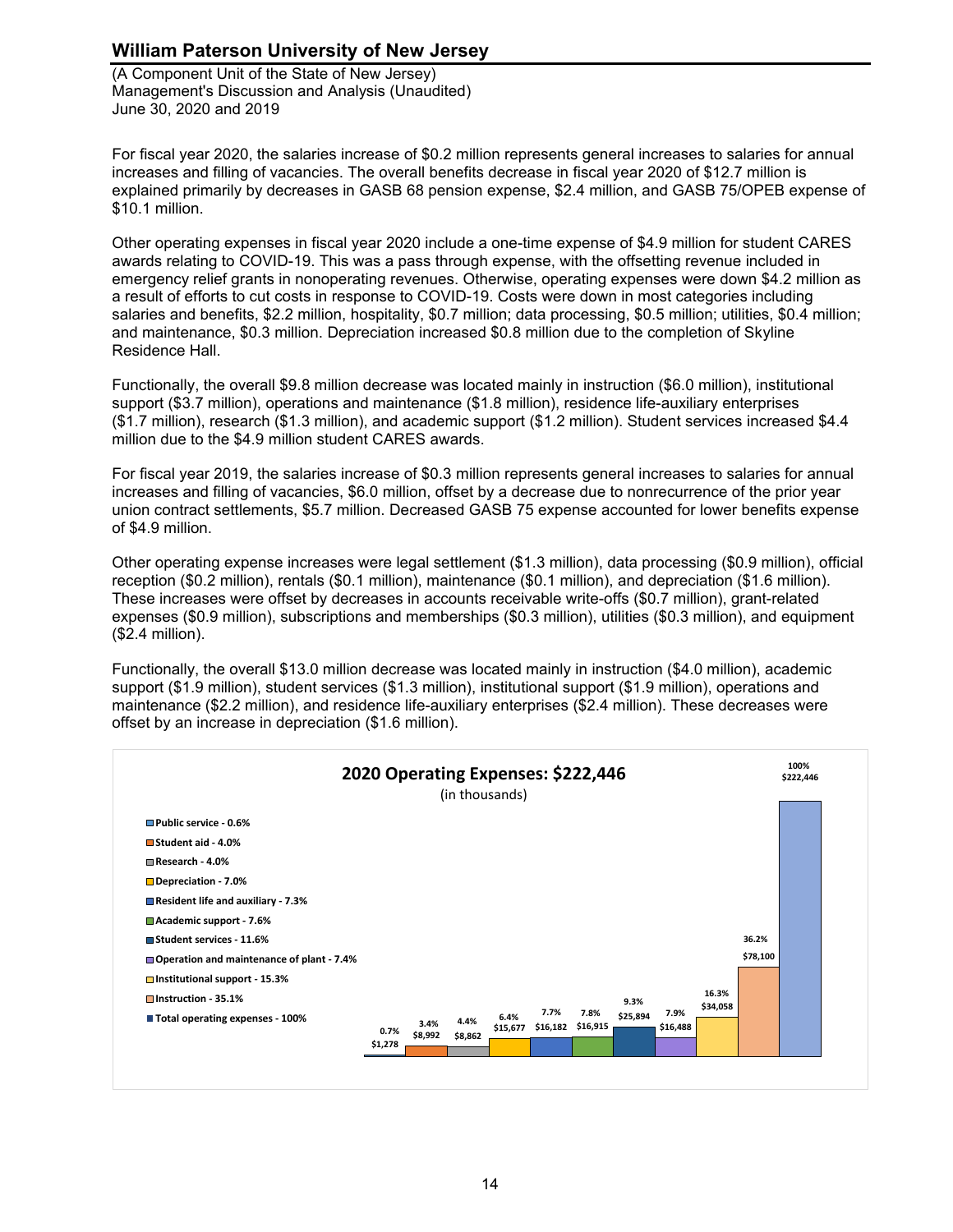(A Component Unit of the State of New Jersey) Management's Discussion and Analysis (Unaudited) June 30, 2020 and 2019



### *Functional vs. Natural Classification of Expenses (without GASB 68 or GASB 75)*

Exclusive of the impacts of GASB 68 and GASB 75, the allocation of operating expenses to natural classifications has remained proportionately constant over the years ended June 30, 2020, 2019, and 2018, with salaries at 56-57 percent, fringe benefits at 16 percent, supplies and services at 19-22 percent and depreciation at 6-7 percent. In fiscal year 2019, salaries and fringe benefits (non-GASB 68 related) increased \$0.4 million and in fiscal year 2018 increased \$6.3 million.

#### *Operating Expenses: Functional vs. Natural Classifications*

|                                        | 2020         |         | 2019         |         | 2018         |         |
|----------------------------------------|--------------|---------|--------------|---------|--------------|---------|
| <b>Functional Classification</b>       |              |         |              |         |              |         |
| Instruction                            | \$<br>77,426 | 35.0 %  | \$<br>78,002 | 35.7 %  | \$<br>77,936 | 35.6 %  |
| Research                               | 8,847        | 4.0     | 9,984        | 4.6     | 10,108       | 4.6     |
| Academic support                       | 16,770       | 7.6     | 16,960       | 7.8     | 17,716       | 8.1     |
| Public service                         | 1.270        | 0.6     | 1.457        | 0.7     | 1.660        | 0.8     |
| <b>Student services</b>                | 25,713       | 11.6    | 20,152       | 9.2     | 20,121       | 9.2     |
| Institutional support<br>Operation and | 34,206       | 15.5    | 34,788       | 15.9    | 33,632       | 15.4    |
| maintenance of plant                   | 16,290       | 7.4     | 17,114       | 7.8     | 17,146       | 7.8     |
| Student aid                            | 8,992        | 4.1     | 7,991        | 3.7     | 8,278        | 3.8     |
| Residence life and                     |              |         |              |         |              |         |
| auxiliary                              | 16,100       | 7.3     | 17,319       | 7.9     | 18,853       | 8.6     |
| Depreciation                           | 15,677       | 7.1     | 14,841       | 6.7     | 13,267       | 6.1     |
| Total operating                        |              |         |              |         |              |         |
| expenses                               | 221,289      | 100.2 % | 218,608      | 100.0 % | 218,717      | 100.0 % |
| GASB 68 impact                         | 46           |         | 2,413        |         | 10,353       |         |
| GASB 75 impact                         | 1,111        |         | 11,207       |         | 16,134       |         |
|                                        | 222,446      |         | 232,228      |         | 245,204      |         |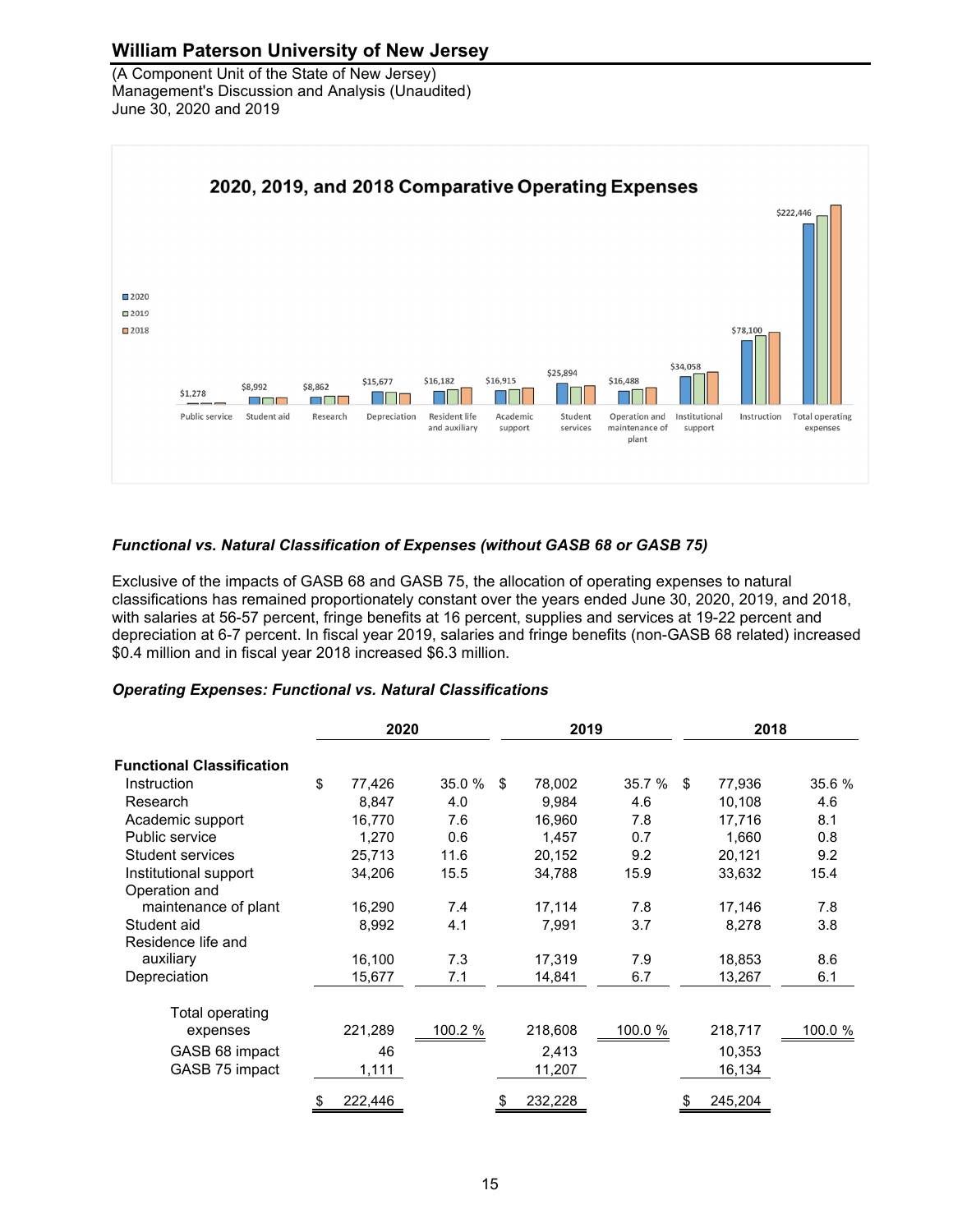(A Component Unit of the State of New Jersey) Management's Discussion and Analysis (Unaudited) June 30, 2020 and 2019

|                               | 2020          |         | 2019          |         | 2018          |        |
|-------------------------------|---------------|---------|---------------|---------|---------------|--------|
| <b>Natural Classification</b> |               |         |               |         |               |        |
| Salaries and wages            | \$<br>123.365 | 57.0 %  | \$<br>123,139 | 56.3 %  | \$<br>122,727 | 56.1 % |
| Fringe benefits               | 34,930        | 16.1    | 35,153        | 16.1    | 35,063        | 16.0   |
| Supplies and services         | 42.435        | 19.6    | 45.475        | 20.9    | 47.660        | 21.8   |
| Depreciation                  | 15,677        | 7.3     | 14,841        | 6.7     | 13,267        | 6.1    |
| Total operating               |               |         |               |         |               |        |
| expenses                      | 216,407       | 100.0 % | 218,608       | 100.0 % | 218.717       | 100.0% |
| Student relief                |               |         |               |         |               |        |
| expenses                      | 4,882         |         |               |         |               |        |
| GASB 68 impact                | 46            |         | 2,413         |         | 10,353        |        |
| GASB 75 impact                | 1,111         |         | 11,207        |         | 16,134        |        |
|                               | \$<br>222,446 |         | \$<br>232,228 |         | \$<br>245,204 |        |

### *Nonoperating Expense*

Nonoperating expense consists of interest on capital asset-related debt of \$6.5 million, \$5.7 million and \$5.4 million for the years ended June 30, 2020, 2019 and 2018, respectively. The \$0.8 million increase in 2020 reflects an overall decrease in interest expense of \$0.4 million offset by a decrease in the amount of capitalized interest of \$1.2 million. Interest expense was capitalized for the Hunziker project during 2017 and 2018; and for Skyline during 2018 and 2019.

Unrealized investment gains during 2020 and 2019 reflect market valuation changes driven by interest rate fluctuations, however these gains are not expected to be realized as long as bonds are held to maturity. The University's portfolio is structured so that all bonds are held to maturity.

### **Capital Assets and Debt Activities**

At June 30, 2020, the University's investment in capital assets was \$398.3 million, net of accumulated depreciation of \$243.8 million. Debt related to these capitalized assets was \$178.1 million. During fiscal year 2020 the University had total capital additions of \$5.1 for improvement and restoration projects.

At June 30, 2019, the University's investment in capital assets was \$408.9 million, net of accumulated depreciation of \$228.1 million. Debt related to these capitalized assets was \$187.5 million. During fiscal year 2019 the University had total capital additions of \$24.4 million, mainly for final costs of Skyline Hall (\$17.5 million), the purchase of 1800 Valley Road (\$1.8 million), HVAC upgrades to several buildings (\$3.2 million), and other improvements and restoration projects.

The University issued four new bond series over the fiscal years 2016 – 2019. On August 18, 2015, the University issued Series 2015C New Jersey Educational Facilities Authority Revenue Bonds for par value of \$45,695,000. The issue refunded all of the University's 2005E principal balance and provided \$20 million of new money for use towards Preakness Hall and Hunziker Wing renovations. On July 27, 2016, Series 2016E was issued for a par value of \$60,755,000, partially refunding remaining principal on the 2008C bonds. On August 9, 2017, Series 2017B was issued for par value of \$27,065,000 for the construction of Skyline Hall. Finally, on May 13, 2019, the 2019A series was issued for par value of \$5,070,000 to refinance the remaining portion of 2008C bonds.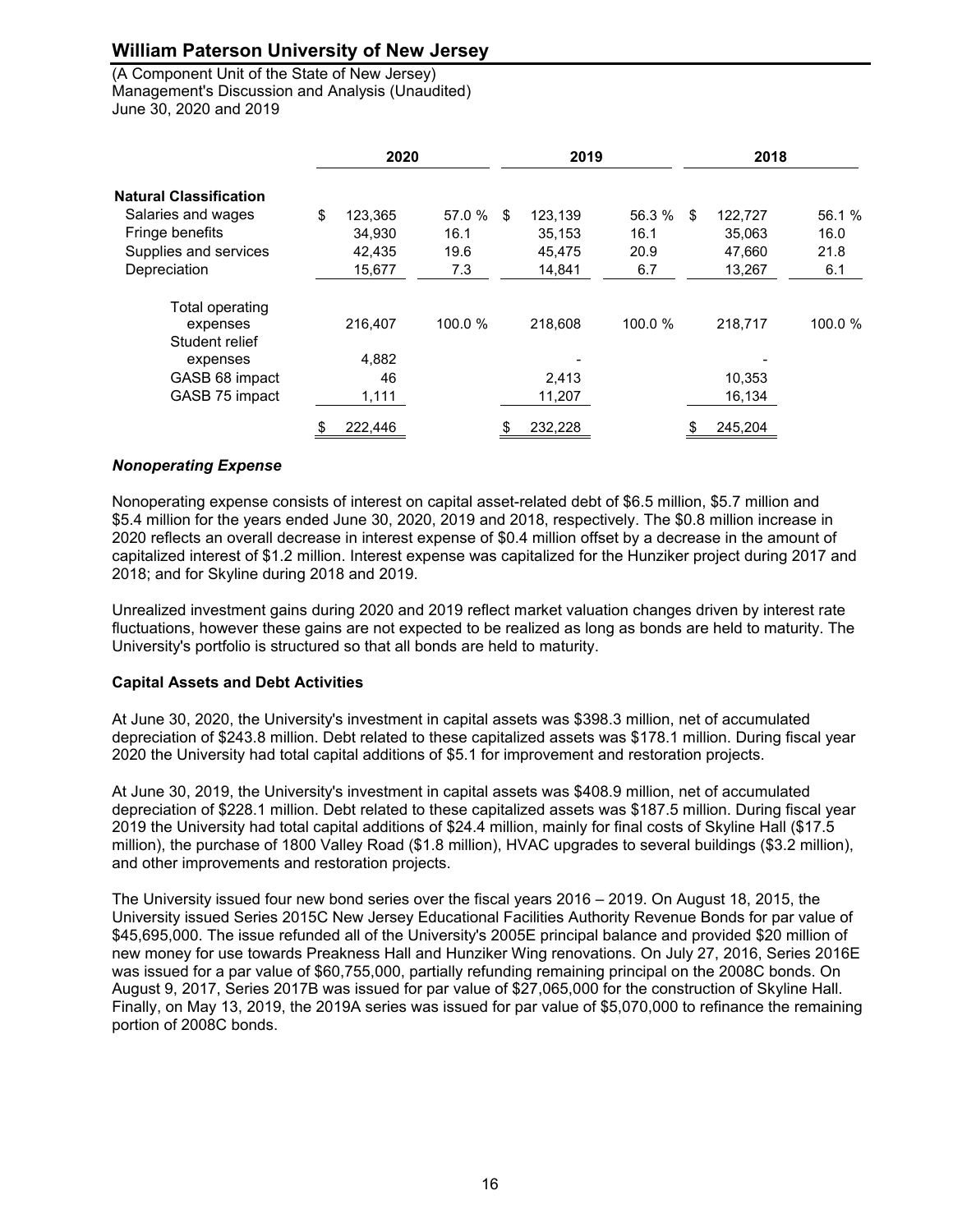(A Component Unit of the State of New Jersey) Management's Discussion and Analysis (Unaudited) June 30, 2020 and 2019

In June of 2019, Fitch released a publication titled 'U.S. Public Finance College and University Rating Criteria' which outlined changes to Fitch's rating criteria. At the same time, a number of Universities (including WPUNJ) were placed on 'Under Criteria Observation' (UCO) status pending review of ratings under the new guidelines. The reviews were completed in November 2019 for five New Jersey State Universities, with four of the five being downgraded. WPUNJ was downgraded from A with a stable outlook to A- with a negative outlook. Challenging demographics and effectively flat State operating support were cited as fundamental criteria underlying the downgrade.

Planning for capital projects in response to new priorities or unanticipated needs is evaluated against the current Facilities Master Plan, which was approved by the Board of Trustees in 2003. As mandated by State statute, the University submits its updated Annual Capital Improvement Program Request. As part of the submission, the Facilities Master Plan is updated to reflect cost escalation, add new deferred maintenance projects and report completed deferred maintenance projects. To keep the Master Plan current, several minimaster plans have been completed. In 2005, an athletic zone plan was developed with a number of major improvements executed over several years. In 2012, the University commissioned a core academic zone master plan concentrated on the six academic buildings in the heart of the campus. The plan, accepted by the University's Board of Trustees in spring 2012, provides the road map to upgrade and/or replace the six original classroom buildings on the campus. The plan provided a foundation for submission of capital project funding applications to the State, resulting in the \$30.0 million grant awarded to WPUNJ for University Hall and \$7.1 million grant awarded for the Hunziker building renovations. In 2014, a residential zone plan was completed and as a result the University was able to construct a new residence hall (Skyline Hall) which opened in the fall of 2019. The University is also moving forward with renovation projects to upgrade its existing residence halls. The University will continue to supplement funding for its capital and deferred maintenance projects with its own funds.

A summary of the University's capital assets (in thousands) at June 30, 2020, 2019 and 2018 follows:

### *Capital Assets*

|                               | 2020          |             | 2019    |    | 2018    |
|-------------------------------|---------------|-------------|---------|----|---------|
| Land                          | \$            | \$<br>7.256 | 7.256   | \$ | 7,256   |
| Construction in progress      |               | 7.670       | 41,230  |    | 55,715  |
| Infrastructure                |               | 18.837      | 18.837  |    | 18,837  |
| Buildings and improvements    | 563,851       |             | 525,885 |    | 487,903 |
| Equipment                     |               | 43,806      | 43,119  |    | 42,256  |
| Artwork                       |               | 690         | 681     |    | 675     |
| Total                         | 642.110       |             | 637.008 |    | 612,642 |
| Less accumulated depreciation | 243,795       |             | 228,118 |    | 213,277 |
| Total capital assets, net     | 398.315<br>\$ | \$          | 408.890 | \$ | 399.365 |

The University continues to demonstrate sound, conservative fiscal management as evidenced by its careful stewardship of resources and its constant monitoring of revenues and expenditures. Changing demographics and dependency on State funding are challenges that the University has so far overcome with prudent management and more recently an actively managed strategic plan. The depth of net position reserve provides financial security and flexibility to respond to the business requirements associated with business development, new strategic goals and transition.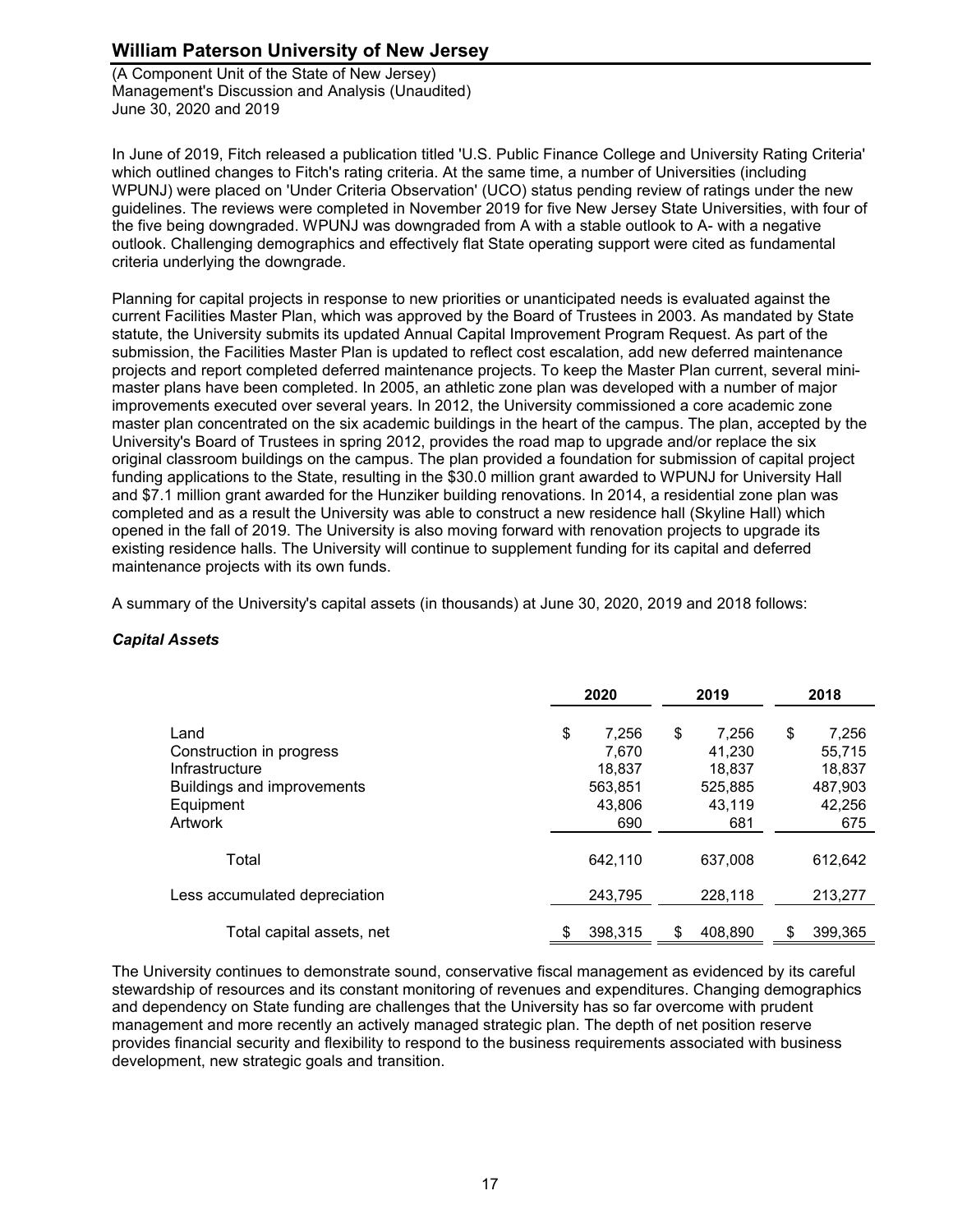(A Component Unit of the State of New Jersey) Management's Discussion and Analysis (Unaudited) June 30, 2020 and 2019

The State's colleges and universities play a pivotal role in establishing New Jersey as a leader in human, economic and technological development. The financial condition of The William Paterson University of New Jersey is tied to that of the State of New Jersey. A crucial element to the University's future will be the level of appropriations, as there is a direct relationship between the level of State support and the University's ability to control tuition costs. State appropriations received in the years ended June 30, 2020 and 2019 were \$27.0 and \$30.4 million, respectively. The fiscal year 2019 appropriation of \$30.4 million was approximately the same amount as received in the year ended June 30, 1993 (and fiscal years since then) aside from contractually obligated and state paid fringe benefits which are tied directly to negotiated arrangements. With an expectation of less reliance on state support while understanding its public role in serving the state, the University's goal is to increase student recruitment, enrollment and retention, and diversify its revenues. Mindful of the difficult economic times in the state and the nation, the University carefully monitors its expenditures and has positioned itself so that future tuition and fee increases can be limited while still investing in additional academic and student support resources to handle the growth in enrollment. Annual tuition and fee charges were increased approximately 2 percent for each of the past nine years.

As noted previously, the University adopted a strategic plan in 2012. This plan helps identify the academic programs for growth in enrollment and academic reputation, helps identify student support services to improve student academic profile, retention and graduation rates, and helps identify diversified revenue sources. The University has commenced an implementation plan to attain the goals of the strategic plan and has allocated since 2012 about \$8.6 million for strategic initiatives put forward through a bottoms-up transparent budget process.

The University continues to monitor its financial health with the Board of Trustees' adoption of Key Performance Indicators, including ratios developed for rating agency analysis of colleges and universities. Other assessment tools such as national surveys are utilized to ensure its delivery of student academic and support services at high level of quality.

The University has a well-established pattern of adapting and responding to an ever changing business environment. University enrollments nationwide have been declining, and WPUNJ has responded over the past 6 years with targeted recruitment updates and constructive approaches to right-sizing budgets. New revenue streams have been implemented and academic departments have found ways to improve and modernize programs while consolidating and cutting costs at the same time.

COVID-19 presented new challenges in which the University found more opportunity to evolve and improve. Navigating the sudden reduction of revenue streams, including State appropriations and campus housing revenue, required agility and adaptation. High priority was given to achieving the technology requirements of delivering classes remotely and accommodating students in need. Furlough programs were developed equitably across all categories of faculty and staff in a way that layoffs could be avoided. Emergency federal and state grants were tapped to mitigate revenue losses and provide aid to students. Spending and hiring limits were put in place during the last quarter of fiscal year 2020 to cut operating expenses. Many of the technology solutions developed for remote operations were discovered to be relevant business process improvements with longer term value. By the end of the year, the fiscal year 2020 revenue losses and technology expenses had been offset by reduced operating expense and emergency grant revenue.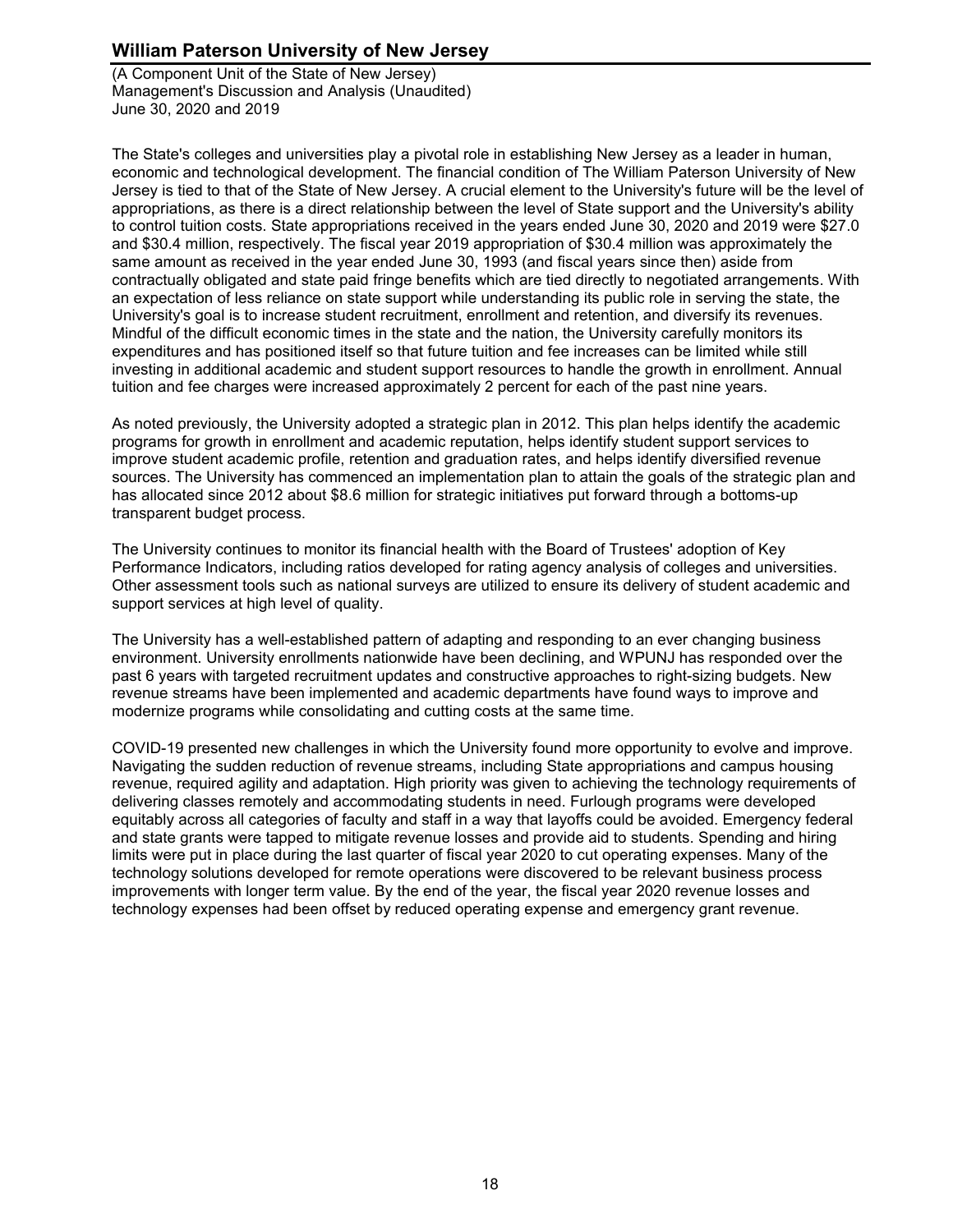(A Component Unit of the State of New Jersey) Management's Discussion and Analysis (Unaudited) June 30, 2020 and 2019

While the State has provided relatively stable direct state appropriations in recent years, the University continues to operate with a lack of sufficient state support. It continues to meet the goals of its mission statement by reviewing opportunities for revenue growth or cost reductions. In the spring of 2020, the University implemented WP Online, a fully online degree program offering graduate degrees in business, education and nursing, and a bachelor's degree in nursing. The program went live in July, 2020 and immediately exceeded revenue expectations. The University has increased revenue from noncredit courses and external grant funding and from its off-campus program at Mercer County College. Revenue streams continue with the rental of rooftops for telecommunications equipment, increased summer classroom and camp rental activities and billing insurance companies for the Health and Wellness Center services provided to our students. The investment advisors hired by the University to manage and increase the yield on our liquid operating cash has resulted in the doubling of earned interest income. The William Paterson University of New Jersey Foundation continues to expand its fund raising efforts as a means to supplement revenue from tuition and state support. It is nearing its goal of raising \$10 million for scholarships. The University completed a new residence hall in fiscal year 2020 and renovated two major academic classroom buildings to meet growing needs and maintain current standards, while continuing to monitor the increasing operating costs and the increasing demand for institutional scholarships.

Questions concerning any of the information contained in this report or request for additional information should be addressed to William Paterson University Office of the Vice President for Administration and Finance, 300 Pompton Road, Wayne, New Jersey 07470.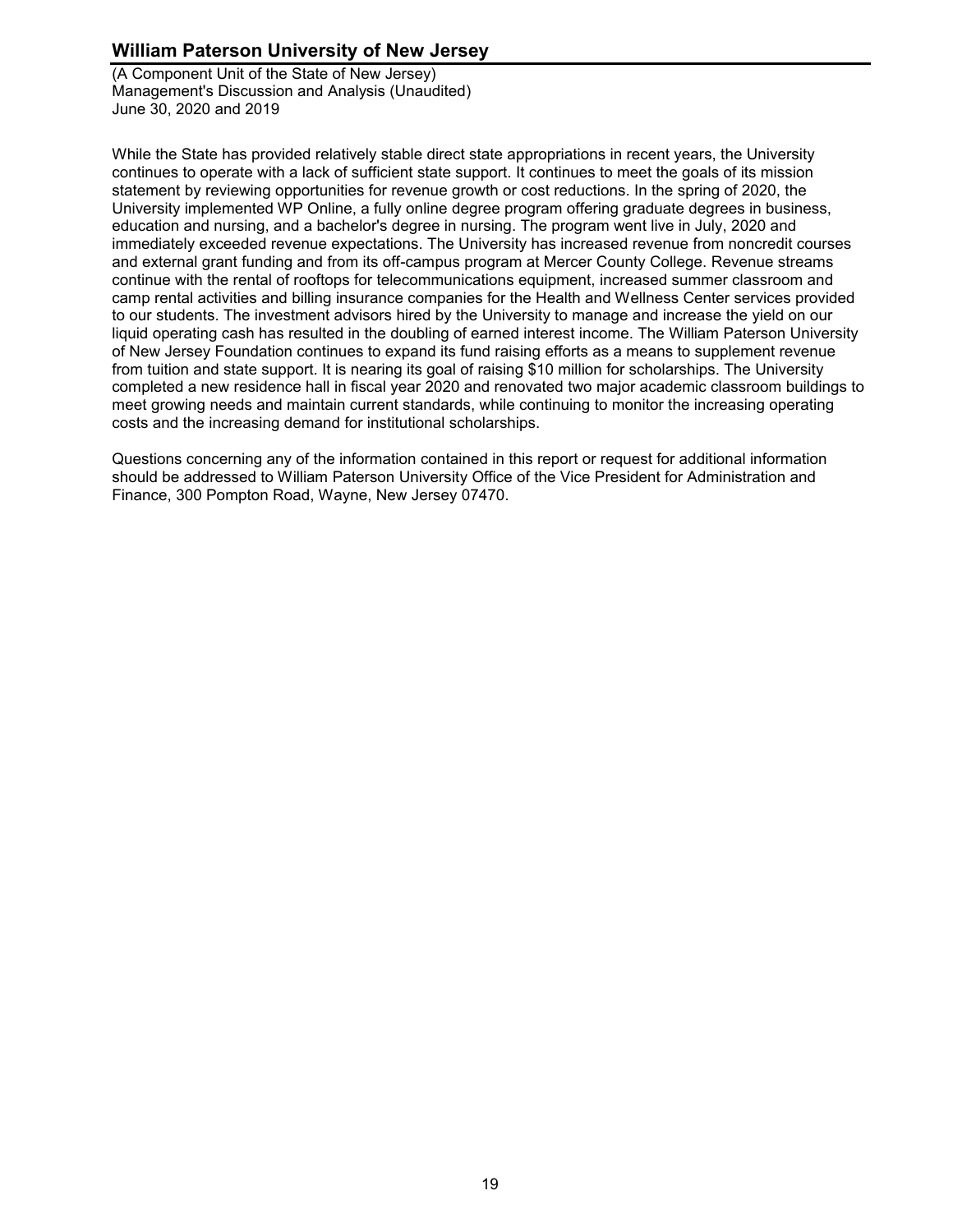(A Component Unit of the State of New Jersey) Statements of Net Position June 30, 2020 and 2019 William Paterson University of New Jersey

|                                                                           | 2020                | 2019                   |
|---------------------------------------------------------------------------|---------------------|------------------------|
|                                                                           |                     |                        |
| <b>Assets and Deferred Outflow of Resources</b><br>Current assets:        |                     |                        |
| Cash and cash equivalents                                                 | 12,265,634<br>\$    | 18,574,090<br>\$       |
| Restricted deposits held by bond trustees                                 | 11,164,315          | 12,012,408             |
| Investments                                                               | 52,229,585          | 56,965,707             |
|                                                                           |                     |                        |
| Receivables:                                                              |                     |                        |
| Students, less allowance for doubtful accounts of \$1,386,159 in 2020 and |                     |                        |
| \$971,382 in 2019                                                         | 7,547,051           | 6,103,765              |
| Loans, net                                                                | 26,789<br>2,313,272 | 26,770                 |
| State of New Jersey<br>Gifts, grants and contracts                        | 7,080,267           | 1,650,857<br>2,447,047 |
| Other receivables                                                         | 1,121,162           | 1,024,912              |
|                                                                           |                     |                        |
| Total receivables                                                         | 18,088,541          | 11,253,351             |
| Prepaid expenses                                                          | 103,359             | 90,219                 |
| Total current assets                                                      | 93,851,434          | 98,895,775             |
| Noncurrent assets:                                                        |                     |                        |
| Loans, net                                                                | 308,071             | 302,981                |
| Capital assets, net                                                       | 398,314,554         | 408,889,728            |
|                                                                           |                     |                        |
| Total noncurrent assets                                                   | 398,622,625         | 409,192,709            |
| <b>Total assets</b>                                                       | 492,474,059         | 508,088,484            |
| Deferred outflows of resources                                            | 18,889,846          | 27,386,590             |
| Total assets and deferred outflows of resources                           | 511,363,905         | 535,475,074            |
| <b>Liabilities and Deferred Inflow of Resources</b>                       |                     |                        |
| <b>Current liabilities:</b><br>Accounts payable and accrued expenses      | 16,095,005          | 13,358,975             |
| Compensated absences                                                      | 4,212,372           | 3,283,562              |
| Bonds payable                                                             | 7,790,000           | 8,450,000              |
| Other long-term debt                                                      | 625,406             | 684,644                |
| Unearned revenue                                                          | 3,640,040           | 4,519,810              |
| Total current liabilities                                                 | 32,362,823          | 30,296,991             |
| Noncurrent liabilities:                                                   |                     |                        |
| Bonds payable                                                             | 170,263,971         | 179,032,820            |
| Other long-term debt                                                      | 2,399,500           | 3,005,865              |
| Compensated absences                                                      | 2,389,759           | 2,459,278              |
| U.S. government grants refundable                                         | 595,166             | 595,166                |
| Net pension liability                                                     | 149,325,002         | 159,401,375            |
| <b>Total noncurrent liabilities</b>                                       | 324,973,398         | 344,494,504            |
|                                                                           |                     |                        |
| <b>Total liabilities</b>                                                  | 357,336,221         | 374,791,495            |
| Deferred inflows of resources, pension                                    | 37,714,130          | 35,873,317             |
| <b>Net Position</b>                                                       |                     |                        |
| Net investment in capital assets                                          | 217,235,677         | 217,716,398            |
| Restricted for debt service                                               | 7,790,000           | 8,450,000              |
| Unrestricted                                                              | (108, 712, 123)     | (101, 356, 136)        |
| Total net position                                                        | \$116,313,554       | \$124,810,262          |
|                                                                           |                     |                        |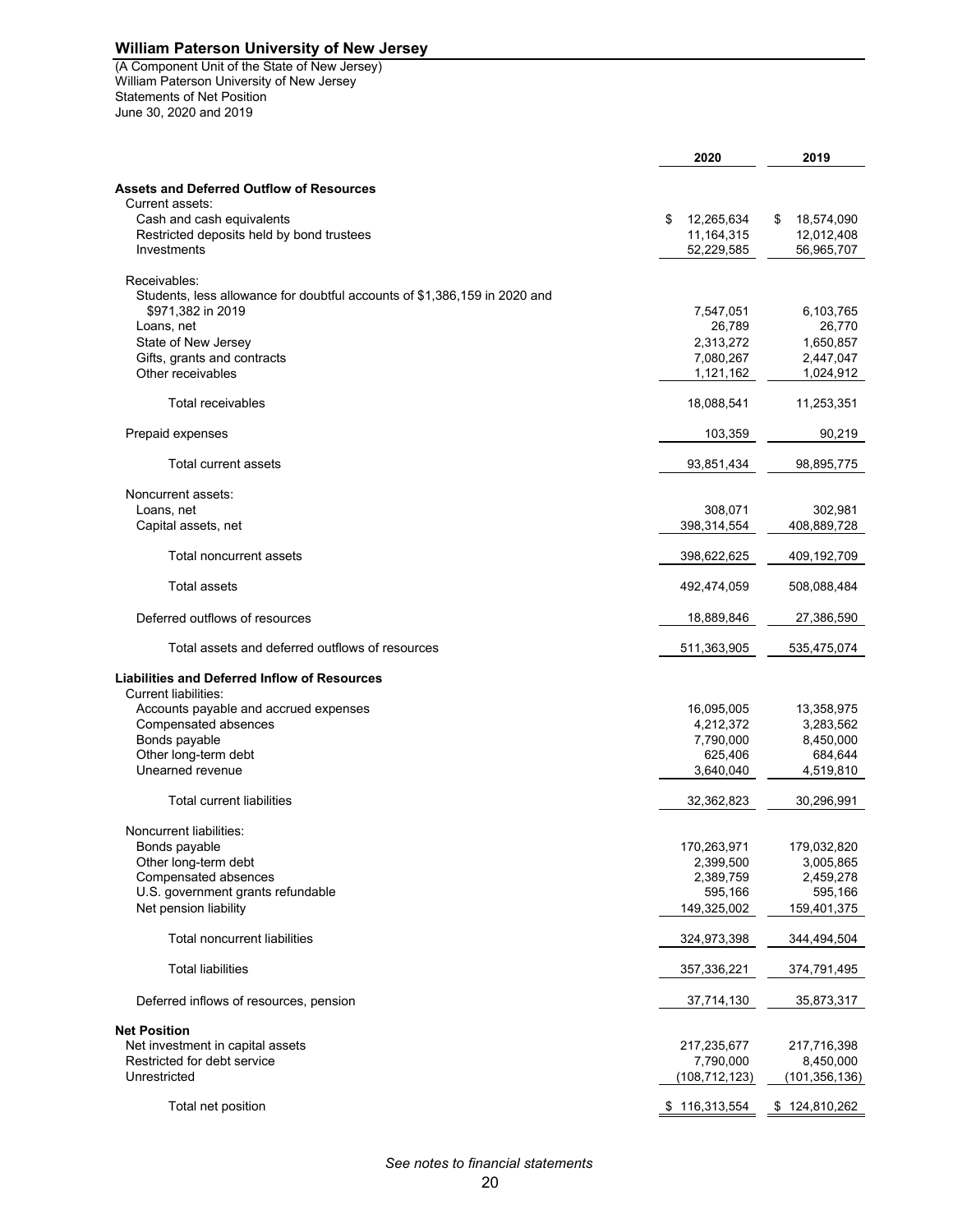(A Component Unit of the State of New Jersey) Statements of Revenues, Expenses and Changes in Net Position Years Ended June 30, 2020 and 2019 William Paterson University of New Jersey

|                                                | 2020              | 2019              |
|------------------------------------------------|-------------------|-------------------|
|                                                |                   |                   |
| <b>Operating Revenues</b><br>Student revenues: |                   |                   |
| Student tuition and fees                       | 126,843,434<br>\$ | 124,882,189<br>\$ |
| Residence life                                 | 16,803,444        | 22,233,769        |
| Less scholarship allowances                    | (43, 574, 914)    | (43,669,285)      |
|                                                |                   |                   |
| Net student revenues                           | 100,071,964       | 103,446,673       |
| Federal grants and contracts                   | 23,694,948        | 23,918,268        |
| State, local, and other grants and contracts   | 18,683,063        | 18,981,697        |
| Auxiliary enterprises                          | 1,693,078         | 2,167,835         |
| Total operating revenues                       | 144, 143, 053     | 148,514,473       |
| <b>Operating Expenses</b>                      |                   |                   |
| Instruction                                    | 78,099,584        | 84,116,794        |
| Research                                       | 8,862,324         | 10,210,773        |
| Academic support                               | 16,915,175        | 18,104,710        |
| Public service                                 | 1,277,906         | 1,525,082         |
| Student services                               | 25,894,515        | 21,488,803        |
| Institutional support                          | 34,057,750        | 37,771,685        |
| Operating and maintenance of plant             |                   |                   |
| Student aid                                    | 16,488,046        | 18,261,898        |
|                                                | 8,992,185         | 7,991,466         |
| Residence life and auxiliary enterprises       | 16,181,958        | 17,915,368        |
| Depreciation                                   | 15,676,643        | 14,841,692        |
| Total operating expenses                       | 222,446,086       | 232,228,271       |
| Net operating loss                             | (78, 303, 033)    | (83,713,798)      |
| <b>Nonoperating Revenues (Expenses)</b>        |                   |                   |
| State of New Jersey appropriations             | 27,016,900        | 30,357,000        |
| State of New Jersey paid fringe benefits       | 32,561,859        | 32,525,938        |
| State of New Jersey paid OPEB benefits         | 1,110,696         | 11,206,961        |
| Emergency relief grants                        | 10,468,357        |                   |
| Private gifts                                  | 1,052,083         | 912,501           |
| Investment income                              | 1,848,852         | 2,132,316         |
| Net unrealized investment gain                 | 1,151,083         | 1,788,577         |
| Interest on capital asset-related debt         | (6, 497, 977)     | (5,720,095)       |
| Other nonoperating revenues, net               | 1,073,219         | 1,210,136         |
| Net nonoperating revenues                      | 69,785,072        | 74,413,334        |
| Loss before other revenues                     | (8,517,961)       | (9,300,464)       |
|                                                |                   |                   |
| <b>Other Revenues</b>                          |                   |                   |
| Capital grants and gifts                       | 21,253            | 3,926,643         |
| Decrease in net position                       | (8,496,708)       | (5,373,821)       |
| <b>Net Position, Beginning</b>                 | 124,810,262       | 130,184,083       |
| <b>Net Position, Ending</b>                    | 116,313,554<br>\$ | \$124,810,262     |

*See notes to financial statements*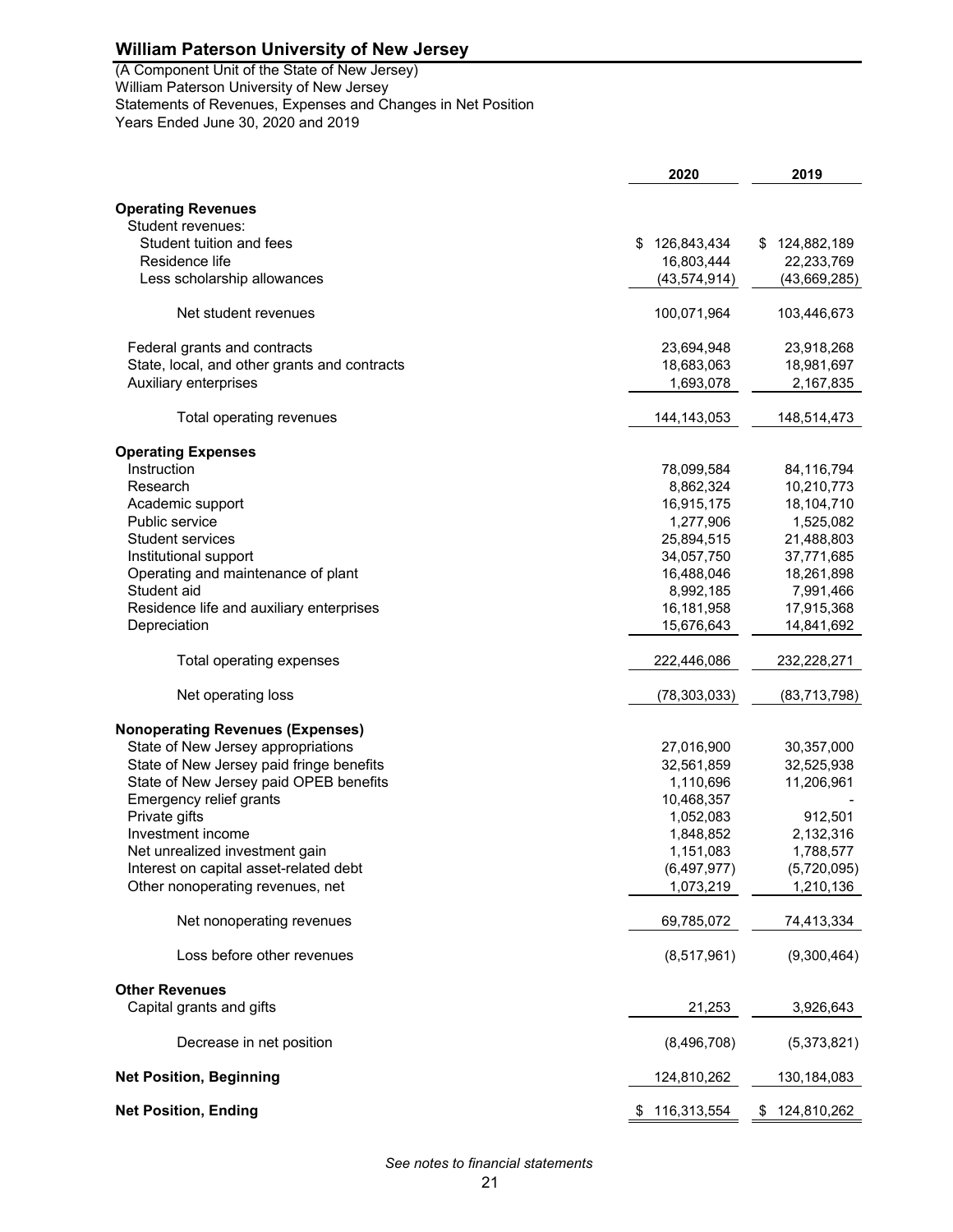(A Component Unit of the State of New Jersey) Statements of Cash Flows Years Ended June 30, 2020 and 2019 William Paterson University of New Jersey

|                                                                                                    | 2020                    | 2019                    |
|----------------------------------------------------------------------------------------------------|-------------------------|-------------------------|
|                                                                                                    |                         |                         |
| <b>Cash Flows From Operating Activities</b>                                                        |                         |                         |
| Student tuition and fees                                                                           | \$<br>81,359,626        | 80,702,650<br>\$        |
| Federal, state, and local grants and contracts                                                     | 37,744,791              | 43,017,677              |
| Payments to suppliers                                                                              | (35,038,112)            | (39,600,187)            |
| Payments to employees                                                                              | (122, 178, 585)         | (122, 982, 403)         |
| Payments for employee benefits<br>Payments for student aid                                         | (16,929,549)            | (15, 947, 934)          |
| Residence life                                                                                     | (8,980,390)             | (7,812,609)             |
|                                                                                                    | 16,803,444<br>1,693,078 | 22,233,769<br>2,167,835 |
| Auxiliary enterprises                                                                              |                         |                         |
| Net cash used in operating activities                                                              | (45,525,697)            | (38, 221, 202)          |
| <b>Cash Flows From Noncapital Financing Activities</b>                                             |                         |                         |
| Private gifts                                                                                      | 937,851                 | 912,501                 |
| State of New Jersey appropriations                                                                 | 40,464,243              | 47,754,906              |
| Emergency relief grants                                                                            | 10,468,357              |                         |
| Other receipts                                                                                     | 1,073,219               | 1,210,136               |
| Net cash provided by noncapital financing activities                                               | 52,943,670              | 49,877,543              |
| <b>Cash Flows From Capital and Related Financing Activities</b>                                    |                         |                         |
| Purchase of capital assets                                                                         | (6,900,146)             | (26, 232, 243)          |
| Capital appropriations, grants and gifts received                                                  | 21,253                  | 4,008,753               |
| Principal payments on asset related capital debt                                                   | (10,094,452)            | (9,771,249)             |
| Interest payments on capital asset-related debt                                                    | (6,594,095)             | (6,004,536)             |
| Increase in restricted deposits held by bond trustees                                              | (14,906,114)            | (16, 135, 615)          |
| Decrease in restricted deposits held by bond trustees                                              | 15,754,207              | 32,754,062              |
| Net cash used in capital and related financing activities                                          | (22, 719, 347)          | (21,380,828)            |
|                                                                                                    |                         |                         |
| <b>Cash Flows Provided by Investing Activities</b><br>Proceeds from sales of investments           |                         |                         |
| Purchases of investments                                                                           | 36,707,642              | 57,616,466              |
|                                                                                                    | (29, 563, 576)          | (37,989,121)            |
| Interest, dividends and realized gains                                                             | 1,848,852               | 2,132,316               |
| Net cash provided by investing activities                                                          | 8,992,918               | 21,759,661              |
| Net (decrease) increase in cash and cash equivalents                                               | (6,308,456)             | 12,035,174              |
| <b>Cash and Cash Equivalents, Beginning</b>                                                        | 18,574,090              | 6,538,916               |
| <b>Cash and Cash Equivalents, Ending</b>                                                           | S.<br>12,265,634        | S<br>18,574,090         |
| Reconciliation of Operating Loss to Net Cash Used in Operating Activities                          |                         |                         |
| Net operating loss                                                                                 | (78, 303, 033)<br>\$    | \$<br>(83,713,798)      |
| Adjustments to reconcile net operating loss to net cash used in                                    |                         |                         |
| operating activities:                                                                              |                         |                         |
| Provision for doubtful accounts                                                                    | (414, 777)              | 995,741                 |
| State appropriations paid fringe benefits                                                          | 17,784,974              | 18,990,256              |
| State of New Jersey paid OPEB benefits                                                             | 1,110,696               | 11,206,961              |
| Depreciation expense                                                                               | 15,676,643              | 14,841,692              |
| Net unrealized investment gain                                                                     | (1, 151, 083)           | (1,788,577)             |
| Changes in assets, deferred outflow of resources, liabilities and deferred inflow<br>of resources: |                         |                         |
| Receivables                                                                                        | (5,767,774)             | 130,383                 |
| Deferred outflow of resources                                                                      | 8,496,744               | 7,899,850               |
| Accounts payable and accrued expenses                                                              | 5,297,952               | (2,039,393)             |
| Compensated absences                                                                               | 859,291                 | 95,090                  |
| Unearned revenue                                                                                   | (879, 770)              | 432,066                 |
| Net pension liability                                                                              | (10,076,373)            | (14,903,200)            |
| Deferred inflow of resources, pension                                                              | 1,840,813               | 9,631,727               |
| Net cash used in operating activities                                                              | (45, 525, 697)          | (38, 221, 202)<br>\$    |
|                                                                                                    |                         |                         |
| <b>Supplemental Disclosure of Noncash Financing Activities</b>                                     |                         |                         |
| Purchases of property and equipment in accounts payable                                            | 94,250                  | 1,892,927               |
| Refunding bonds payable                                                                            | \$                      | 5,070,000<br>\$         |
|                                                                                                    |                         |                         |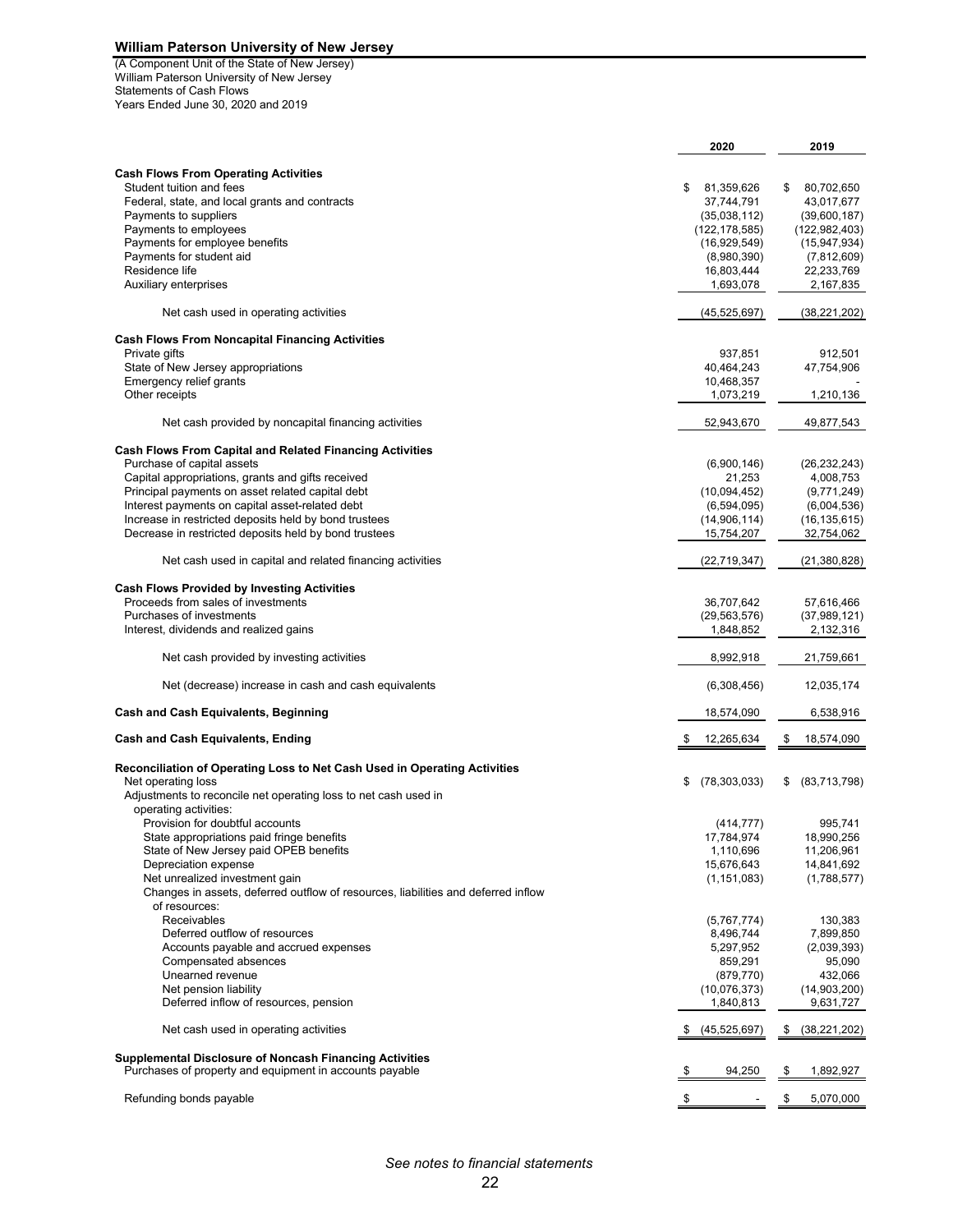June 30, 2020 and 2019 William Paterson University of New Jersey Foundation, Inc. (A Component Unit of the State of New Jersey) Statements of Financial Position

|                                       |    | 2020       | 2019             |
|---------------------------------------|----|------------|------------------|
| <b>Assets</b>                         |    |            |                  |
| <b>Current Assets</b>                 |    |            |                  |
| Cash and cash equivalents             | \$ | 5,592,379  | \$<br>4,935,430  |
| Investments                           |    | 24,177,945 | 22,631,523       |
| Promises to give, net                 |    | 3,441,634  | 1,558,197        |
| Interest receivable                   |    | 25,661     | 40,473           |
| Prepaid expenses and other assets     |    | 2,659      |                  |
| <b>Total assets</b>                   | £. | 33,240,278 | \$<br>29,165,623 |
| <b>Liabilities and Net Assets</b>     |    |            |                  |
| <b>Liabilities</b>                    |    |            |                  |
| Accounts payable and accrued expenses | \$ | 195,758    | \$<br>2,488      |
| Grants payable                        |    | 86,597     | 105,456          |
| Annuities payable                     |    | 200,050    | 385,329          |
| Deferred revenue                      |    | 18,500     | 1,500            |
| <b>Total liabilities</b>              |    | 500,905    | 494,773          |
| <b>Net Assets</b>                     |    |            |                  |
| Without donor restrictions            |    | 6,092,847  | 5,489,124        |
| With donor restrictions               |    | 26,646,526 | 23,181,726       |
|                                       |    |            |                  |
| Total net assets                      |    | 32,739,373 | 28,670,850       |
| Total liabilities and net assets      | \$ | 33,240,278 | \$<br>29,165,623 |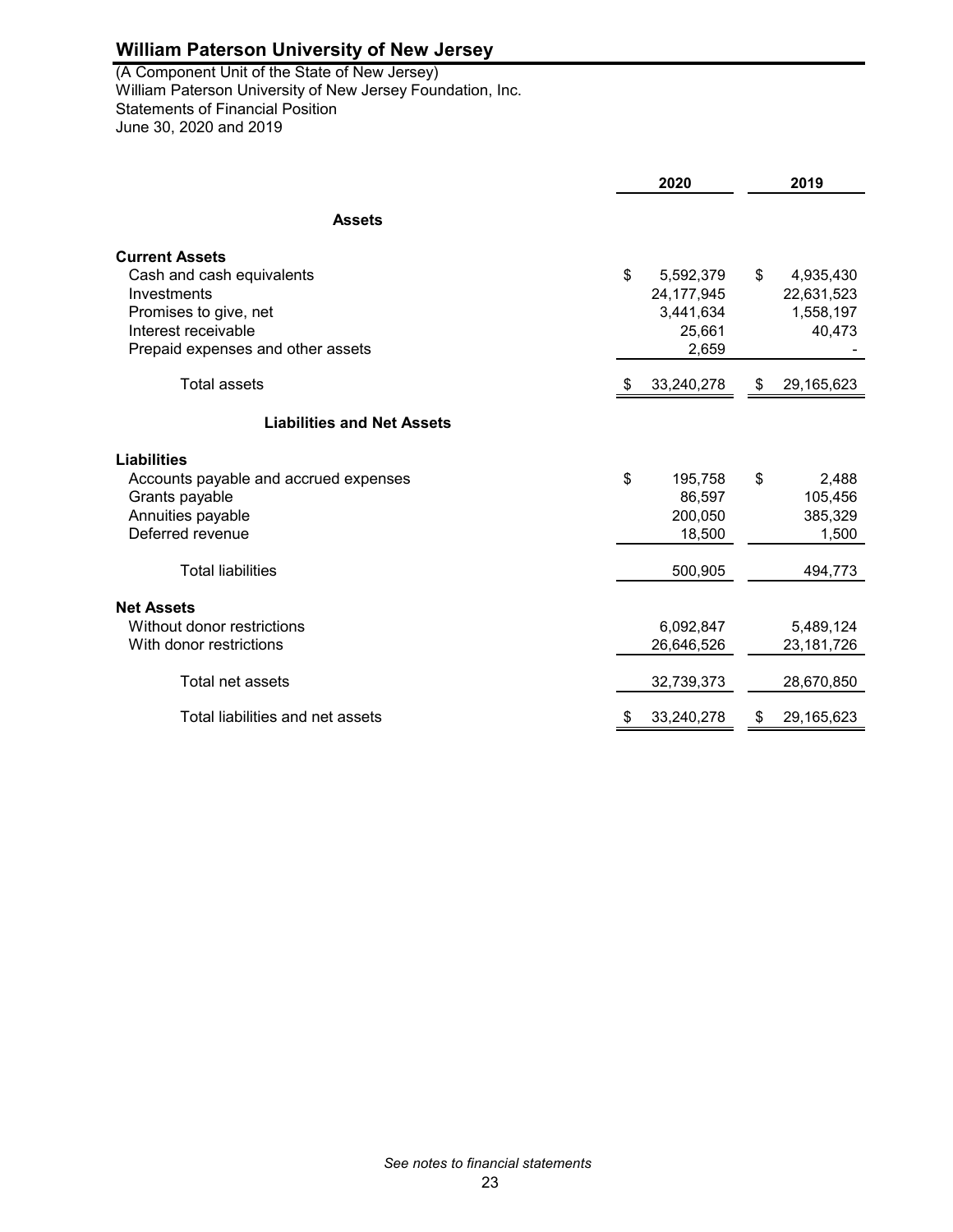Years Ended June 30, 2020 and 2019 William Paterson University of New Jersey Foundation, Inc. (A Component Unit of the State of New Jersey) Statements of Activities

|                                                         | 2020          | 2019             |
|---------------------------------------------------------|---------------|------------------|
| <b>Changes in Net Assets Without Donor Restrictions</b> |               |                  |
| Support:                                                |               |                  |
| Scholarships                                            | \$<br>101,604 | \$<br>187,653    |
| Fundraising                                             | 1,094,349     | 960,258          |
| Campus activities                                       | 77,719        | 87,921           |
| Development                                             | 366,047       | 202,355          |
| <b>Community activities</b>                             | 495           | 77               |
| Capital campaigns                                       | 824           | 2,185            |
| Investment activities                                   | 219,440       | 548,030          |
| Total support                                           | 1,860,478     | 1,988,479        |
| Net assets released from restrictions                   | 2,331,836     | 2,038,901        |
|                                                         | 4,192,314     | 4,027,380        |
| <b>Grants and Expenses:</b>                             |               |                  |
| Scholarships and grants                                 | 1,288,312     | 1,290,019        |
| Campus activities                                       | 964,948       | 991,794          |
| Capital campaigns                                       | 2,885         | 6,528            |
| <b>Community activities</b>                             |               | 1,077            |
| Management and development                              | 286,135       | 294,668          |
| Fundraising                                             | 1,046,311     | 891,845          |
| Total expenses and other deductions                     | 3,588,591     | 3,475,931        |
| Change in net assets without donor restrictions         | 603,723       | 551,449          |
| <b>Changes in Net Assets With Donor Restrictions</b>    |               |                  |
| Scholarships                                            | 3,773,599     | 1,151,968        |
| Fundraising                                             | 96,949        | 125,222          |
| Campus activities                                       | 680,267       | 971,247          |
| Development                                             | 5,804         | 70,316           |
| Community activities                                    | 1,215         | 1,000            |
| Capital campaigns                                       | 1,860         | 1,870            |
| <b>Investment activities</b>                            | 1,236,942     | 1,239,927        |
| <b>Total support</b>                                    | 5,796,636     | 3,561,550        |
| Net assets released from restrictions                   | (2,331,836)   | (2,038,901)      |
| Change in net assets with donor restrictions            | 3,464,800     | 1,522,649        |
| Increase in net assets                                  | 4,068,523     | 2,074,098        |
| <b>Net Assets, Beginning</b>                            | 28,670,850    | 26,596,752       |
| <b>Net Assets, Ending</b>                               | 32,739,373    | \$<br>28,670,850 |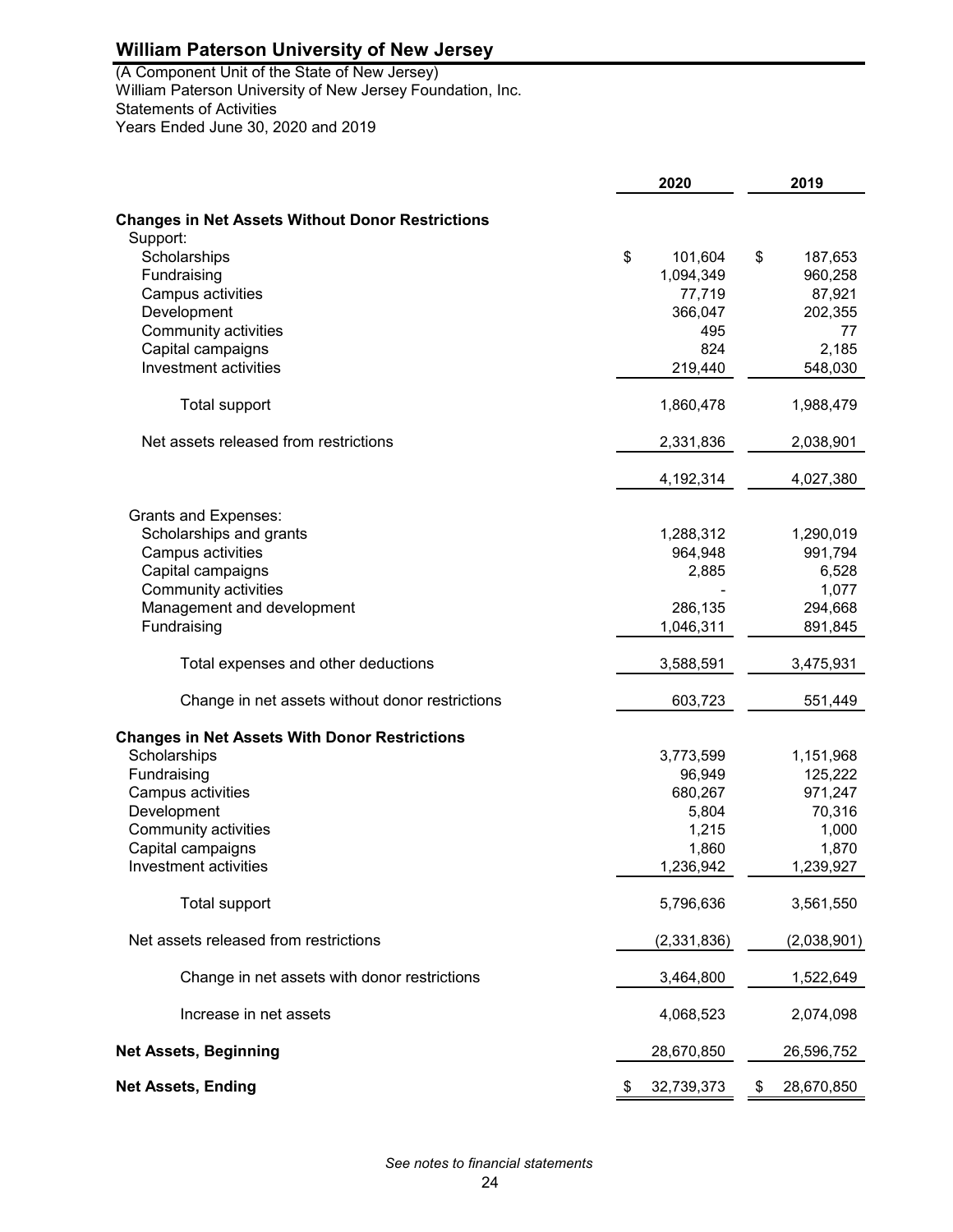(A Component Unit of the State of New Jersey) William Paterson University of New Jersey Foundation, Inc. Years Ended June 30, 2020 and 2019 Statements of Cash Flows

|                                                      | 2020            | 2019            |
|------------------------------------------------------|-----------------|-----------------|
| <b>Cash Flows From Operating Activities</b>          |                 |                 |
| Increase in net assets                               | \$<br>4,068,523 | \$<br>2,074,098 |
| Adjustments to reconcile change in net assets to     |                 |                 |
| net cash provided by (used in) operating activities: |                 |                 |
| Realized gain on sale of investments                 | (547, 034)      | (507, 282)      |
| Unrealized gain on investments                       | (468, 651)      | (892, 323)      |
| Bad debt expense                                     | 11,296          | 44,030          |
| Change in operating assets and liabilities:          |                 |                 |
| Promises to give                                     | (1,894,733)     | (85, 852)       |
| Interest receivable                                  | 14,812          | (3,326)         |
| Prepaid expenses and other assets                    | (2,659)         |                 |
| Accounts payable and accrued expenses                | 193,270         | (579, 354)      |
| Grants payable                                       | (18, 859)       | (85, 247)       |
| Annuities payable                                    | (185, 279)      | (18,033)        |
| Deferred revenue                                     | 17,000          | (16, 975)       |
| Net cash provided by (used in) operating activities  | 1,187,686       | (70, 264)       |
| <b>Cash Flows From Investing Activities</b>          |                 |                 |
| Purchase of investments                              | (8,560,881)     | (4,855,769)     |
| Proceeds from disposition of investments             | 8,030,144       | 3,974,678       |
| Net cash used in investing activities                | (530, 737)      | (881,091)       |
| Net increase (decrease) in cash and cash equivalents | 656,949         | (951, 355)      |
| <b>Cash and Cash Equivalents, Beginning</b>          | 4,935,430       | 5,886,785       |
| <b>Cash and Cash Equivalents, Ending</b>             | \$<br>5,592,379 | \$<br>4,935,430 |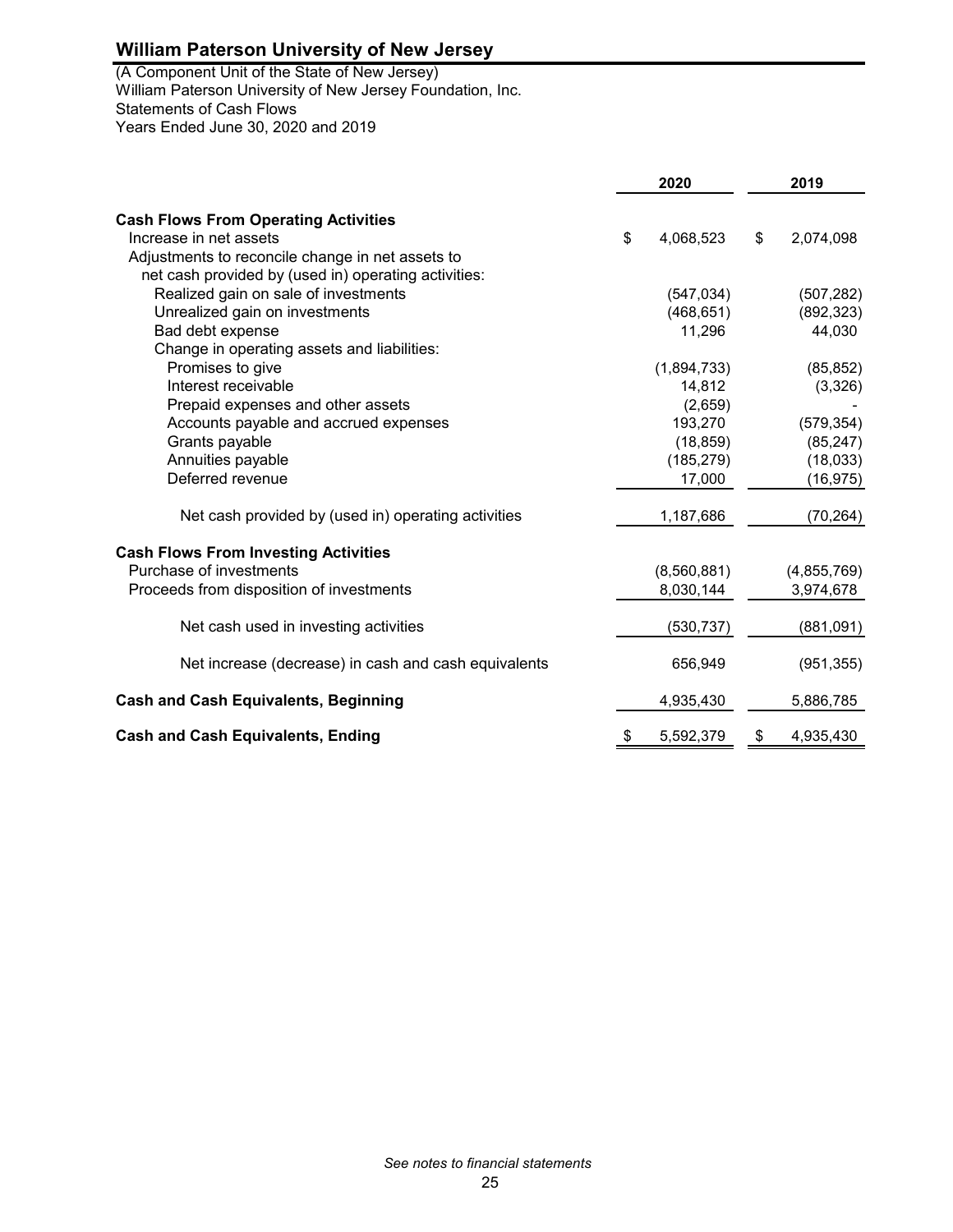(A Component Unit of the State of New Jersey) Notes to Financial Statements June 30, 2020 and 2019

### **1. Nature of Operations**

### **Organization**

William Paterson University of New Jersey (the University) is a comprehensive public, coeducational institution of higher education located in the Township of Wayne and Boroughs of Haledon and North Haledon, Passaic County, New Jersey. The University was founded in 1855 as the Paterson Normal School and was granted University status in June 1997. The University offers 56 undergraduate, 28 masters, 2 doctoral, 1 post baccalaureate undergraduate certificate and 21 graduate certificates in five colleges: Arts and Communication; Business; Education; Humanities and Social Sciences; and Science and Health. For the fall semester of the 2019 - 2020 and 2018 - 2019 academic years, approximately 8,600 and 8,700, respectively, part time and full time undergraduate students attended the University and approximately 1,500 part time and full time graduate students attended the University. The University's mission includes maintaining a tradition of leadership in general education and multiculturalism, and a commitment to promoting student success, academic excellence, diversity and community outreach with opportunities for lifelong learning.

The University is recognized as a public institution by the State of New Jersey (the State). Under the law, the University is an instrumentality of the State with a high degree of autonomy. State of New Jersey appropriations are the University's largest sources of nonoperating revenue. The University is economically dependent on these appropriations to carry on its operations. The University is considered a component unit of the State for financial reporting purposes. Accordingly, the University's financial statements are included in the State's Comprehensive Annual Financial Report.

### **Reporting Entity**

The operations of William Paterson University of New Jersey Foundation, Inc. (the Foundation) are included in the accompanying basic financial statements as a discretely presented component unit.

The University has determined the Foundation should be included in the University's financial statements as a discretely presented component unit. A component unit is a legally separate organization for which the University is financially accountable or closely related.

The Foundation is a legally separate corporation with an independent board of trustees and acts primarily as a fund raising entity to provide additional funding to support the educational goals of the University. The Foundation has received a determination letter from the Internal Revenue Service that it is exempt from Federal income taxes under Section 501(c)(3) of the Internal Revenue Code (IRC).

Since the economic resources received or held by the Foundation are entirely or almost entirely for the direct benefit of the University or its constituents, and the University is entitled to, or has the ability to otherwise access a majority of the economic resources received or held by the Foundation and the economic resources are significant to the University, the Foundation is therefore discretely presented in the University's basic financial statements.

As of June 30, 2020 and 2019, the University has a receivable of \$203,844 and \$123,067, respectively, from the Foundation. For the years ended June 30, 2020 and 2019, the University recognized revenue of \$1,973,259 and \$2,156,493, respectively, as Foundation gifts and grants. A copy of the financial statements of the Foundation can be obtained from the Office of Institutional Advancement, 300 Pompton Road, Wayne, New Jersey 07474.

The Foundation is a private not-for-profit organization that reports under Financial Accounting Standards Board (FASB) Accounting Standards Codification (ASC). As such, certain revenue recognition criteria and presentation features are different from Governmental Accounting Standards Board (GASB). No modifications have been made to the Foundation's financial information in the University's financial reporting entity for these differences.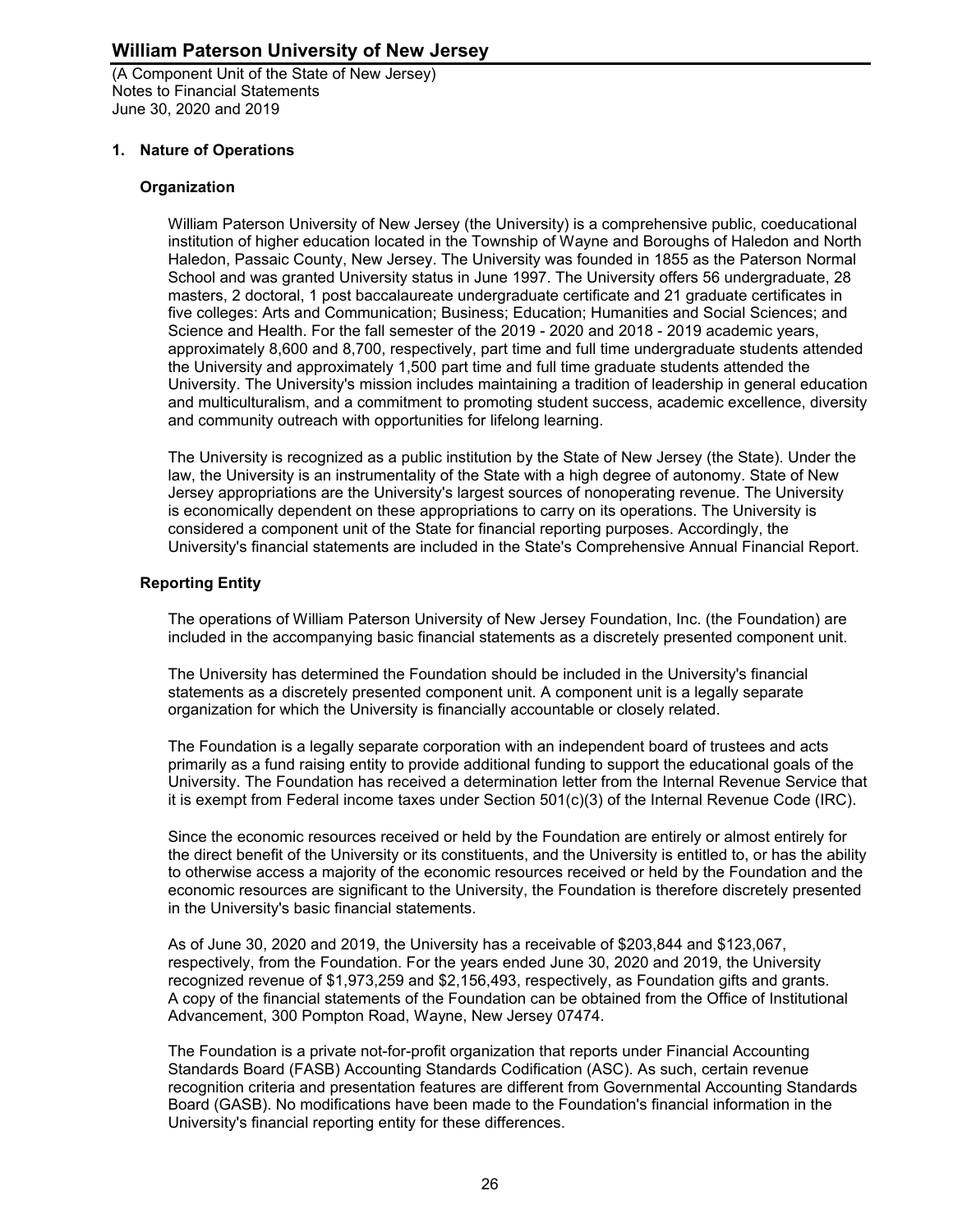(A Component Unit of the State of New Jersey) Notes to Financial Statements June 30, 2020 and 2019

### **2. Summary of Significant Accounting Policies**

### **Basis of Presentation**

The University classifies for accounting and reporting purposes into the following net position categories:

- *Net investment in capital assets:* Capital assets, net of accumulated depreciation and outstanding principal balances of debt attributable to the acquisition, construction or improvement of those assets.
- *Restricted for debt service*: Net position whose use by the University is subject to externally imposed stipulations that can be fulfilled by actions of the University pursuant to the stipulations or that expire by the passage of time.
- *Unrestricted*: Net position not subject to externally imposed stipulations that may be designated for specific purposes by action of management or the Board of Trustees. Substantially all unrestricted net position is reserved for academic and other programs and capital programs.

When an expense is incurred that can be paid using either restricted or unrestricted resources, the University's policy is to first apply the expense towards restricted resources, and then towards unrestricted resources.

#### **Measurement Focus and Basis of Accounting**

The accompanying financial statements have been prepared on the accrual basis of accounting using the economic resources measurement focus. The University reports as a business type activity, as defined by GASB Statement No. 35. Business type activities are those that are financed in whole or in part by fees charged to external parties for goods or services.

#### **Use of Estimates**

The preparation of financial statements in conformity with accounting principles generally accepted in the United States of America requires management to make estimates and assumptions that affect the reported amounts of assets and liabilities and disclosure of contingent assets and liabilities at the date of the financial statements and the reported amounts of revenues and expenses during the reporting period. Actual results could differ from those estimates.

#### **Cash and Cash Equivalents**

Cash and cash equivalents consist of cash on deposit and highly liquid short term investments deposited in the State of New Jersey Cash Management Fund (the Fund) which has an average maturity of less than 90 days.

#### **Restricted Deposits Held by Bond Trustees**

Restricted deposits held by bond trustees restricted for capital and debt service are recorded in the financial statements at fair value, which is based on quoted market price and consist of money market accounts, U.S. Treasury obligations and government issues.

#### **Investments**

All investments are measured at fair value at the statements of net position date. Investment income or loss (including interest, dividends, realized gains and losses and change in unrealized gains and losses) is reported as a nonoperating activity.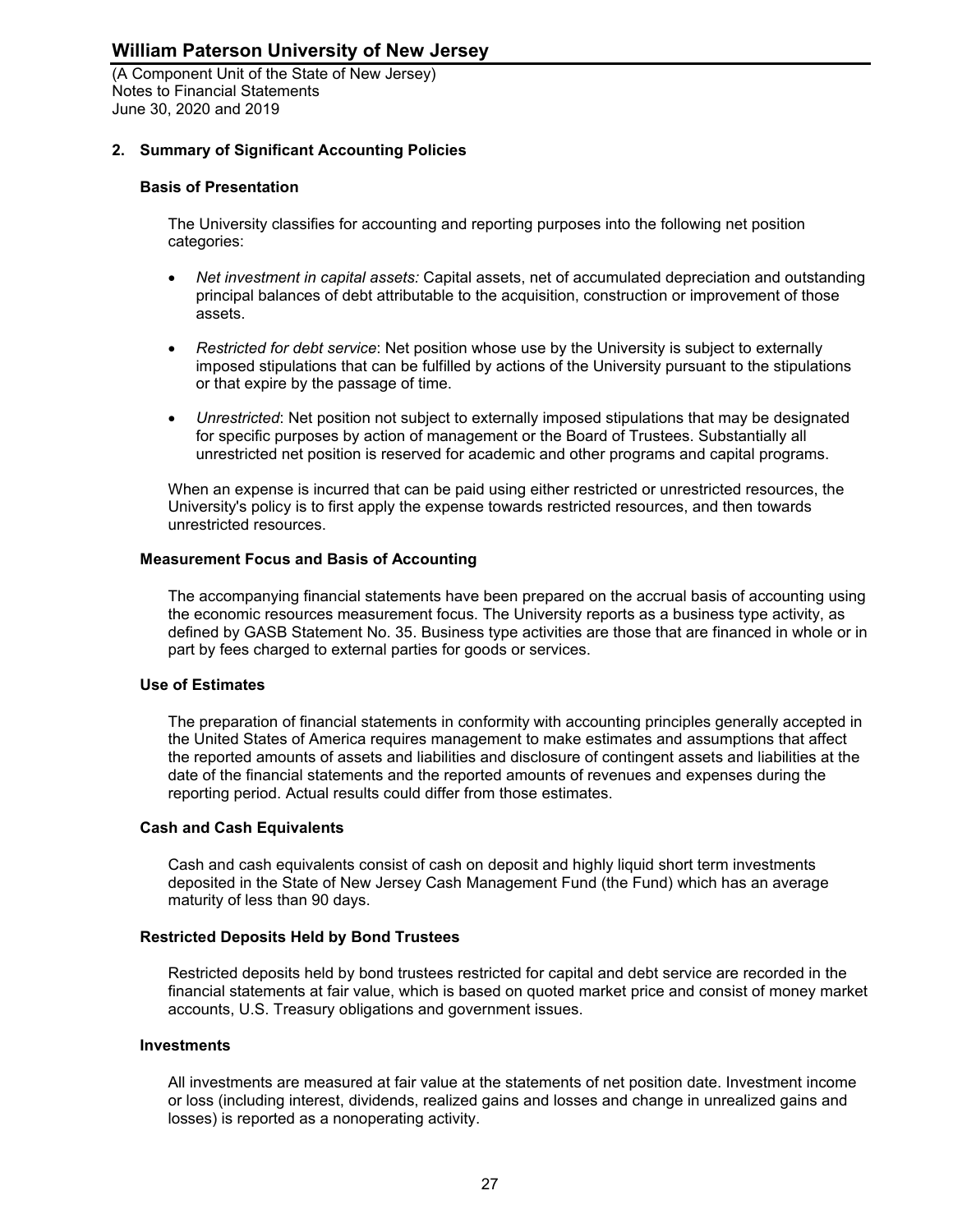(A Component Unit of the State of New Jersey) Notes to Financial Statements June 30, 2020 and 2019

### **Receivables**

Student receivables consist of tuition and fees charged to current and former students. State of New Jersey receivables and gifts, grants and contracts receivables are amounts due from federal and state governments in connection with reimbursements of allowable expenditures made pursuant to grants and contracts and other miscellaneous sources. Loans receivable consist of funds loaned to students under federal loan programs.

Receivables are reported at net realizable value. Receivables are written off when they are determined to be uncollectible based upon management's assessment of individual accounts. The allowance for doubtful accounts is estimated based upon the University's historical losses and periodic review of individual accounts.

#### **Capital Assets**

Capital assets are recorded at historical cost. Donated capital assets are recorded at fair value at the date of donation. Capital assets, with the exception of land, artwork and construction in progress, are depreciated on the straight-line method over their estimated useful lives as follows:

|                           | <b>Useful Lives</b> |
|---------------------------|---------------------|
|                           |                     |
| Infrastructure            | $25-50$ years       |
| Building and improvements | 15-45 years         |
| Equipment                 | 5-10 years          |

In accordance with the University's capitalization policy, only those items with a cost of more than \$5,000 are capitalized.

#### **Revenue Recognition**

Revenues from student tuition and fees and residence life are presented net of scholarship allowances applied to student accounts and are recognized in the period earned. Other payments made directly to students are presented as student aid and are included in operating expenses in the period incurred. Student tuition and fees and deposits collected in advance of the fiscal year are recorded as unearned revenue in the accompanying financial statements, and totaled \$2,225,018 at June 30, 2020 and \$3,410,234 at June 30, 2019.

Grants and contracts revenue is comprised mainly of funds received from grants from the Federal government, State of New Jersey and local sources and is recognized upon meeting the eligibility requirements for recognition which is generally as the related expenses are incurred. Amounts received from grants which have not yet been earned under the terms of the agreements are included in unearned revenue in the accompanying financial statements and totaled \$1,415,022 at June 30, 2020 and \$1,109,576 at June 30, 2019.

Revenue from State of New Jersey appropriations is recognized in the fiscal year during which the State of New Jersey appropriates the funds to the University.

#### **Scholarship Allowances**

Student tuition and fees and residence life revenues are reported net of scholarship allowances in the statements of revenues, expenses and changes in net position. Scholarship allowances are the difference between the stated charge for tuition and services provided by the University and the amount that is paid by students and/or third parties making payments on students' behalf. To the extent that revenues from such programs are used to satisfy tuition and fees and other student services, the University has recorded a scholarship allowance.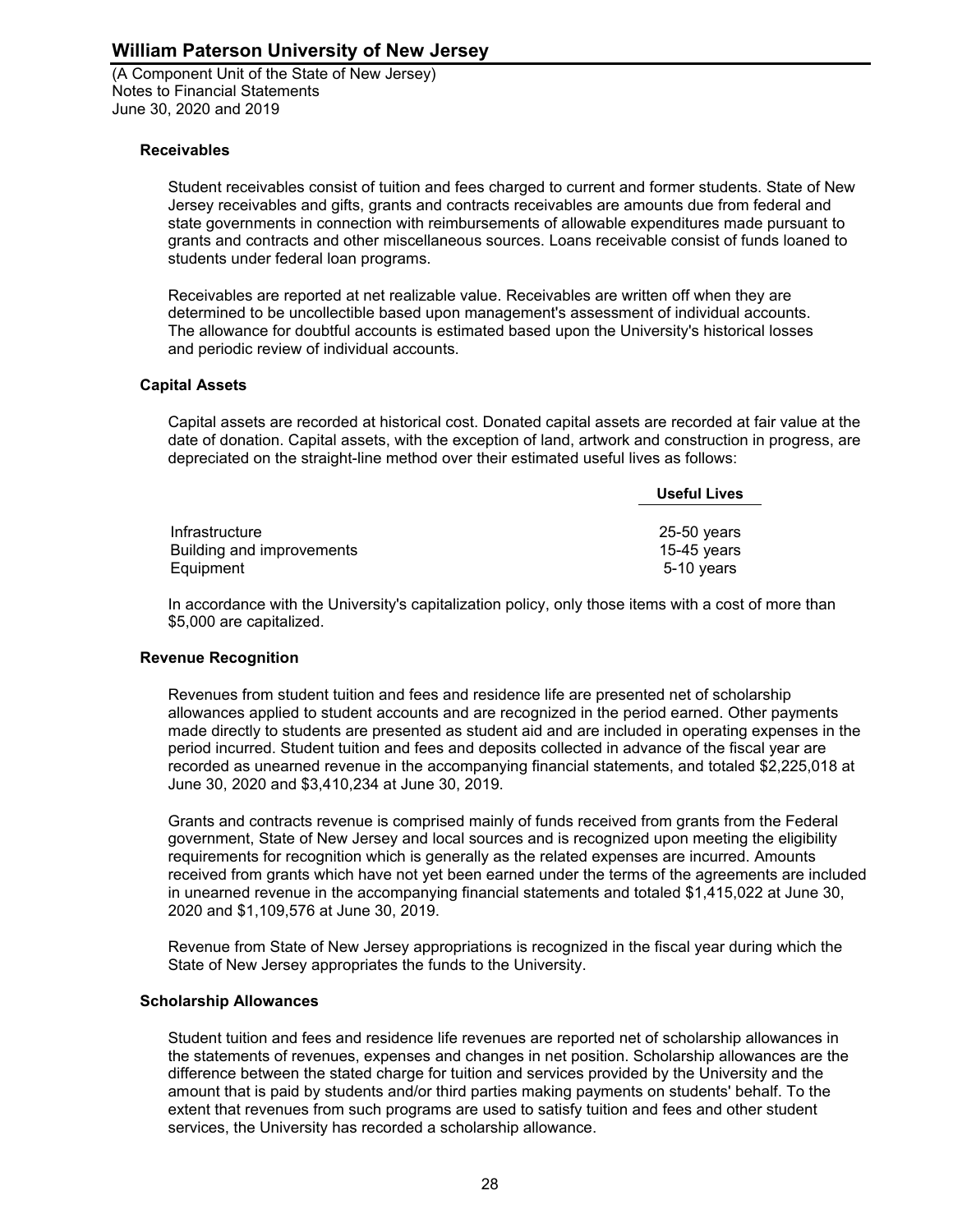(A Component Unit of the State of New Jersey) Notes to Financial Statements June 30, 2020 and 2019

### **Classification of Revenue and Expense**

The University's policy for defining operating activities in the statements of revenues, expenses and changes in net position are those that serve the University's principal purpose and generally result from exchange transactions such as the payment received for services and payment made for the purchase of goods and services. Examples include (a) student tuition and fees and residence life, net of scholarship allowances, (b) auxiliary enterprises and (c) most Federal, State, local and other grants and contracts. Nonoperating revenues include activities that have the characteristics of nonexchange transactions, such as State of New Jersey appropriations, emergency relief grants, net investment income and gifts. Interest expense is reported as a nonoperating activity.

### **Compensated Absences**

The liability is calculated based upon employees' accrued vacation leave as of the statements of net position date, an estimated vested amount for accrued sick leave and the estimated cost of Alternative Benefit Plan (ABP) salary and sick leave. Payments for accumulated sick leave balances are made to retiring employees upon regular retirement. The payment is based on 50 percent of the employee's sick leave accumulation, at the pay rate in effect at the time of retirement up to a maximum of \$15,000. Employees separating from University service prior to retirement are not entitled to payments for accumulated sick leave balances. Prior to 1991, the State of New Jersey reimbursed the University for payments made to retiring employees for accrued sick leave; however, from 1991 through the current fiscal year, the State of New Jersey did not make such reimbursements. The University paid \$214,789 and \$226,345 in sick leave payments for employees who retired during the years ended June 30, 2020 and 2019, respectively.

### **New Accounting Pronouncements**

The GASB has approved the following:

Statement No. 87, *Leases*

Statement No. 89, *Accounting for Interest Cost Incurred before the End of a Construction Period*

Statement No. 91, *Conduit Debt Obligations*

Statement No. 92*, Omnibus 2020*

Statement No. 96, *Subscription-Based Information Technology Arrangements*

The statements listed above through Statement No. 92 had their required effective dates postponed by one year with the issuance of Statement No. 95, postponement of effective dates of certain authoritative guidance, with the exception of Statement No. 87 which was postponed by one and a half years.

When they become effective, application of these standards may restate portions of these financial statements. University management is in the process of analyzing these pending changes in accounting principles and the impact they will have on the financial reporting process.

### **Income Taxes**

The University is exempt from federal income taxes under IRC Section 115.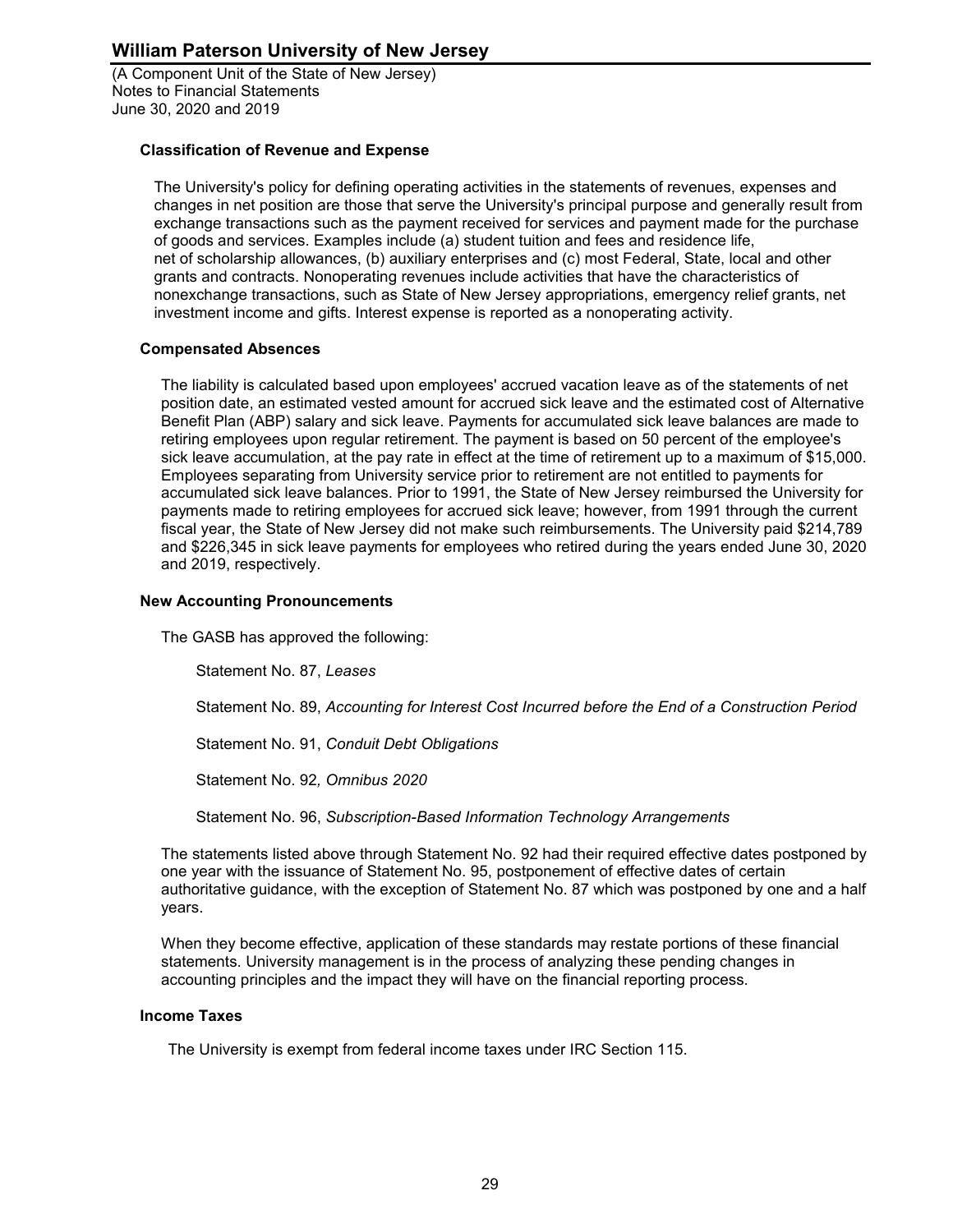(A Component Unit of the State of New Jersey) Notes to Financial Statements June 30, 2020 and 2019

### **3. Cash and Cash Equivalents**

Cash and cash equivalents are comprised of the following as of June 30, 2020 and 2019:

|                                          | 2020 |            |  | 2019       |
|------------------------------------------|------|------------|--|------------|
| Bank balances and cash on hand           |      | 4.542.626  |  | 6,286,962  |
| Money market accounts                    |      | 6.403.004  |  | 10,987,014 |
| State of New Jersey Cash Management Fund |      | 1,320,004  |  | 1,300,114  |
| Total                                    |      | 12,265,634 |  | 18,574,090 |

Custodial credit risk associated with the University's cash and cash equivalents include uncollateralized deposits, including any bank balance that is collateralized with securities held by the pledging financial institution, or by its trust department or agent but not in the University's name. The University's bank deposits as of June 30, 2020 and 2019 were partially insured by the Federal Depository Insurance Corporation (FDIC) in the amount of \$250,000. Bank deposits in excess of insured amounts of \$4.3 million in 2020 and \$6.0 million in 2019 were collateralized in accordance with Chapter 64 of Title 18A of New Jersey Statutes. Chapter 64 of Title 18A allows banking institutions to cover total public funds on deposit in excess of federal insurance. The non-insured, non-collateralized portion of cash and equivalents was \$7.7 million and \$12.3 million in 2020 and 2019, respectively.

The University participates in the Fund wherein amounts also contributed by other State entities are combined into a large scale investment program. The carrying amount of cash and cash equivalents in the Fund was approximately \$1.3 million, as of June 30, 2020 and 2019, which represented the amount on deposit with the Fund. These amounts are collateralized in accordance with Chapter 64 of Title 18A of New Jersey Statutes, but not in the University's name.

The Fund is unrated and has a maturity of less than 90 days. Statutes of the State of New Jersey and Regulations of the State Investment Council authorize the University to invest in obligations of the U.S. Treasury, foreign governments, agencies and municipal or political subdivisions of the State, commercial paper, bankers acceptances, revenue obligations of public authorities, debt instruments of banks, collateralized notes and mortgages, certificates of deposit, repurchase agreements, equity and convertible equity securities and other common types of investment securities. Investee institutions and organizations are prescribed by the statutes and regulations based on such criteria as minimum capital, dividend paying history, credit history and other evaluation factors.

### **4. Restricted Deposits Held by Bond Trustees**

Restricted deposits held by bond trustees include restricted accounts held by financial institutions, under the terms of various obligations. The restricted deposits held by bond trustees under bond indenture agreements are maintained for the following:

|                                              |   | 2019       |   |            |
|----------------------------------------------|---|------------|---|------------|
| Project and construction fund                | S | 1.207      | S | 1.207      |
| Debt service fund for principal and interest |   | 11,124,386 |   | 11,996,557 |
| Cost of issuance fund                        |   | 878        |   | 10,092     |
| Excess rental pledge                         |   | 37.844     |   | 4,552      |
|                                              |   | 11,164,315 |   | 12,012,408 |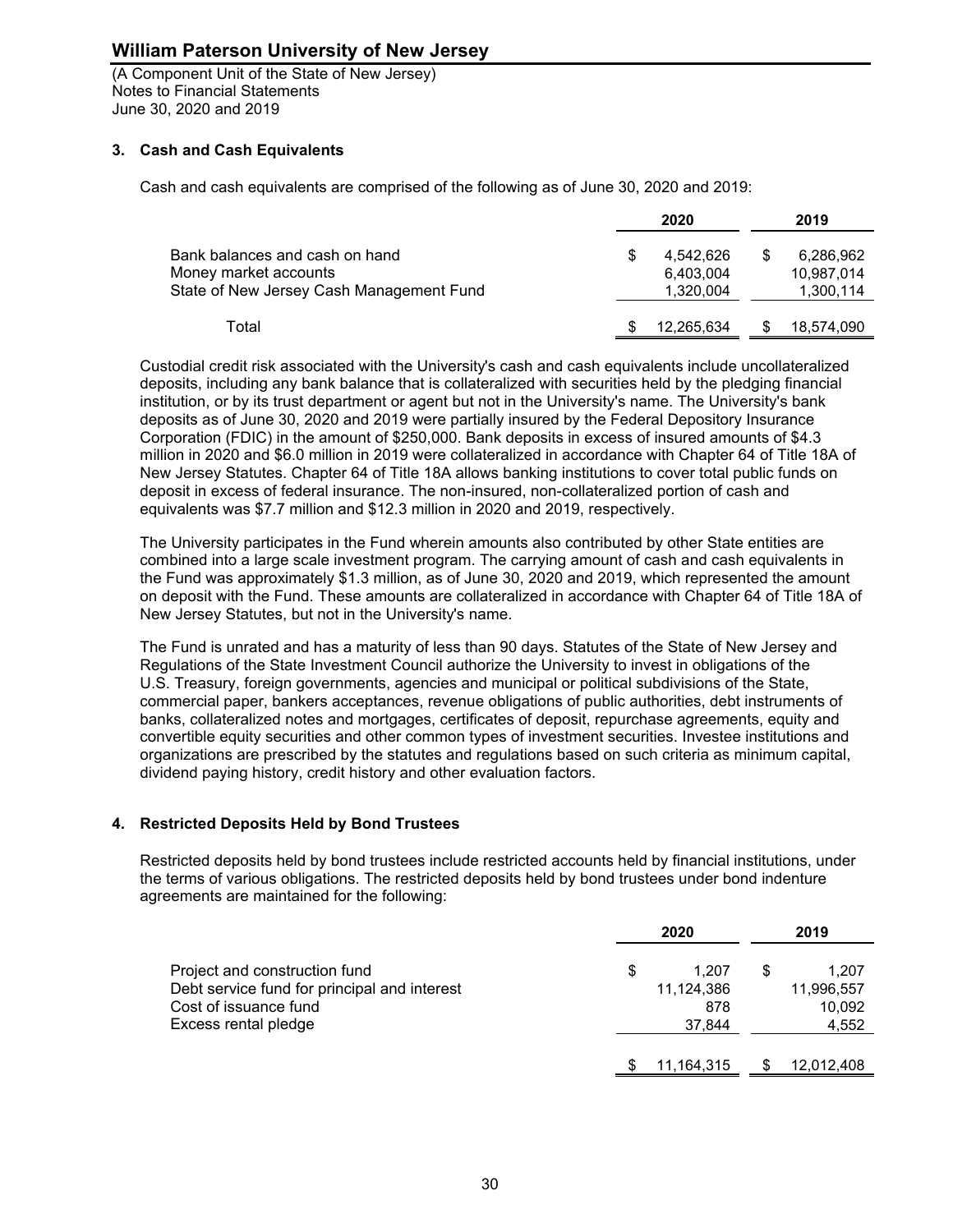(A Component Unit of the State of New Jersey) Notes to Financial Statements June 30, 2020 and 2019

Assets held under bond indenture agreements are not governed by the University's investment policies, but rather by the investment policies of New Jersey Educational Facilities Authority (the Authority). As of June 30, 2020 and 2019, restricted deposits held by bond trustees were invested in the following, all of which have maturity dates of less than one year:

|                                                                         |   | 2020                |         | 2019                  |  |
|-------------------------------------------------------------------------|---|---------------------|---------|-----------------------|--|
|                                                                         |   | Level 1             | Level 1 |                       |  |
| Money market accounts<br>U.S. treasury bills and government obligations | S | 1.207<br>11,163,108 |         | 212.261<br>11,800,147 |  |
| Total                                                                   |   | 11,164,315          |         | 12,012,408            |  |

The University's restricted deposits held by bond trustees are subject to various risks. Among these risks are interest rate risk and credit risk. Interest rate risk is the risk that changes in market interest rates will adversely affect the fair value of an investment. Within restricted deposits are investments subject to interest rate risk with a maturity of less than one year.

Credit risk is the risk that an issuer or other counterparty to an investment will not fulfill its obligations. The Authority's investment policy requires that the overall average quality rating of the portfolio's domestic fixed income holdings will be at least "AA", as rated by the Standard and Poor's or Moody's rating agency.

The University categorizes its fair value measurements within the fair value hierarchy established by generally accepted accounting principles. The hierarchy is based on the valuation inputs used to measure the fair value of the asset. Level 1 inputs are quoted prices in active markets for identical assets; Level 2 inputs are significant other observable inputs; Level 3 inputs are significant unobservable inputs. Fair value measurement is further defined in Note 5.

The valuation methods for recurring fair value measurements are as follows:

- Money market accounts are recorded at the quoted cost which approximates fair value as a level one input.
- U.S. treasury bills are valued at closing price reported on the active market on which the individual securities are traded or for identical assets as a level one input.

### **5. Investments**

The University holds excess operating cash in an investment portfolio structured to secure adequate ongoing operating funds while optimizing earnings and minimizing risk on funds earmarked for longer term purposes. All investment activities are conducted in accordance with the University's Cash and Investments policy. The Finance, Audit and Institutional Development (FAID) Committee, The Vice President for Administration and Finance and Associate Vice President for Finance and Controller are accountable for the execution and implementation of the Cash and Investments policy. External investment managers are accountable for managing the funds in compliance with the Cash and Investments policy and in accordance with applicable laws.

The overall investment objective is to preserve principal cash balance, maintain appropriate liquidity for current use and conservatively optimize earnings on excess cash. Diversification as to liquidity, maturity, market and risk is achieved by structuring the portfolio in three tiers: liquidity, contingency and core. Allocations and restrictions of the tiers are defined in the Cash and Investments policy.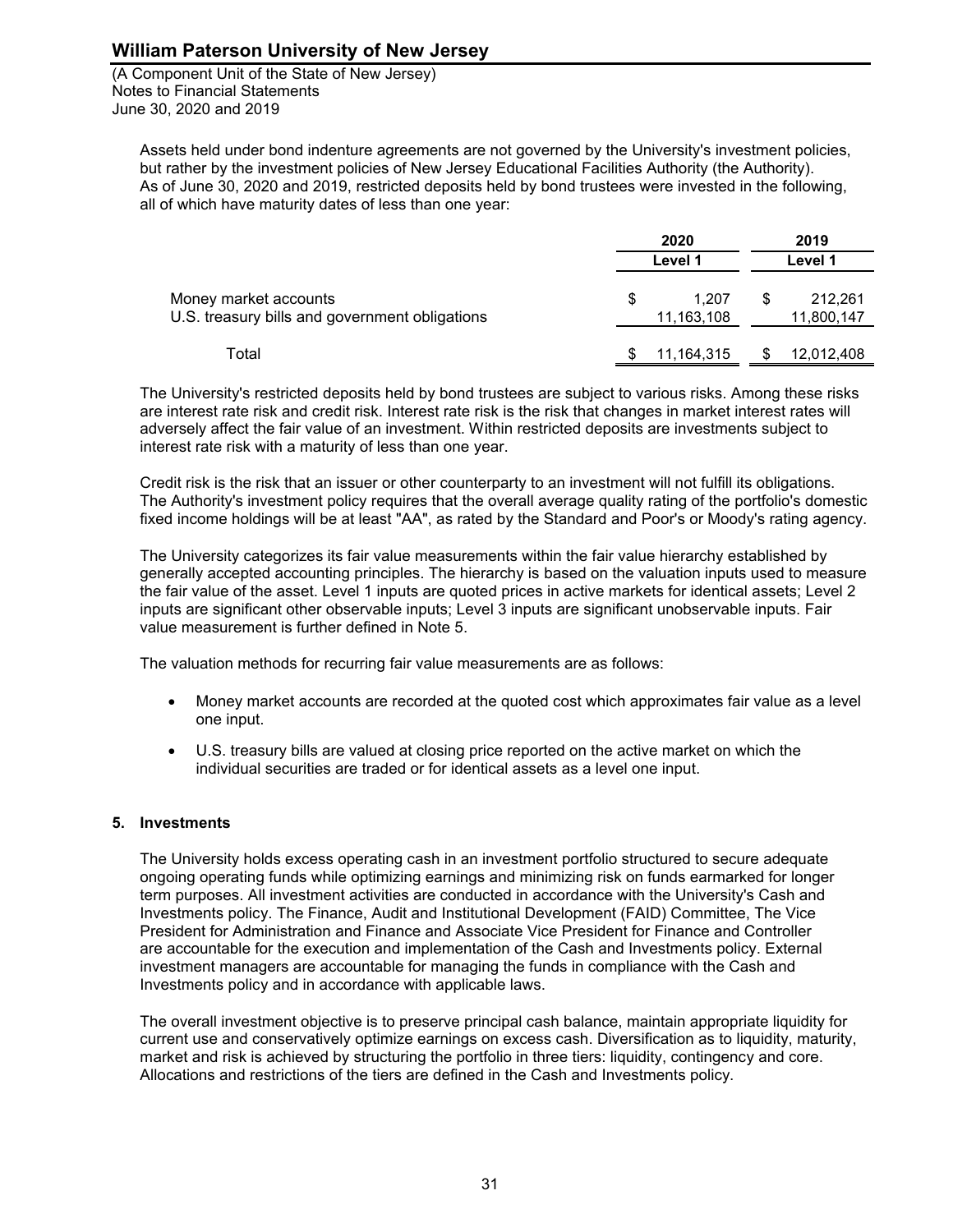(A Component Unit of the State of New Jersey) Notes to Financial Statements June 30, 2020 and 2019

The University's investments consist of the following as of June 30, 2020 and 2019:

|                                                                                                         | <b>Fair Value</b> |                                                   |    |                                                   |  |  |  |  |
|---------------------------------------------------------------------------------------------------------|-------------------|---------------------------------------------------|----|---------------------------------------------------|--|--|--|--|
| <b>Investment Type</b>                                                                                  | 2020              |                                                   |    | 2019                                              |  |  |  |  |
| U.S. Equity (ETF)<br>Non-U.S. Equity (ETF)<br>Corporate Bonds                                           | \$                | 3,031,867<br>2,013,241<br>20,991,933              | \$ | 2,985,428<br>2,131,930<br>22,068,079              |  |  |  |  |
| U.S. Government Bonds<br>U.S. Agency Bonds<br><b>Asset-Backed Securities</b><br>Certificates of Deposit |                   | 14,205,939<br>7,409,502<br>3,158,616<br>1,418,487 |    | 11,530,347<br>7,456,735<br>5,576,997<br>5,216,191 |  |  |  |  |
| Grand total                                                                                             |                   | 52,229,585                                        |    | 56,965,707                                        |  |  |  |  |

University investments are exposed to various risks such as interest risk, market and credit risks. Due to the level of risk associated with certain investments, it is at least reasonably possible that changes in the market value will occur in the near term which could affect the amounts reported in the statements of financial position.

### **Fair Value Measurement**

Fair value is defined as the price that would be received to sell an asset, or paid to transfer a liability, in an orderly transaction between market participants at the financial statement measurement date. The fair value hierarchy prioritizes the inputs valuation methods into three Levels (Levels 1, 2 and 3).

Level 1 - Observable, quoted prices for identical assets or liabilities in active markets.

Level 2 - Quoted prices in inactive markets, or whose values are based on models, but the inputs to those modes are observable either directly or indirectly for the whole term of the asset or liability.

Level 3 - Valuation techniques that require inputs that are both unobservable and significant to the overall fair value measurement.

The hierarchy gives the highest priority to (unadjusted) quoted prices in active markets for identical assets or liabilities and the lowest priority to unobservable inputs (Level 3). If the fair value of an asset or liability (Level 1) measured are categorized from different levels of the fair value hierarchy, the measurement is categorized in the lowest level input that is significant to the entire measurement.

The following is a description of the valuation methodologies used for instruments measured at fair value:

ETF (Exchange Traded Funds) (U.S. and non-U.S.) equities were classified in Level 1 of the hierarchy as they are valued using prices quoted in active markets.

All of the following categories were classified in Level 2 of the hierarchy as they are valued using quoted prices in inactive markets: Corporate Bonds, U.S. Government Bonds, U.S. Agency Bonds, Asset-Backed Securities and Certificates of Deposit.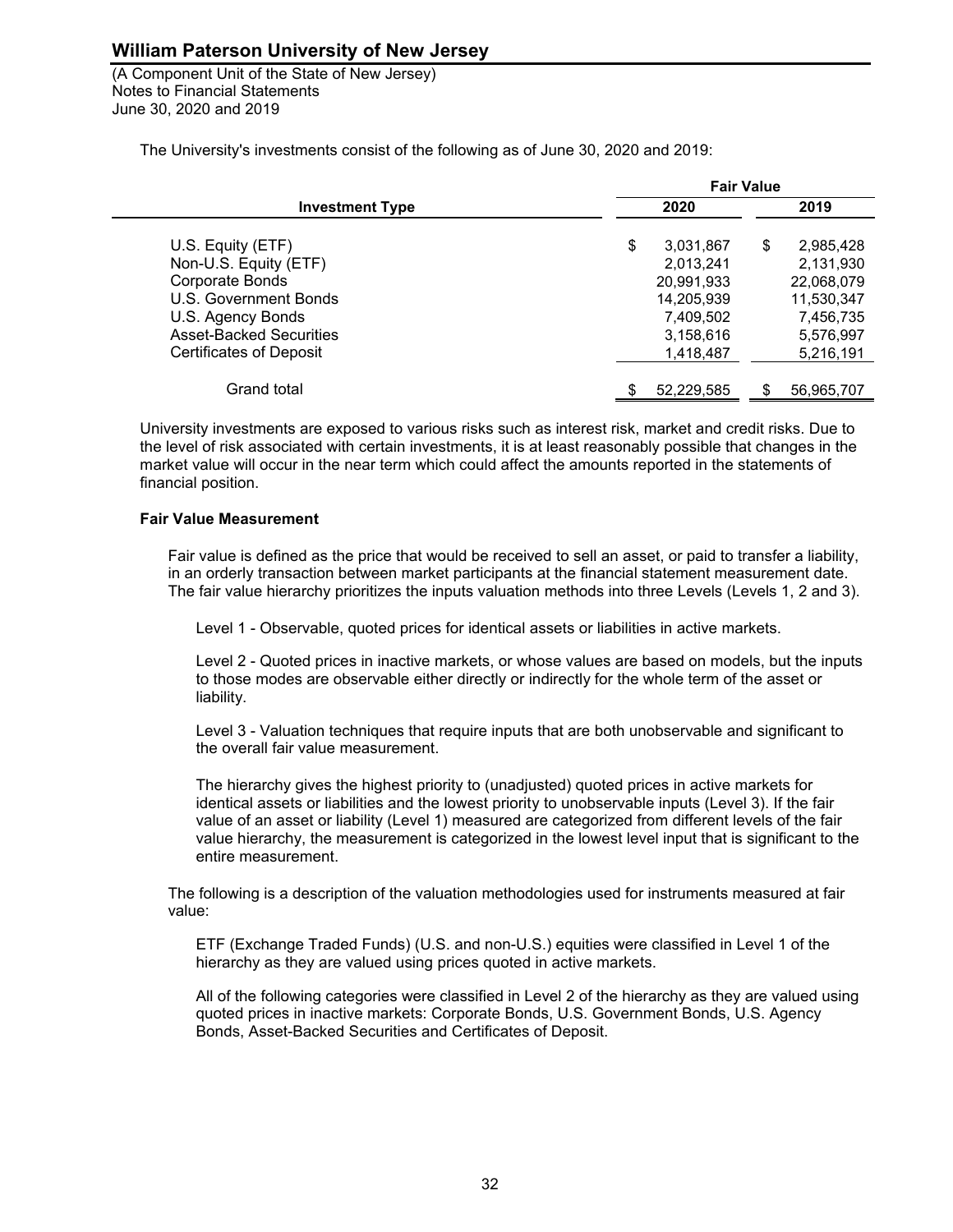(A Component Unit of the State of New Jersey) Notes to Financial Statements June 30, 2020 and 2019

> The following table summarizes the University's investments measured by the hierarchy levels as of June 30, 2020 and 2019:

|                                | Investments Measured at Fair Value at June 30, 2020 |           |    |            |    |         |   |                   |  |  |
|--------------------------------|-----------------------------------------------------|-----------|----|------------|----|---------|---|-------------------|--|--|
| <b>Investment Type</b>         |                                                     | Level 1   |    | Level 2    |    | Level 3 |   | <b>Fair Value</b> |  |  |
| U.S. Equity (ETF)              | \$                                                  | 3,031,867 | \$ | ۰.         | \$ | Ξ.      | S | 3,031,867         |  |  |
| Non-U.S. Equity (ETF)          |                                                     | 2,013,241 |    |            |    | ۰       |   | 2,013,241         |  |  |
| Corporate Bonds                |                                                     |           |    | 20,991,933 |    |         |   | 20,991,933        |  |  |
| U.S. Government Bonds          |                                                     |           |    | 14,205,939 |    |         |   | 14,205,939        |  |  |
| U.S. Agency Bonds              |                                                     |           |    | 7,409,502  |    |         |   | 7,409,502         |  |  |
| <b>Asset-Backed Securities</b> |                                                     |           |    | 3,158,616  |    |         |   | 3,158,616         |  |  |
| Certificates of Deposit        |                                                     |           |    | 1,418,487  |    |         |   | 1,418,487         |  |  |
| Total                          | \$                                                  | 5,045,108 | S  | 47,184,477 | \$ |         |   | 52,229,585        |  |  |

|                                |    | Investments Measured at Fair Value at June 30, 2019 |    |            |    |         |                   |            |  |  |  |
|--------------------------------|----|-----------------------------------------------------|----|------------|----|---------|-------------------|------------|--|--|--|
| <b>Investment Type</b>         |    | Level 1                                             |    | Level 2    |    | Level 3 | <b>Fair Value</b> |            |  |  |  |
| U.S. Equity (ETF)              | \$ | 2,985,428                                           | \$ | ۰.         | \$ | н.      | -\$               | 2,985,428  |  |  |  |
| Non-U.S. Equity (ETF)          |    | 2,131,930                                           |    |            |    | ۰       |                   | 2,131,930  |  |  |  |
| Corporate Bonds                |    |                                                     |    | 22,068,079 |    |         |                   | 22,068,079 |  |  |  |
| U.S. Government Bonds          |    |                                                     |    | 11,530,347 |    |         |                   | 11,530,347 |  |  |  |
| U.S. Agency Bonds              |    |                                                     |    | 7,456,735  |    |         |                   | 7,456,735  |  |  |  |
| <b>Asset-Backed Securities</b> |    |                                                     |    | 5,576,997  |    |         |                   | 5,576,997  |  |  |  |
| Certificates of Deposit        |    |                                                     |    | 5,216,191  |    |         |                   | 5,216,191  |  |  |  |
| Total                          |    | 5,117,358                                           |    | 51,848,349 | \$ |         |                   | 56,965,707 |  |  |  |

#### **Interest Rate Risk**

Interest rate risk is the risk that changes in interest rates will adversely affect the fair value of an investment. The University projects its cash requirements and arranges for investments accordingly. The average maturity is up to three years.

The following table summarizes the maturities of investments in year that are subject to interest rate risk as of June 30, 2020 and 2019:

| 2020              |             |              |                  |                 |  |  |  |  |  |  |
|-------------------|-------------|--------------|------------------|-----------------|--|--|--|--|--|--|
| <b>Fair Value</b> | Less Than 1 | $1 - 5$      | $6 - 10$         | $10+$           |  |  |  |  |  |  |
| 3.031.867<br>\$   | \$<br>$-$   | \$<br>$\sim$ | \$<br>$\sim$     | \$<br>3,031,867 |  |  |  |  |  |  |
| 2,013,241         |             |              |                  | 2,013,241       |  |  |  |  |  |  |
| 20,991,933        | 9,232,190   | 8,275,771    | 3,381,831        | 102,141         |  |  |  |  |  |  |
| 14,205,939        | 678.483     | 7,968,864    | 5,558,592        |                 |  |  |  |  |  |  |
| 7,409,502         | 241,151     | 4,228,371    | 2,220,316        | 719,664         |  |  |  |  |  |  |
| 3,158,616         | 10.978      | 3,069,425    | 78.213           |                 |  |  |  |  |  |  |
| 1,418,487         | 1,117,836   | 300,651      |                  |                 |  |  |  |  |  |  |
| 52,229,585        | 11,280,638  | 23,843,082   | \$<br>11,238,952 | 5,866,913       |  |  |  |  |  |  |
|                   |             |              |                  |                 |  |  |  |  |  |  |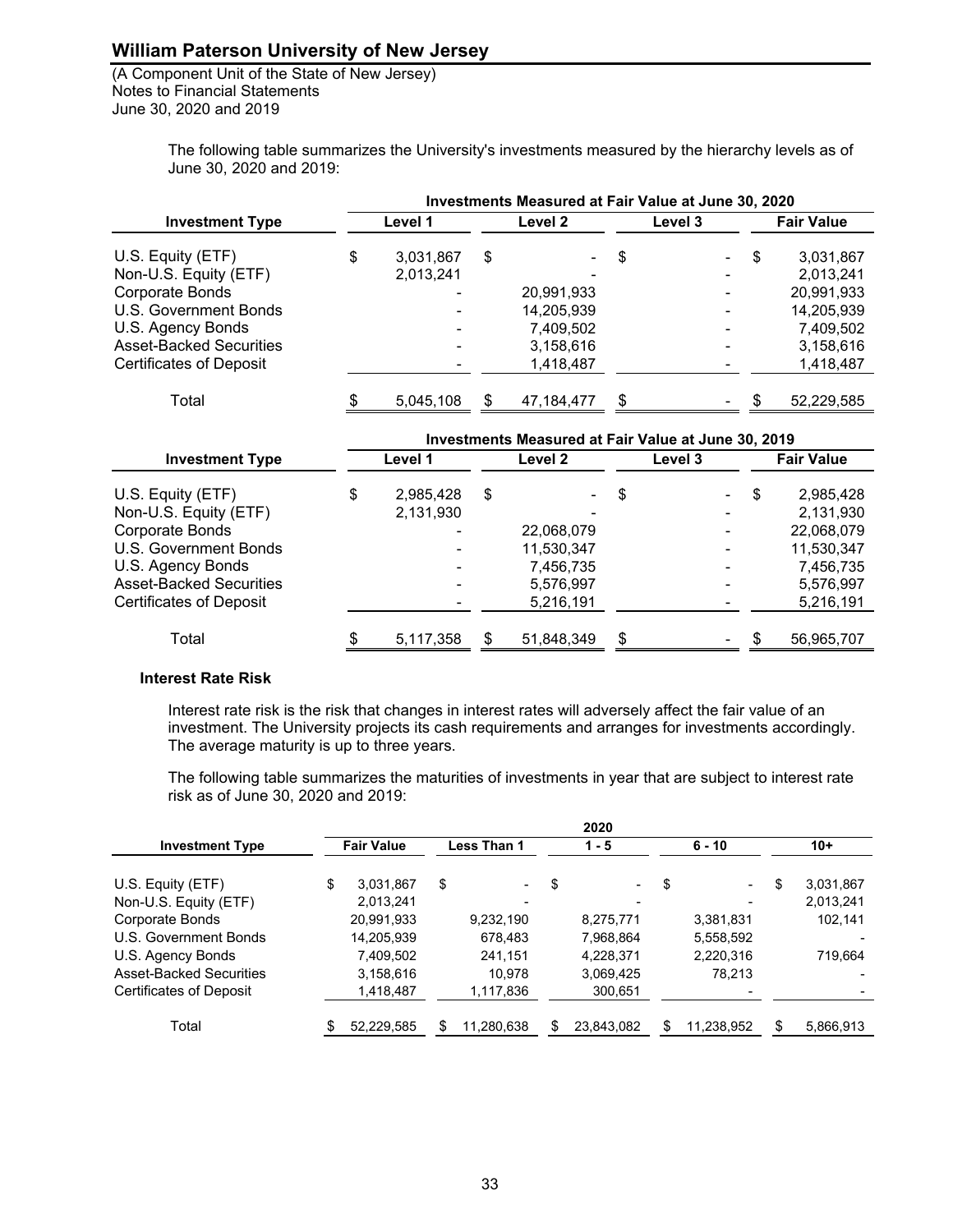(A Component Unit of the State of New Jersey) Notes to Financial Statements June 30, 2020 and 2019

| 2019              |            |             |            |         |                          |          |           |    |           |  |
|-------------------|------------|-------------|------------|---------|--------------------------|----------|-----------|----|-----------|--|
| <b>Fair Value</b> |            | Less Than 1 |            | $1 - 5$ |                          | $6 - 10$ |           |    | $10+$     |  |
| \$                | 2,985,428  | \$          | $\sim$     | S       | $\overline{\phantom{0}}$ | \$       | $\sim$    | \$ | 2,985,428 |  |
|                   | 2,131,930  |             |            |         |                          |          |           |    | 2,131,930 |  |
|                   | 22,068,079 |             | 7,300,558  |         | 12,035,183               |          | 2,732,338 |    |           |  |
|                   | 11,530,347 |             | 1,209,344  |         | 7,355,511                |          | 2,965,492 |    |           |  |
|                   | 7.456.735  |             | 20.175     |         | 4.127.440                |          | 2.442.702 |    | 866.418   |  |
|                   | 5,576,997  |             | 171,132    |         | 5,198,653                |          | 207,212   |    |           |  |
|                   | 5,216,191  |             | 4,315,413  |         | 900,778                  |          |           |    |           |  |
|                   |            |             |            |         |                          |          |           |    |           |  |
|                   | 56,965,707 | \$          | 13,016,622 |         | 29,617,565               | \$       | 8,347,744 |    | 5,983,776 |  |
|                   |            |             |            |         |                          |          |           |    |           |  |

### **Credit and Concentration Risk**

Credit risk is the risk that an issuer or other counterparty to an investment will not fulfill its obligations. Concentration of credit risk is the risk of loss attributed to magnitude of the University's investment in a single issuer. The University's investment policy seeks diversification to reduce overall portfolio risk while attaining market rates of return to enable the University to meet all anticipated cash requirements.

The University's Cash and Investments policy states that the credit quality for positions in all tiers of the portfolio must be investment grade or higher. Investment grade is defined as equal to or better than a rating of BBB- (S&P) or BA3 (Moody's). The University's investment manager assigns average ratings as published by S&P, Moody's and Fitch when all three are available. If only two of these ratings are available, the more conservative rating of the two is used, and if only one rating is available that is the rating used.

The following table summarizes investment credit quality ratings as of June 30, 2020 and 2019:

| <b>Investment Type</b>         | <b>Quality Rating</b> | 2020 |            | 2019 |            |
|--------------------------------|-----------------------|------|------------|------|------------|
| U.S. Equity (ETF)              | NR.                   | \$   | 3,031,867  | \$   | 2,985,428  |
| Non-U.S. Equity (ETF)          | NR.                   |      | 2,013,241  |      | 2,131,930  |
| Corporate Bond                 | $AAA - BB+$           |      | 20,652,600 |      | 20,660,832 |
| Corporate Bond                 | NR.                   |      | 339,333    |      | 1,407,247  |
| U.S. Government Bonds          | AAA                   |      | 14,205,939 |      | 11,530,347 |
| US Agency Bonds                | $AAA - A$             |      | 7,409,502  |      | 7,456,735  |
| <b>Asset-Backed Security</b>   | AAA - AA              |      | 3,158,616  |      | 5,576,997  |
| <b>Certificates of Deposit</b> | $A+ - A -$            |      | 1,418,487  |      | 5,216,191  |
| Total                          |                       |      | 52,229,585 |      | 56,965,707 |

#### **Custodial Credit Risk**

Custodial credit risk for investments is the risk that, in the event of a failure of the counterparty, the University will not be able to recover the value of the investments that are in the possession of an outside party. Custodial credit risk should not be confused with market risk, which is the risk that the market value of a security may decline. The University securities are exposed to custodial credit risk if the securities are uninsured and unregistered or held by the counterparty, or by a trust department or agent but not in the University's name. As of June 30, 2020 and 2019, the University's investments were not subject to custodial credit risk.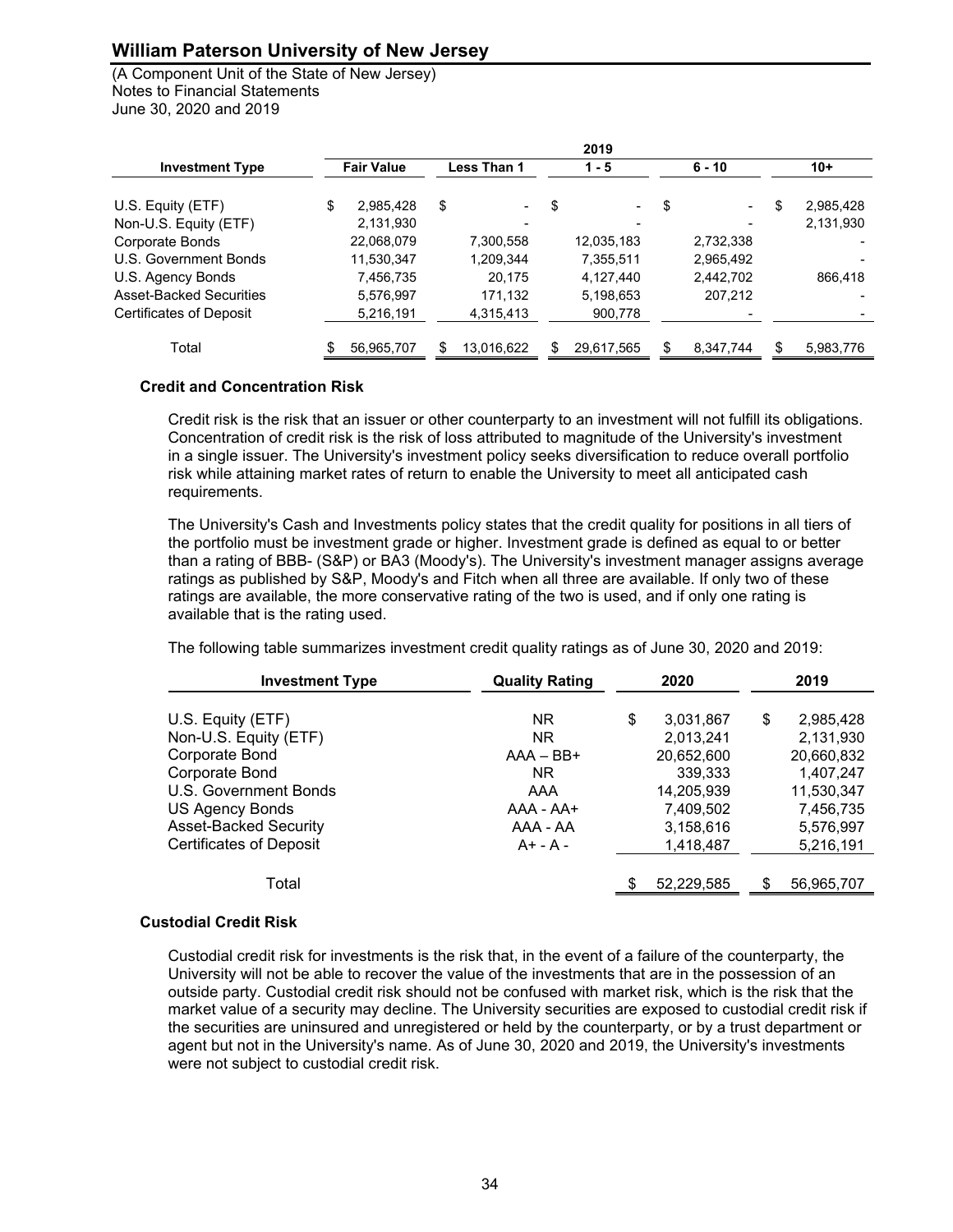(A Component Unit of the State of New Jersey) Notes to Financial Statements June 30, 2020 and 2019

### **Foreign Currency Risk**

The University's foreign investments (Non-U.S. Equity (ETF) contain currency risk (the risk that currency exchange rate fluctuations may reduce gains or increase losses on foreign investments). Exchange rate volatility also may affect the ability of an issuer to repay its foreign currency denominated debt, thereby increasing credit risk.

### **6. Capital Assets**

Capital asset activity for the years ended June 30 is comprised of the following:

|                                      | <b>Beginning</b><br><b>Balance</b><br><b>July 1, 2019</b> | <b>Acquisition</b><br>and Other<br><b>Increases</b> | <b>Dispositions</b><br>and Other<br><b>Decreases</b> | Ending<br><b>Balance</b><br>June 30, 2020 |  |
|--------------------------------------|-----------------------------------------------------------|-----------------------------------------------------|------------------------------------------------------|-------------------------------------------|--|
| Depreciable assets:                  |                                                           |                                                     |                                                      |                                           |  |
| Infrastructure                       | \$<br>18,836,640                                          | \$                                                  | \$                                                   | \$<br>18,836,640                          |  |
| Buildings and improvements           | 525,885,110                                               | 37,965,653                                          |                                                      | 563,850,763                               |  |
| Equipment                            | 43,119,103                                                | 686,555                                             |                                                      | 43,805,658                                |  |
| Total depreciable                    |                                                           |                                                     |                                                      |                                           |  |
| assets                               | 587,840,853                                               | 38,652,208                                          |                                                      | 626,493,061                               |  |
| Less accumulated depreciation<br>on: |                                                           |                                                     |                                                      |                                           |  |
| Infrastructure                       | 10,585,327                                                | 488,360                                             |                                                      | 11,073,687                                |  |
| <b>Buildings and</b>                 |                                                           |                                                     |                                                      |                                           |  |
| improvements                         | 181,099,635                                               | 13,715,637                                          |                                                      | 194,815,272                               |  |
| Equipment                            | 36,433,440                                                | 1,472,646                                           |                                                      | 37,906,086                                |  |
| Total accumulated                    |                                                           |                                                     |                                                      |                                           |  |
| depreciation                         | 228,118,402                                               | 15,676,643                                          |                                                      | 243,795,045                               |  |
|                                      |                                                           |                                                     |                                                      |                                           |  |
| Depreciable assets, net              | 359,722,451                                               | 22,975,565                                          |                                                      | 382,698,016                               |  |
| Nondepreciable assets:               |                                                           |                                                     |                                                      |                                           |  |
| Land                                 | 7,255,914                                                 |                                                     |                                                      | 7,255,914                                 |  |
| <b>Artwork</b>                       | 681,580                                                   | 8,100                                               |                                                      | 689,680                                   |  |
| Construction in progress             | 41,229,783                                                | 4,286,738                                           | (37, 845, 577)                                       | 7,670,944                                 |  |
| Total nondepreciable                 |                                                           |                                                     |                                                      |                                           |  |
| assets                               | 49, 167, 277                                              | 4,294,838                                           | (37, 845, 577)                                       | 15,616,538                                |  |
| Total capital assets, net            | \$<br>408,889,728                                         | \$<br>27,270,403                                    | \$<br>(37, 845, 577)                                 | 398,314,554<br>\$                         |  |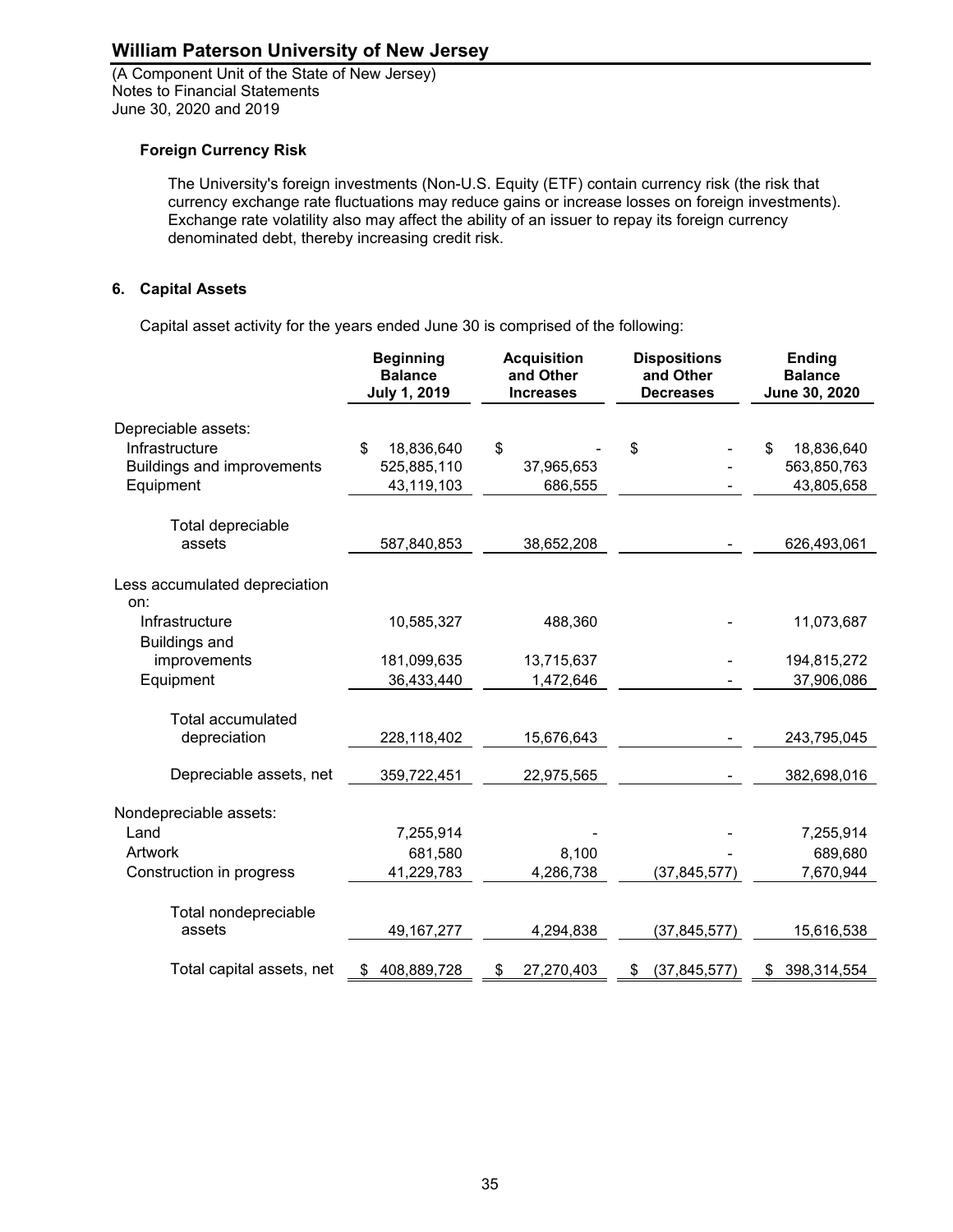(A Component Unit of the State of New Jersey) Notes to Financial Statements June 30, 2020 and 2019

|                                          | <b>Beginning</b><br><b>Balance</b><br><b>July 1, 2018</b> | <b>Acquisition</b><br>and Other<br><b>Increases</b> | <b>Dispositions</b><br>and Other<br><b>Decreases</b> | Ending<br><b>Balance</b><br>June 30, 2019 |
|------------------------------------------|-----------------------------------------------------------|-----------------------------------------------------|------------------------------------------------------|-------------------------------------------|
| Depreciable assets:                      |                                                           |                                                     |                                                      |                                           |
| Infrastructure                           | \$<br>18,836,640                                          | \$                                                  | \$                                                   | \$<br>18,836,640                          |
| <b>Buildings and improvements</b>        | 487,903,376                                               | 37,981,734                                          |                                                      | 525,885,110                               |
| Equipment                                | 42,255,648                                                | 863,455                                             |                                                      | 43,119,103                                |
| Total depreciable                        |                                                           |                                                     |                                                      |                                           |
| assets                                   | 548,995,664                                               | 38,845,189                                          |                                                      | 587,840,853                               |
| Less accumulated depreciation<br>on:     |                                                           |                                                     |                                                      |                                           |
| Infrastructure                           | 10,074,376                                                | 510,951                                             |                                                      | 10,585,327                                |
| Buildings and improvements               | 168,288,638                                               | 12,810,997                                          |                                                      | 181,099,635                               |
| Equipment                                | 34,913,696                                                | 1,519,744                                           |                                                      | 36,433,440                                |
|                                          |                                                           |                                                     |                                                      |                                           |
| <b>Total accumulated</b><br>depreciation | 213,276,710                                               | 14,841,692                                          |                                                      | 228,118,402                               |
|                                          |                                                           |                                                     |                                                      |                                           |
| Depreciable assets, net                  | 335,718,954                                               | 24,003,497                                          |                                                      | 359,722,451                               |
| Nondepreciable assets:                   |                                                           |                                                     |                                                      |                                           |
| Land                                     | 7,255,914                                                 |                                                     |                                                      | 7,255,914                                 |
| Artwork                                  | 675,330                                                   | 6,250                                               |                                                      | 681,580                                   |
| Construction in progress                 | 55,715,073                                                | 21,583,921                                          | (36,069,211)                                         | 41,229,783                                |
| Total nondepreciable                     |                                                           |                                                     |                                                      |                                           |
| assets                                   | 63,646,317                                                | 21,590,171                                          | (36,069,211)                                         | 49, 167, 277                              |
| Total capital assets, net                | \$<br>399,365,271                                         | \$<br>45,593,668                                    | \$<br>(36,069,211)                                   | 408,889,728<br>\$                         |

As of June 30, 2020, estimated costs to complete the projects classified as construction in progress are approximately \$7.4 million. Additional costs of all projects will be funded by University revenues, capital grants and available construction funds from bond proceeds. For the year ended June 30, 2020, the University did not capitalize any interest expense and during the year ended June 30, 2019, the University capitalized interest expense of \$0.9 million as construction in progress in the accompanying statements of net position. As of June 30, 2020 and 2019, the University has received capital grants of approximately \$0.02 million and \$3.9 million, respectively, which is recorded in capital grants and gifts on the statements of revenues, expenses and changes in net position.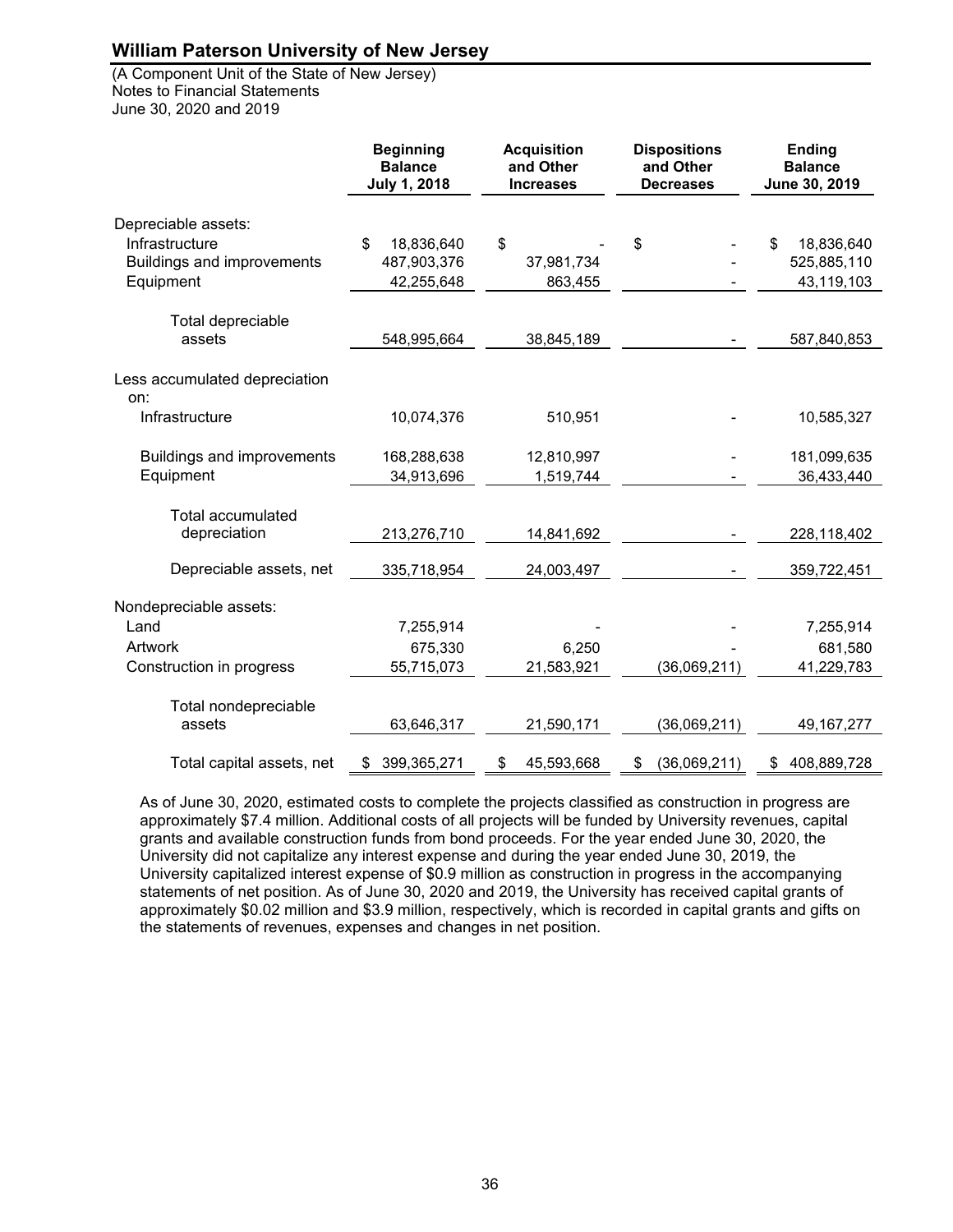(A Component Unit of the State of New Jersey) Notes to Financial Statements June 30, 2020 and 2019

### **7. Accounts Payable and Accrued Expenses**

As of June 30, 2020 and 2019, accounts payable and accrued expenses consist of the following:

| 2020 |            | 2019 |            |
|------|------------|------|------------|
| S    | 3,639,103  | S    | 2,843,756  |
|      | 4,175,505  |      |            |
|      | 94.250     |      | 1,892,927  |
|      | 4,751,761  |      | 5,091,789  |
|      | 3,434,386  |      | 3,530,503  |
|      | 16,095,005 |      | 13,358,975 |
|      |            |      |            |

### **8. Long-Term Debt**

#### **Bonds Payable**

The University has financed capital assets through various revenue bonds issued through the New Jersey Educational Facility Authority (Authority) for the acquisition, construction and renovation of residence halls, the University Commons and academic facilities. As of June 30, 2020 and 2019, the following obligations to the Authority are outstanding:

|                                                      | 2020<br><b>Interest Rates</b> |      | 2019              |    | <b>Current Portion</b><br>June 30, 2020 |    |    |           |
|------------------------------------------------------|-------------------------------|------|-------------------|----|-----------------------------------------|----|----|-----------|
| New Jersey Educational                               |                               |      |                   |    |                                         |    |    |           |
| Facility Authority:                                  |                               |      |                   |    |                                         |    |    |           |
| Series 2008 C Revenue                                |                               |      |                   |    |                                         |    |    |           |
| Bonds, due serially to 2039<br>Series 2012 C Revenue | $3.25 - 5.00$                 | $\%$ | \$                | \$ | 195,000                                 |    | \$ |           |
| Bonds, due serially to 2043                          | $2.00 - 5.00$                 |      | 30,230,000        |    | 30,750,000                              |    |    | 540,000   |
| Series 2012 D Revenue                                |                               |      |                   |    |                                         |    |    |           |
| Bonds, due serially to 2029                          | $2.00 - 5.00$                 |      | 11,840,000        |    | 12,985,000                              |    |    | 1,200,000 |
| Series 2015 C Revenue                                |                               |      |                   |    |                                         |    |    |           |
| Bonds, due serially to 2033                          | $2.00 - 5.00$                 |      | 30,785,000        |    | 34,650,000                              |    |    | 2,975,000 |
| Series 2016 E Revenue                                |                               |      |                   |    |                                         |    |    |           |
| Bonds, due serially to 2033                          | $2.25 - 5.00$                 |      | 58,485,000        |    | 60,755,000                              |    |    | 2,385,000 |
| Series 2017 B Revenue                                |                               |      |                   |    |                                         |    |    |           |
| Bonds, due serially to 2047                          | $3.25 - 5.00$                 |      | 26,255,000        |    | 26,710,000                              |    |    | 480,000   |
| Series 2019 A Revenue                                |                               |      |                   |    |                                         |    |    |           |
| Bonds, due serially to 2038                          | 3.45                          |      | 5,070,000         |    | 5,070,000                               | ** |    | 210,000   |
|                                                      |                               |      |                   |    |                                         |    |    |           |
|                                                      |                               |      | 162,665,000       |    | 171,115,000                             |    |    | 7,790,000 |
| Add amounts representing net                         |                               |      |                   |    |                                         |    |    |           |
| premiums                                             |                               |      | 15,388,971        |    | 16,367,820                              |    |    |           |
|                                                      |                               |      |                   |    |                                         |    |    |           |
| Total                                                |                               |      | \$<br>178,053,971 | \$ | 187,482,820                             |    | \$ | 7,790,000 |

\* In connection with the 2016 E issuance and in compliance with GASB Statement No. 65, a premium relating to partial advance refunding in the amount of \$4.7 million was recorded as deferred outflow and is being amortized over the term of the debt.

\*\* On May 14, 2019, the University issued \$5,070,000 in Series 2019 A Revenue Refunding Bonds. The bonds were issued with the interest rate of 3.45 percent to refinance the remaining balance of Series 2008C, exclusive of the \$195,000 final principal payment made during fiscal year 2020.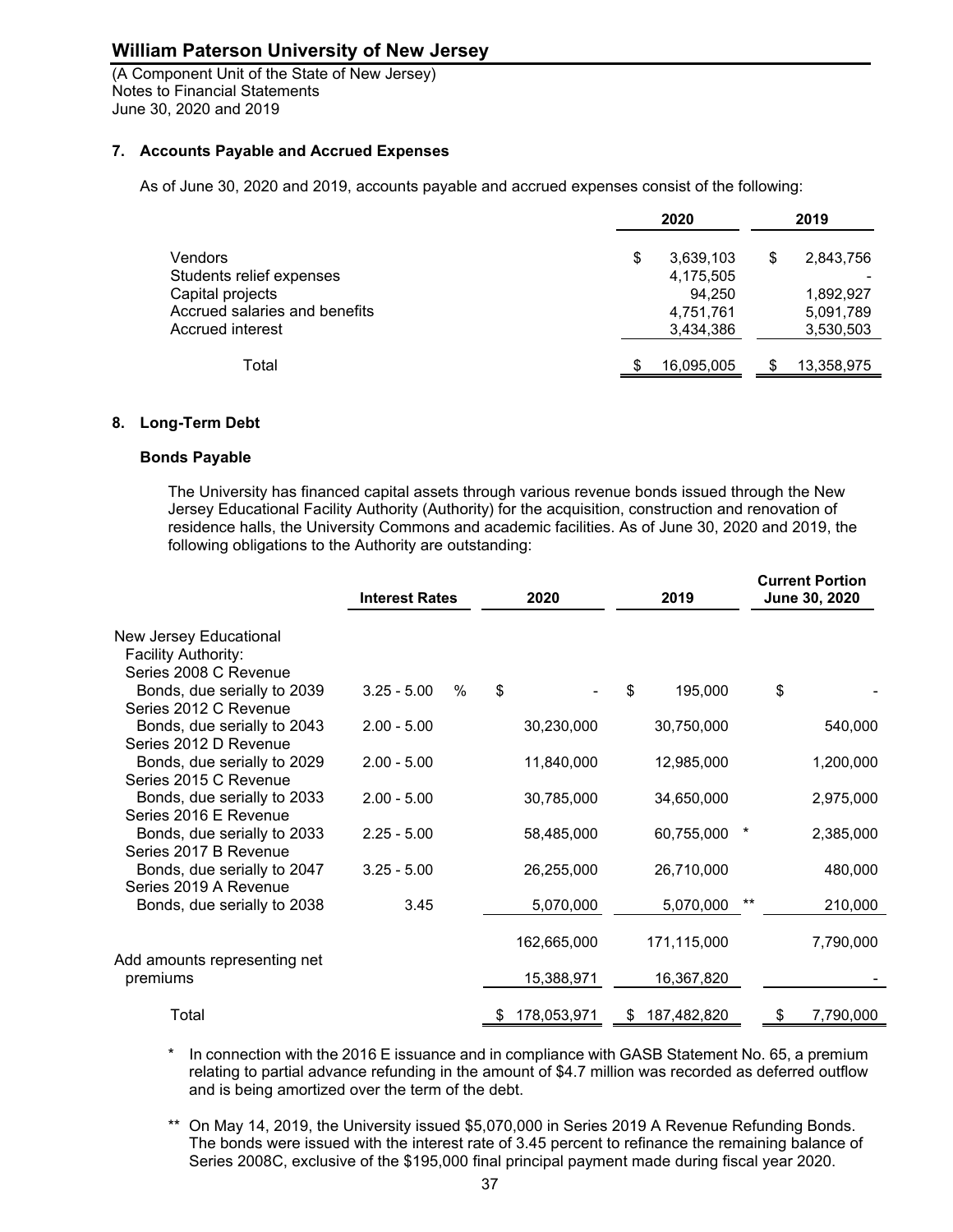(A Component Unit of the State of New Jersey) Notes to Financial Statements June 30, 2020 and 2019

> The University has outstanding notes from direct borrowings related to capital construction projects totaling \$157,595,000 and a direct placement related to a capital construction project in the amount of \$5,070,000.

All of the University's outstanding bonds are special and limited obligations of the Authority payable solely from the University. Pursuant to the Agreement, the University agrees to pay to the Authority the Basic Lease Payments and certain Additional Lease Payments for the use and occupancy of the Leased Facilities. To secure the payment of the Basic Lease Payments and the Additional Lease Payments, the University will establish a "Rental Pledge Account" under the Agreement, into which the University is required to deposit or cause to be deposited amounts sufficient to pay the Basic Lease Payments and Additional Lease Payments The University has agreed that its obligation to make the payments required under the Agreement, including the Basic Lease Payments and the Additional Lease Payments, shall constitute a general obligation of the University, payable from any legally available funds of the University. No specific pledge of University revenues is made in the Agreement with respect to the Series Bonds. Upon the payment or defeasance of the Series Bonds, the Leased Facilities shall no longer be subject to the Agreement.

All of the University's outstanding notes from direct borrowings and direct placement related to capital construction projects contain an event of default that changes the timing of repayment of outstanding amounts to become immediately due if the University is unable to make payment.

### **Other Long-Term Debt**

As of June 30, 2020 and 2019, the following other obligations from direct borrowings were outstanding:

|                                                                                                                                                                                     | <b>Interest Rates</b> | 2020 |           | 2019 |           | <b>Current Portion</b><br>June 30, 2020 |         |
|-------------------------------------------------------------------------------------------------------------------------------------------------------------------------------------|-----------------------|------|-----------|------|-----------|-----------------------------------------|---------|
| <b>NJ Educational Facilities</b><br><b>Authority Higher Education</b><br><b>Equipment Leasing Fund</b><br>(ELF) 2014 A<br><b>Higher Education Capital</b><br>Improvement Fund (CIF) | $\%$<br>5.00          | \$   |           | \$   | 73,184    | \$                                      |         |
| Series 2002 A, due serially to<br>2023<br><b>Higher Education Capital</b>                                                                                                           | 4.522-5.250           |      | 27,711    |      | 27,711    |                                         |         |
| Series 2016 A, due serially to<br>2023<br><b>Higher Education Capital</b>                                                                                                           | 1.48-3.44             |      | 1,783,539 |      | 2,348,054 |                                         | 575,997 |
| Series 2016 B, due serially to<br>2036                                                                                                                                              | 3.00-5.50             |      | 1,270,779 |      | 1,317,724 |                                         | 49,409  |
|                                                                                                                                                                                     |                       |      | 3,082,029 |      | 3,766,673 |                                         | 625,406 |
| Less amounts representing<br>discount                                                                                                                                               |                       |      | 57,123    |      | 76,164    |                                         |         |
| Total                                                                                                                                                                               |                       | \$   | 3,024,906 |      | 3,690,509 | \$                                      | 625,406 |

The University has outstanding notes from the State of New Jersey's CIF and ELF totaling \$3,082,029. Proceeds of the debt were used for technology infrastructure. The note contains an event of default whereby the State may retain State aid or appropriation payable to the University if the University fails or is unable to make payment.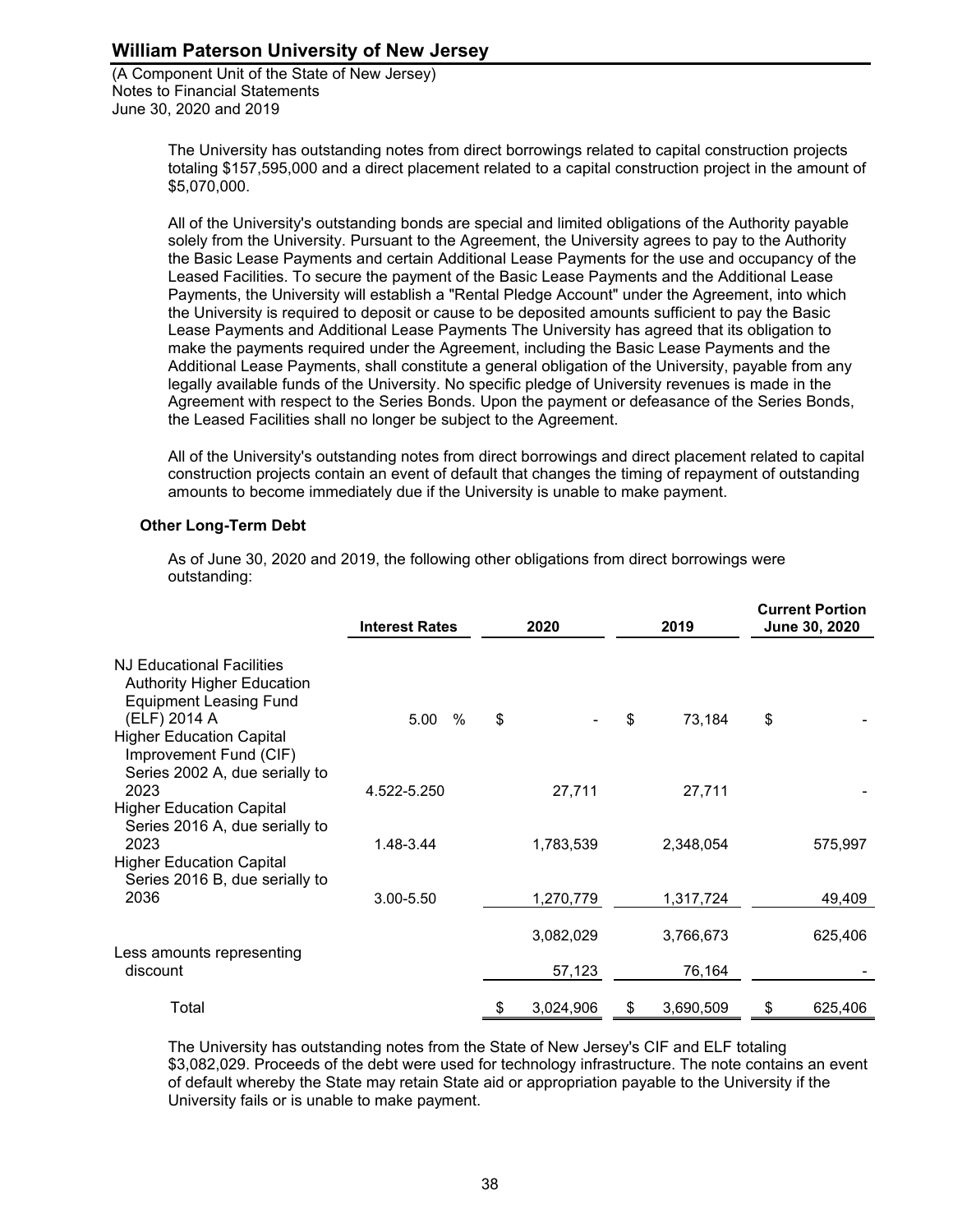(A Component Unit of the State of New Jersey) Notes to Financial Statements June 30, 2020 and 2019

### **Future Principal and Interest Payments**

The following is a schedule of future minimum principal maturities and interest payments on the University's bonds payable and other long-term debt as of June 30, 2020:

|                       | <b>Principal</b>  | <b>Interest</b>  | Total             |
|-----------------------|-------------------|------------------|-------------------|
| Years ending June 30: |                   |                  |                   |
| 2021                  | \$<br>8,415,406   | \$<br>6,594,140  | \$<br>15,009,546  |
| 2022                  | 8,589,559         | 6,195,669        | 14,785,228        |
| 2023                  |                   |                  |                   |
|                       | 8,487,214         | 5,787,071        | 14,274,285        |
| 2024                  | 8,262,357         | 5,440,275        | 13,702,632        |
| 2025                  | 8,620,006         | 5,088,106        | 13,708,112        |
|                       |                   |                  |                   |
| 2021-2025 subtotal    | 42,374,542        | 29,105,261       | 71,479,803        |
| 2026 - 2030           | 42,386,244        | 20.097.839       | 62,484,083        |
| 2031 - 2035           | 32,533,697        | 12,775,506       | 45,309,203        |
| 2036 - 2040           | 32,952,546        | 5,852,339        | 38,804,885        |
| 2041 - 2045           | 10,850,000        | 1,948,600        | 12,798,600        |
| 2046 - 2048           | 4,650,000         | 240,000          | 4,890,000         |
|                       |                   |                  |                   |
| Total                 | 165,747,029<br>\$ | \$<br>70.019.545 | 235,766,574<br>\$ |

### **9. Summary of Changes in Noncurrent Liabilities**

Activity in noncurrent liabilities for the year ended June 30, 2020 is comprised of the following:

|                                                | <b>Beginning</b><br><b>Balance</b> | <b>Additions</b>               | <b>Reductions</b>        | <b>Ending</b><br><b>Balance</b> | <b>Current</b><br><b>Portion</b> |
|------------------------------------------------|------------------------------------|--------------------------------|--------------------------|---------------------------------|----------------------------------|
| Bonds payable                                  | 187,482,820                        | \$<br>$\overline{\phantom{0}}$ | 9.428.849<br>\$          | 178.053.971<br>\$               | 7,790,000<br>\$                  |
| Other long-term debt                           | 3,690,509                          | $\overline{\phantom{a}}$       | 665,603                  | 3,024,906                       | 625,406                          |
| Compensated absences<br>U.S. government grants | 5.742.840                          | 6.399.072                      | 5,539,781                | 6.602.131                       | 4,212,372                        |
| refundable                                     | 595,166                            | ٠                              | $\overline{\phantom{0}}$ | 595,166                         |                                  |
| Total                                          | 197,511,335                        | \$<br>6.399.072                | 15,634,233<br>\$         | 188.276.174<br>\$               | 12,627,778<br>\$.                |

Activity in noncurrent liabilities for the year ended June 30, 2019 is comprised of the following:

|                                                | <b>Beginning</b><br><b>Balance</b> | <b>Additions</b> | <b>Reductions</b>                   | <b>Ending</b><br><b>Balance</b> | <b>Current</b><br><b>Portion</b> |
|------------------------------------------------|------------------------------------|------------------|-------------------------------------|---------------------------------|----------------------------------|
| Bonds payable                                  | 196,513,595<br>\$                  | 5.070.000<br>\$  | 14,100,775<br>S                     | 187.482.820<br>S                | 8,450,000<br>S                   |
| Other long-term debt                           | 4,335,982                          |                  | 645.473<br>$\overline{\phantom{0}}$ | 3,690,509                       | 684.644                          |
| Compensated absences<br>U.S. government grants | 5,647,750                          | 7.378.329        | 7.283.239                           | 5.742.840                       | 3,283,562                        |
| refundable                                     | 1,751,744                          |                  | 1,156,578                           | 595,166                         |                                  |
| Total                                          | 208,249,071                        | 12,448,329<br>\$ | 23,186,065                          | 197,511,335<br>\$.              | 12,418,206                       |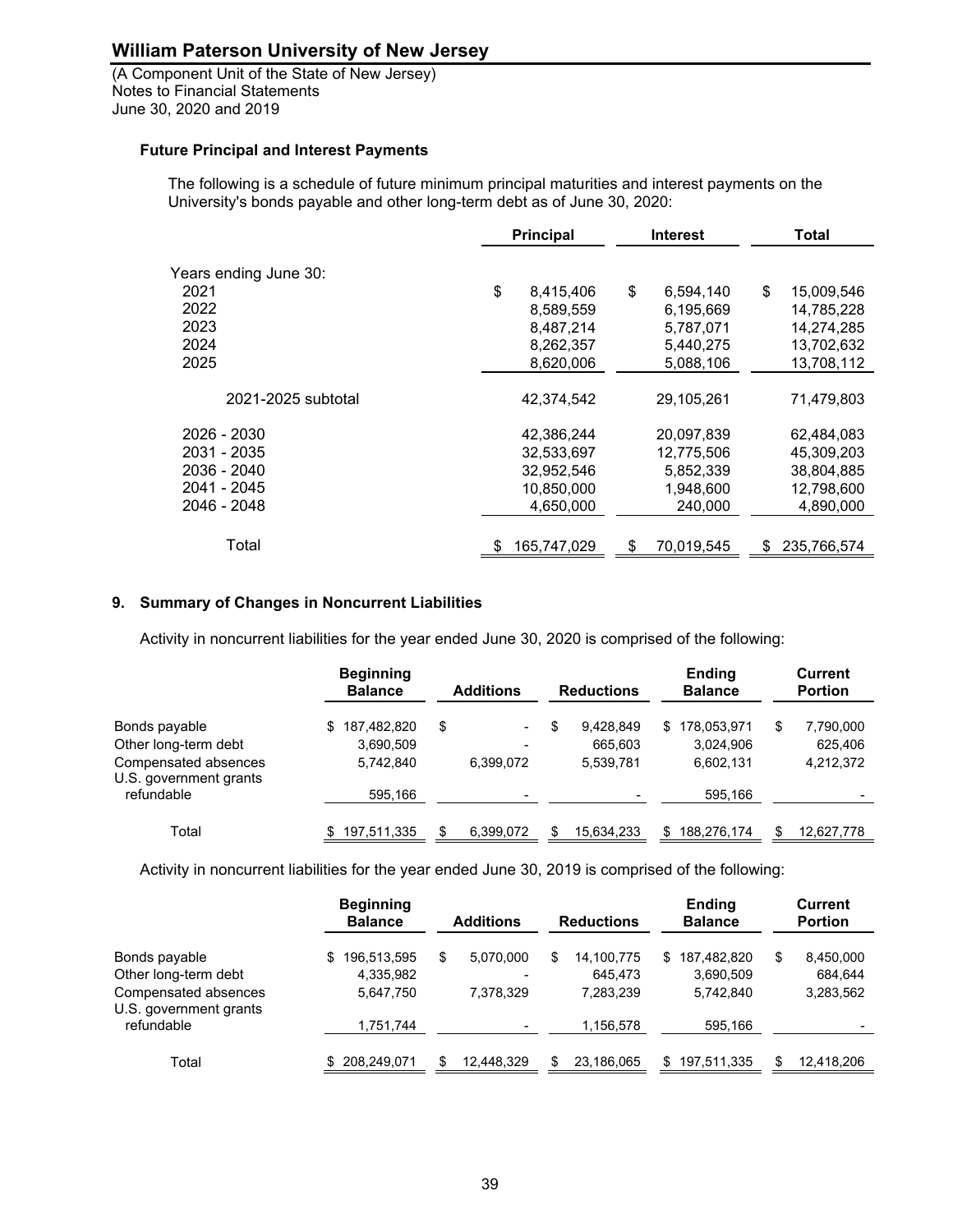(A Component Unit of the State of New Jersey) Notes to Financial Statements June 30, 2020 and 2019

### **10. Retirement Plans**

### **Plan Description - PERS**

The State of New Jersey, Public Employees' Retirement System (PERS) is a cost-sharing multiple-employer defined benefit pension plan administered by the State of New Jersey, Division of Pensions and Benefits (the Division). For additional information about PERS, please refer to Division's Comprehensive Annual Financial Report (CAFR) which can be found at http://www.nj.gov/treasury/pensions/financial-reports.shtml.

The vesting and benefit provisions are set by N.J.S.A. 43:15A. PERS provides retirement, death and disability benefits. All benefits vest after ten years of service.

The following represents the membership tiers for PERS:

| Tier | <b>Definition</b>                                                                             |
|------|-----------------------------------------------------------------------------------------------|
|      |                                                                                               |
|      | Members who were enrolled prior to July 1, 2007                                               |
| 2    | Members who were eligible to enroll on or after July 1, 2007<br>and prior to November 2, 2008 |
| 3    | Members who were eligible to enroll on or after November 2, 2008<br>and prior to May 22, 2010 |
| 4    | Members who were eligible to enroll on or after May 22, 2010<br>and prior to June 28, 2011    |
| 5    | Members who were eligible to enroll on or after June 28, 2011                                 |

Service retirement benefits of 1/55th of final average salary for each year of service credit is available to tiers 1 and 2 members upon reaching age 60 and to tier 3 members upon reaching age 62. Service retirement benefits of 1/60th of final average salary for each year of service credit is available to tier 4 members upon reaching age 62 and tier 5 members upon reaching age 65. Early retirement benefits are available to tiers 1 and 2 members before reaching age 60, tiers 3 and 4 with 25 years or more of service credit before age 62 and tier 5 with 30 or more years of service credit before age 65. Benefits are reduced by a fraction of a percent for each month that a member retires prior to the age at which a member can receive full early retirement benefits in accordance with their respective tier. Tier 1 members can receive an unreduced benefit from age 55 to age 60 if they have at least 25 years of service. Deferred retirement is available to members who have at least 10 years of service credit and have not reached the service retirement age for the respective tier.

### **Contributions**

During the years ended June 30, 2020 and 2019, PERS members were required to contribute 7.5 percent of their annual covered salary. The State of New Jersey, in accordance with State statutes, makes employer contributions on behalf of the University. The State of New Jersey contribution is based upon annual actuarially determined percentages of total compensation of all active members. The State of New Jersey's annual contribution approximates the actuarially determined pension cost for the year. The current percentage is 16.5 percent of annual covered payroll. The contribution requirements of the plan members and the University are established and may be amended by the State of New Jersey.

#### **Employer Contributions**

The University is charged for employer contributions through a fringe benefit charge assessed by the State which is included in operating expenses by function and in nonoperating revenues as State of New Jersey paid fringe benefits in the accompanying statements of revenues, expenses and changes in net position. The amount was \$5,582,296.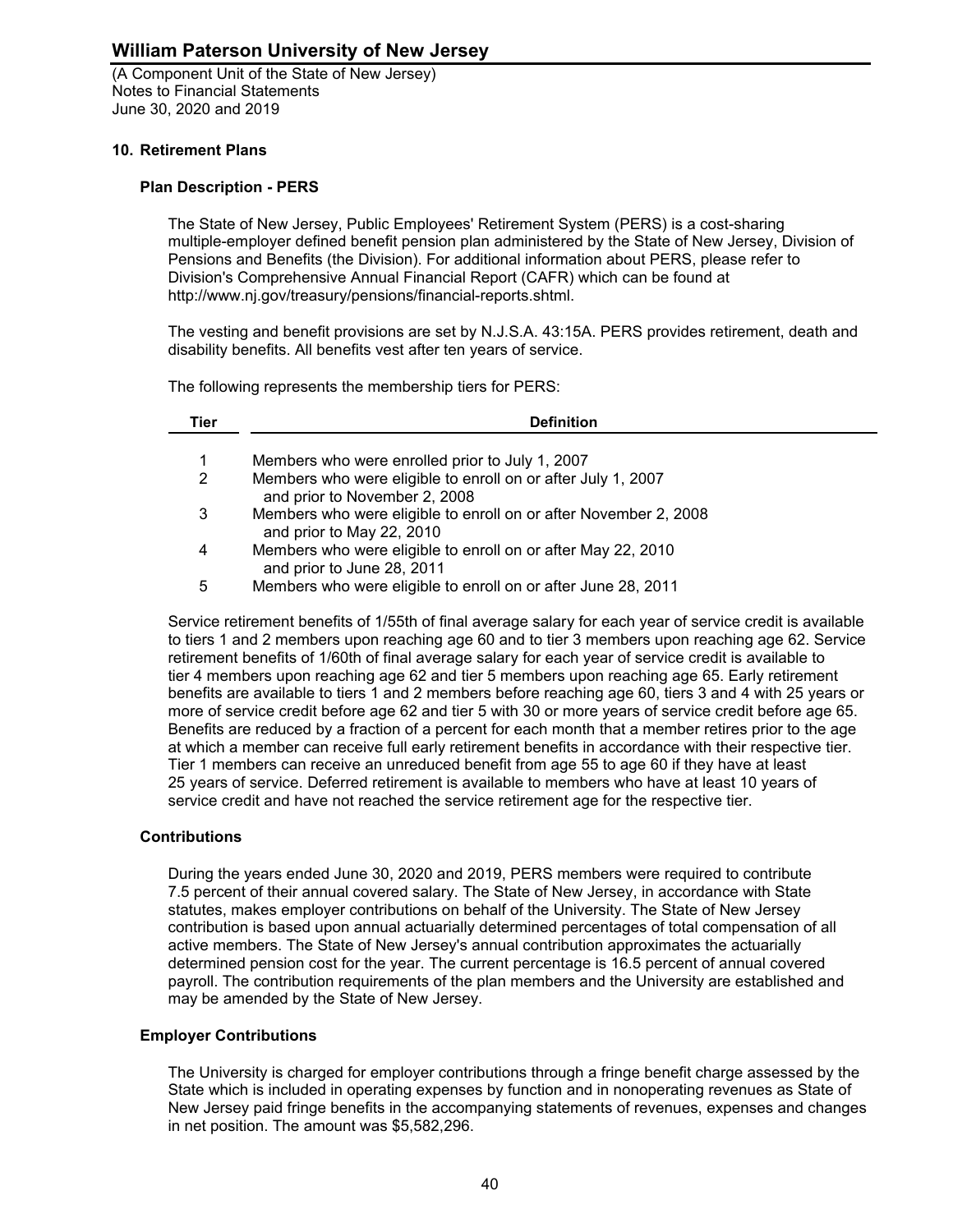(A Component Unit of the State of New Jersey) Notes to Financial Statements June 30, 2020 and 2019

### **Pension Liabilities, Pension Expense, Deferred Outflows of Resources and Deferred Inflows of Resources**

At June 30, 2020, the University reported a liability of \$139,477,960 for its proportionate share of the PERS net pension liability. The PERS net pension liability was measured as of June 30, 2019, and the total pension liability used to calculate the net pension liability was determined by rolling forward the PERS total pension liability as of June 30, 2019 to June 30, 2020. The University's proportion of the PERS net pension liability was calculated utilizing the employer's one-year reported covered payroll as it relates to the total one-year reported covered payroll. At June 30, 2020, the University's proportion was 0.6061 percent, which was a decrease from its proportion measured as of June 30, 2019 of 0.6158 percent.

For the year ended June 30, 2020, the University recognized pension expense of \$510,661. At June 30, 2020, the University reported deferred outflows of resources and deferred inflows of resources related to pensions from the following sources:

|                                                                                     | <b>Deferred</b><br>Outflows of<br><b>Resources</b> |             | <b>Deferred</b><br>Inflows of<br><b>Resources</b> |
|-------------------------------------------------------------------------------------|----------------------------------------------------|-------------|---------------------------------------------------|
| Changes of assumptions                                                              | \$                                                 | 7,744,342   | \$<br>27,972,397                                  |
| Differences between expected and actual experience                                  |                                                    | 1,440,611   | 998,686                                           |
| Changes in proportion                                                               |                                                    | 912.837     | 3,998,824                                         |
| Net difference between projected and actual earnings on<br>pension plan investments |                                                    | 134.994     |                                                   |
| University contributions subsequent to the measurement date<br>(prior year)         |                                                    | (4,740,793) |                                                   |
| University contributions subsequent to the measurement date<br>(current year)       |                                                    | 5,582,296   |                                                   |
| Total                                                                               |                                                    | 11,074,287  | 32.969.907                                        |

The amount of \$5,582,296 reported as deferred outflows of resources related to pensions resulting from University contributions subsequent to the measurement date will be recognized as a reduction of the net pension liability in the year ended June 30, 2020.

Other amounts reported as deferred outflows of resources and deferred inflows of resources related to pensions will be recognized in pension expense as follows:

| Years ending June 30: |                   |  |
|-----------------------|-------------------|--|
| 2021                  | (2,251,677)<br>\$ |  |
| 2022                  | (3,218,628)       |  |
| 2023                  | (7,093,658)       |  |
| 2024                  | (6,837,254)       |  |
| 2025                  | (3, 148, 246)     |  |
| Thereafter            | (187, 660)        |  |
|                       |                   |  |
| Total                 | (22, 737, 123)    |  |
|                       |                   |  |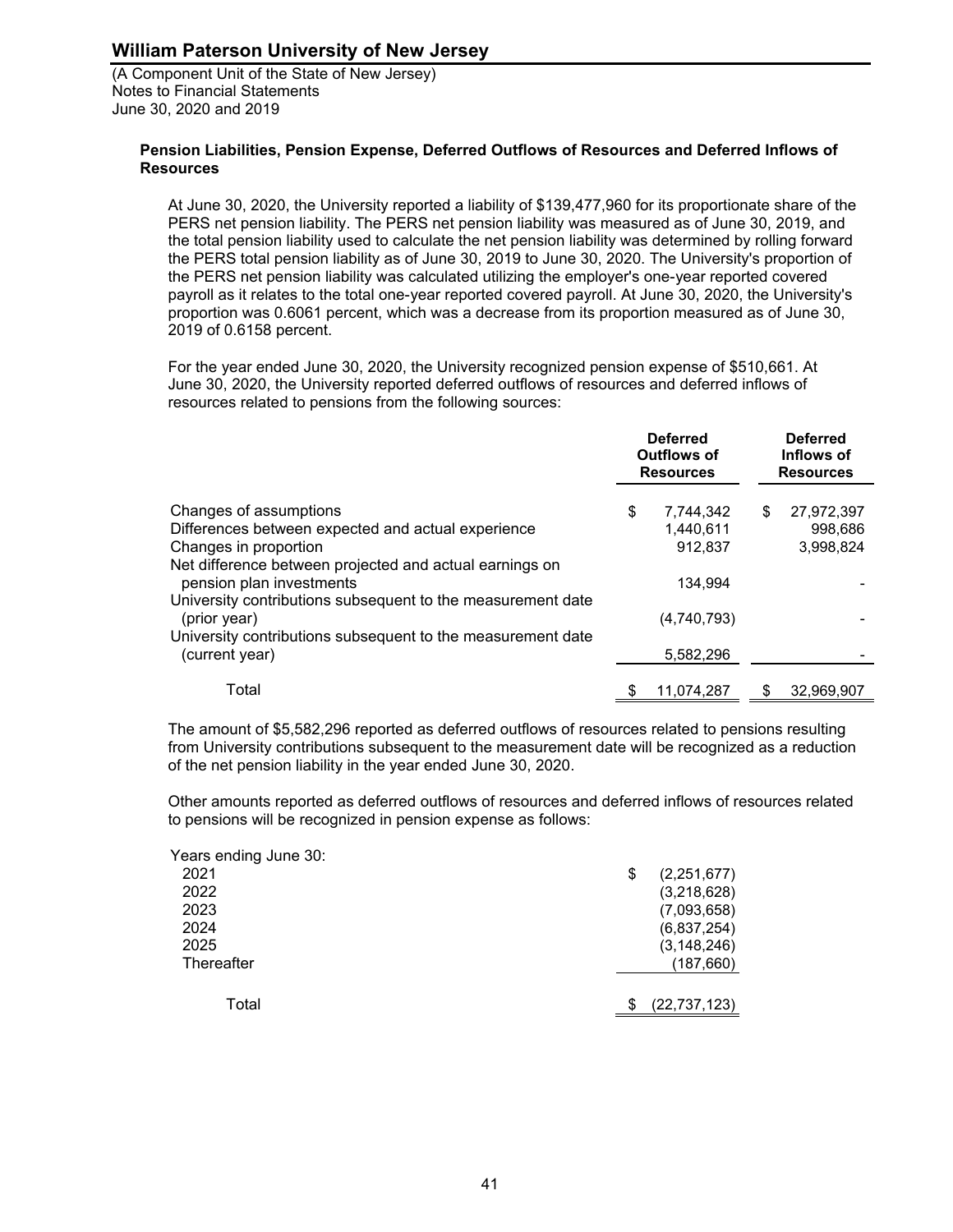(A Component Unit of the State of New Jersey) Notes to Financial Statements June 30, 2020 and 2019

### **Actuarial Assumptions**

The total pension liability for the June 30, 2019 measurement date was determined by an actuarial valuation as of July 1, 2018, which was rolled forward to June 30, 2019. This actuarial valuation used the following actuarial assumptions:

| Inflation<br>Price<br>Wage                                | 2.75%<br>3.25%   |
|-----------------------------------------------------------|------------------|
| Salary increases through 2026 (based on years of service) | $2.00 - 6.00 %$  |
| Thereafter (based on years of service)                    | $3.00 - 7.00 \%$ |
| Investment rate of return                                 | 7.00%            |

Pre-retirement mortality rates were based on the Pub-2010 General Below-Median Income Employee mortality table with an 8.2 percent adjustment for males and 101.4 percent adjustment for females, and with future improvement from the base year of 2010 on a generational basis.

Postretirement mortality rates were based on the Pub-2010 General Below-Median Income Healthy Retiree mortality table with a 91.4 percent adjustment for males and 99.7 percent for females, and with future improvement from the base year of 2010 on a generational basis.

Disability retirement rates used to value disabled retirees were based on the Pub-2010 Non-Safety Disabled Retiree mortality table with a 127.7 percent adjustment for males and 117.2 percent adjustment for females, and with future improvement from the base year of 2010 on a generational basis. Mortality improvement is based on Scale MP-2019.

The actuarial assumptions used in the July 1, 2018 valuation were based on the results of an actuarial experience study for the period July 1, 2014 to June 30, 2018.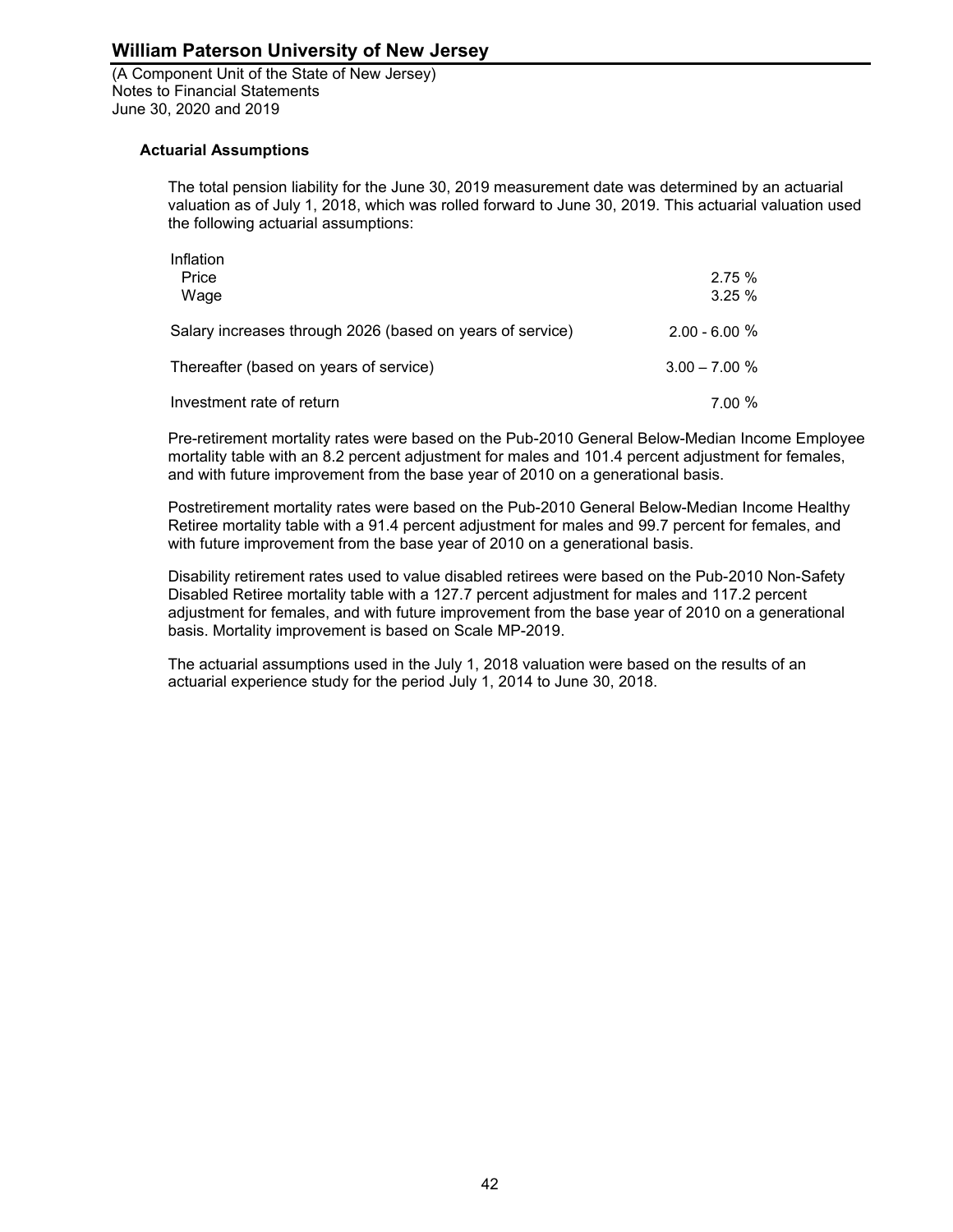(A Component Unit of the State of New Jersey) Notes to Financial Statements June 30, 2020 and 2019

### **Long-Term Expected Rate of Return**

In accordance with State statute, the long-term expected rate of return on plan investments (7.00 percent at June 30, 2019) is determined by the State Treasurer, after consultation with the Directors of the Division of Investment and Division of Pensions and Benefits, the board of trustees and the actuaries. The long-term expected rate of return was determined using a building block method in which bestestimate ranges of expected future real rates of return (expected returns, net of pension plan investment expense and inflation) are developed for each major asset class. These ranges are combined to produce the long-term expected rate of return by weighting the expected future real rates of return by the target asset allocation percentage and by adding expected inflation. Best estimates of arithmetic rates of return for each major asset class included in PERS's target asset allocation as of June 30, 2019 are summarized in the following table:

| <b>Asset Class</b>                | <b>Target</b><br><b>Allocation</b> | Long-Term<br><b>Expected</b><br><b>Real Rate</b><br>of Return |
|-----------------------------------|------------------------------------|---------------------------------------------------------------|
| Risk mitigation strategies        | 3.00%                              | 4.67 %                                                        |
| Cash equivalents                  | 5.00                               | 2.00                                                          |
| U.S. treasuries                   | 5.00                               | 2.68                                                          |
| Investment grade credit           | 10.00                              | 4.25                                                          |
| High yield                        | 2.00                               | 5.37                                                          |
| Private credit                    | 6.00                               | 7.92                                                          |
| Real assets                       | 2.50                               | 9.31                                                          |
| Real estate                       | 7.50                               | 8.33                                                          |
| U.S. equity                       | 28.00                              | 8.26                                                          |
| Non-U.S. developed markets equity | 12.50                              | 9.00                                                          |
| Emerging markets equity           | 6.50                               | 11.37                                                         |
| Private equity                    | 12.00                              | 10.85                                                         |
|                                   |                                    |                                                               |

#### **Discount Rate**

The discount rate used to measure the total pension liability was 6.28 percent and 5.66 percent as of June 30, 2019 and 2018, respectively. This single blended discount rate was based on the long-term expected rate of return on pension plan investments of 7.0 percent, and a municipal bond rate of 3.5 percent and 3.87 percent as of June 30, 2019 and 2018, respectively, based on the Bond Buyer Go 20-Bond Municipal Bond Index which includes tax-exempt general obligation municipal bonds with an average rating of AA/Aa or higher. The projection of cash flows used to determine the discount rate assumed that contributions from plan members will be made at the current member contribution rates and that contributions from employers will be based on 70 percent of the actuarially determined contributions for the State employer and 100 percent of actuarially determined contributions for the local employers. Based on those assumptions, the plan's fiduciary net position was projected to be available to make projected future benefit payments of current plan members through 2057. Therefore, the long-term expected rate of return on plan investments was applied to projected benefit payments through 2057, and the municipal bond rate was applied to projected benefit payments after that date in determining the total pension liability.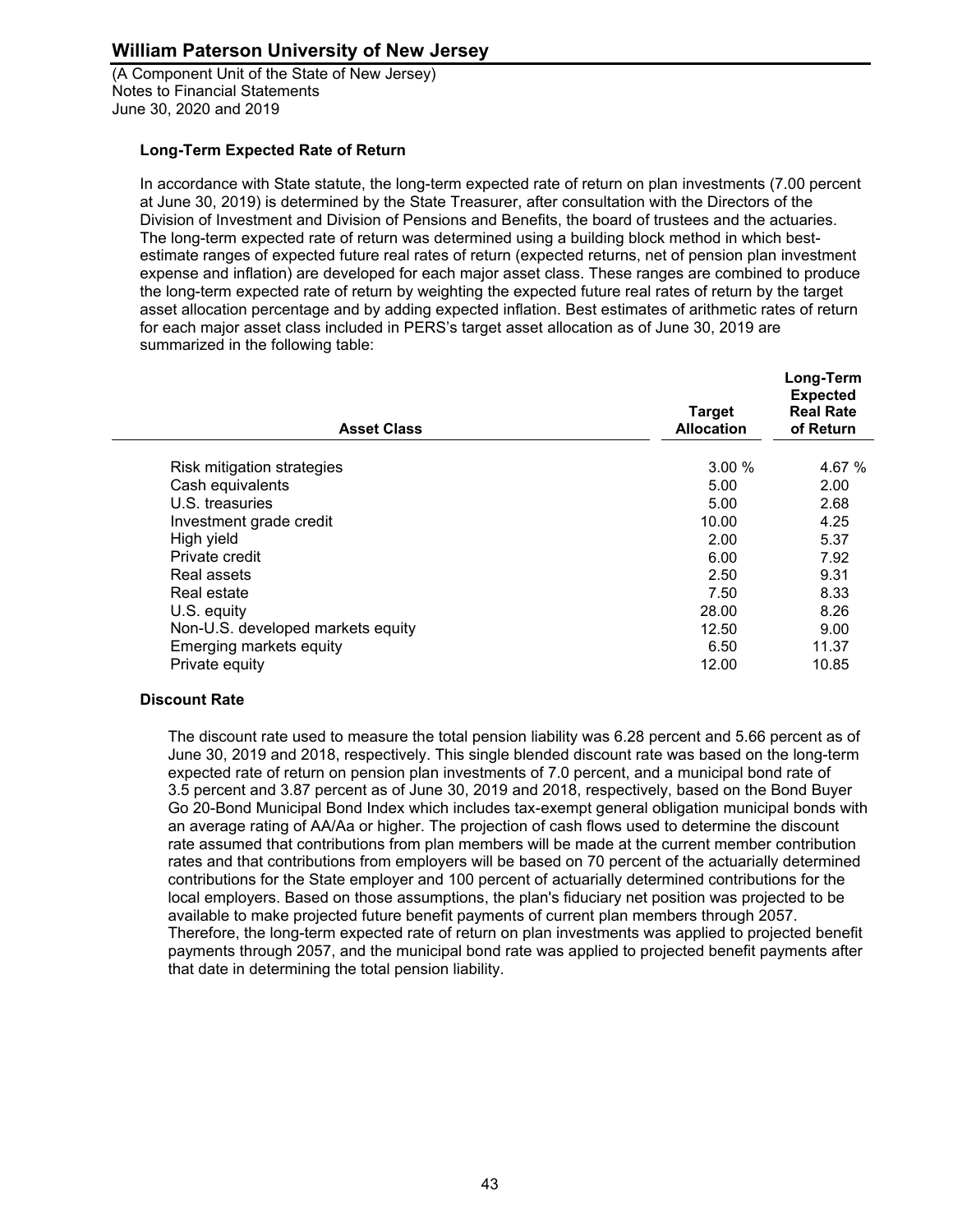(A Component Unit of the State of New Jersey) Notes to Financial Statements June 30, 2020 and 2019

### **Sensitivity of the University's Proportionate Share of the Net Pension Liability to Changes in the Discount Rate**

The following presents the University's proportionate share of the net pension liability, calculated using the discount rate as disclosed above, as well as what the University's proportionate share of the net pension liability would be if it were calculated using a discount rate that is one percentage point lower or one percentage point higher than the current rate:

|                                                                  | 1%<br><b>Decrease</b><br>$(5.28\%)$ | Current<br><b>Discount Rate</b><br>$(6.28\%)$ | 1%<br><b>Increase</b><br>(7.28%) |
|------------------------------------------------------------------|-------------------------------------|-----------------------------------------------|----------------------------------|
| University's proportionate share of the net<br>pension liability | 160.468.966                         | \$139.477.960                                 | \$121,838,958                    |

### **Plan Description - PFRS**

The State of New Jersey, Police and Firemen's Retirement System (PFRS) is a cost-sharing multipleemployer defined benefit pension plan administered by the State of New Jersey (the State) Division of Pensions and Benefits (the Division). For additional information about PFRS, please refer to the Division's Comprehensive Annual Financial Report (CAFR) which can be found at http://www.nj.gov/treasury/pensions/financial-reports.shtml.

The vesting and benefit provisions are set by N.J.S.A. 43:16A. PFRS provides retirement as well as death and disability benefits. All benefits vest after ten years of service, except disability benefits which vest after four years of service.

The following represents the membership tiers for PFRS:

| Tier | <b>Definition</b>                                                                          |
|------|--------------------------------------------------------------------------------------------|
|      |                                                                                            |
|      | Members who were enrolled prior to May 22, 2010                                            |
| 2    | Members who were eligible to enroll on or after May 22, 2010 and<br>prior to June 28, 2011 |
| 3    | Members who were eligible to enroll on or after June 28, 2011                              |

Service retirement benefits are available at age 55 and are generally determined to be 2 percent of final compensation for each year of creditable service up to 30 years plus 1 percent for each year of service in excess of 30 years. Members may seek special retirement after achieving 25 years of creditable service, in which benefits would equal 65 percent (tiers 1 and 2 members) and 60 percent (tier 3 members) of final compensation plus 1 percent for each year of creditable service over 25 years, but not to exceed 30 years. Members may elect deferred retirement benefits after achieving ten years of service, in which case benefits would begin at age 55 equal to 2 percent of final compensation for each year of service.

### **Contributions**

During the years ended June 30, 2020 and 2019, PFRS members were required to contribute 10.0 percent of their annual covered salary. The State of New Jersey, in accordance with State statutes, makes employer contributions on behalf of the University. The State of New Jersey contribution is based upon annual actuarially determined percentages of total compensation of all active members. The State of New Jersey's annual contribution approximates the actuarially determined pension cost for the year. The current percentage is 53.4 percent of annual covered payroll. The contribution requirements of the plan members and the University are established and may be amended by the State of New Jersey.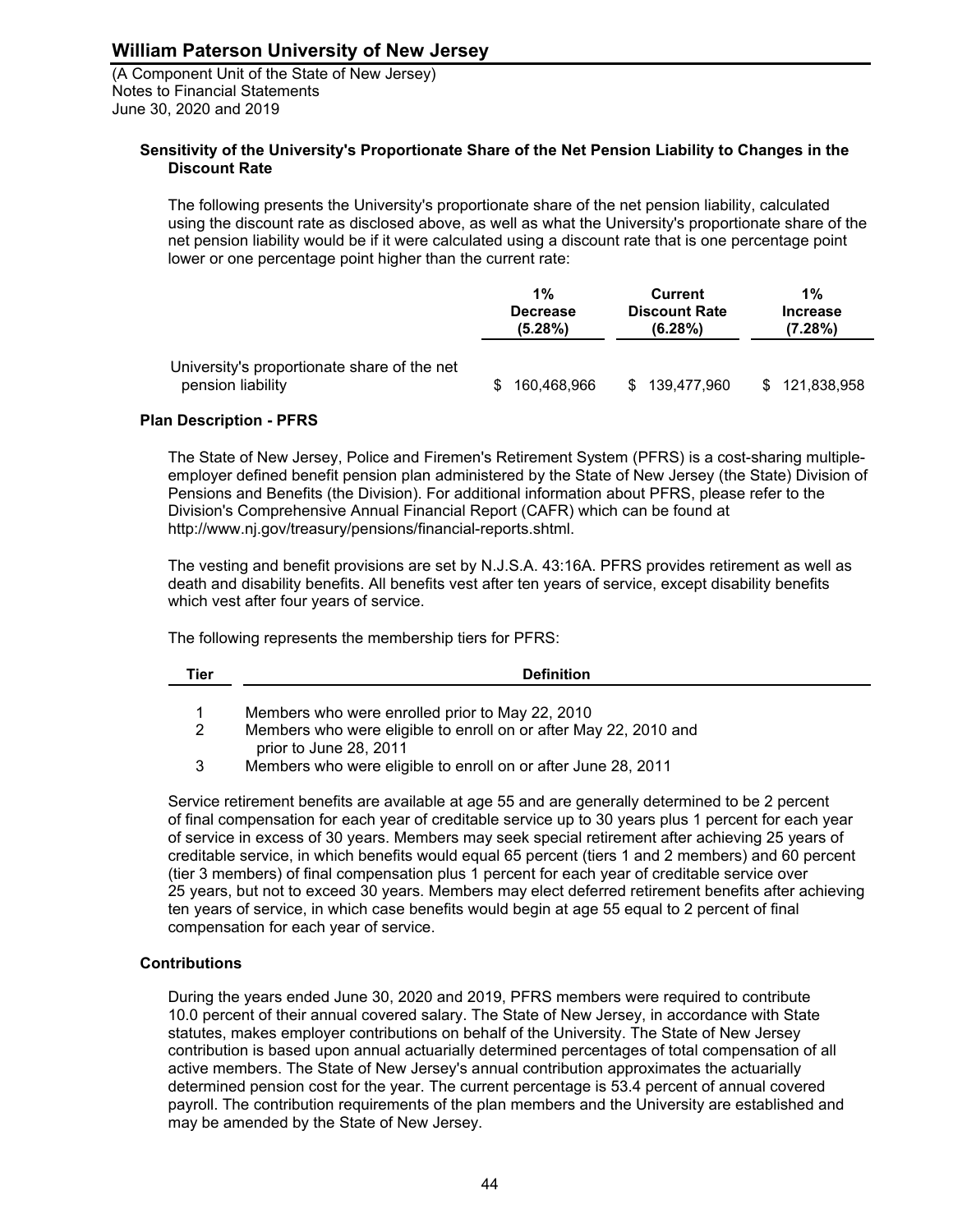(A Component Unit of the State of New Jersey) Notes to Financial Statements June 30, 2020 and 2019

### **Employer Contributions**

The University is charged for employer contributions through a fringe benefit charge assessed by the State which is included in operating expenses by function and in nonoperating revenues as State of New Jersey paid fringe benefits in the accompanying statements of revenues, expenses and changes in net position. The amount was \$1,024,020.

#### **Pension Liabilities, Pension Expense, Deferred Outflows of Resources and Deferred Inflows of Resources**

At June 30, 2020, the University reported a liability of \$9,847,042 for its proportionate share of the PFRS net pension liability. The PFRS net pension liability was measured as of June 30, 2019, and the total pension liability used to calculate the net pension liability was determined by rolling forward the PFRS total pension liability as of June 30, 2019 to June 30, 2020. The University's proportion of the PFRS net pension liability was calculated utilizing the employer's one-year reported covered payroll as it relates to the total one-year reported covered payroll. At June 30, 2020, the University's proportion was 0.2344 percent, which was a decrease from its proportion measured as of June 30, 2019 of 0.3101 percent.

For the year ended June 30, 2020, the University recognized pension credit of \$(464,726). At June 30, 2020, the University reported deferred outflows of resources and deferred inflows of resources related to pensions from the following sources:

|                                                                                                                | <b>Deferred</b><br>Outflows of<br><b>Resources</b> | <b>Deferred</b><br>Inflows of<br><b>Resources</b> |
|----------------------------------------------------------------------------------------------------------------|----------------------------------------------------|---------------------------------------------------|
| Changes in assumptions                                                                                         | \$<br>130.402                                      | \$<br>1,378,425                                   |
| Changes in proportion                                                                                          | 1,370,880                                          | 3,134,082                                         |
| Differences between expected and actual experiences<br>Net difference between projected and actual earnings on |                                                    | 231.716                                           |
| pension plan investments<br>University contributions subsequent to the measurement date                        | 125.068                                            |                                                   |
| (prior year)<br>University contributions subsequent to the measurement date                                    | (754, 977)                                         |                                                   |
| (current year)                                                                                                 | 1,024,000                                          |                                                   |
| Total                                                                                                          | 1,895,373                                          | 4,744,223                                         |

The amount of \$1,024,020 reported as deferred outflows of resources related to pensions resulting from University contributions subsequent to the measurement date will be recognized as a reduction of the net pension liability in the year ended June 30, 2020.

Other amounts reported as deferred outflows of resources and deferred inflows of resources related to pensions will be recognized in pension expense as follows:

| Years ending June 30: |                     |
|-----------------------|---------------------|
| 2021                  | \$<br>(449, 942)    |
| 2022                  | (470, 166)          |
| 2023                  | (616, 618)          |
| 2024                  | (775, 040)          |
| 2025                  | (765, 104)          |
| Thereafter            | (41,003)            |
|                       |                     |
| Total                 | \$<br>(3, 117, 873) |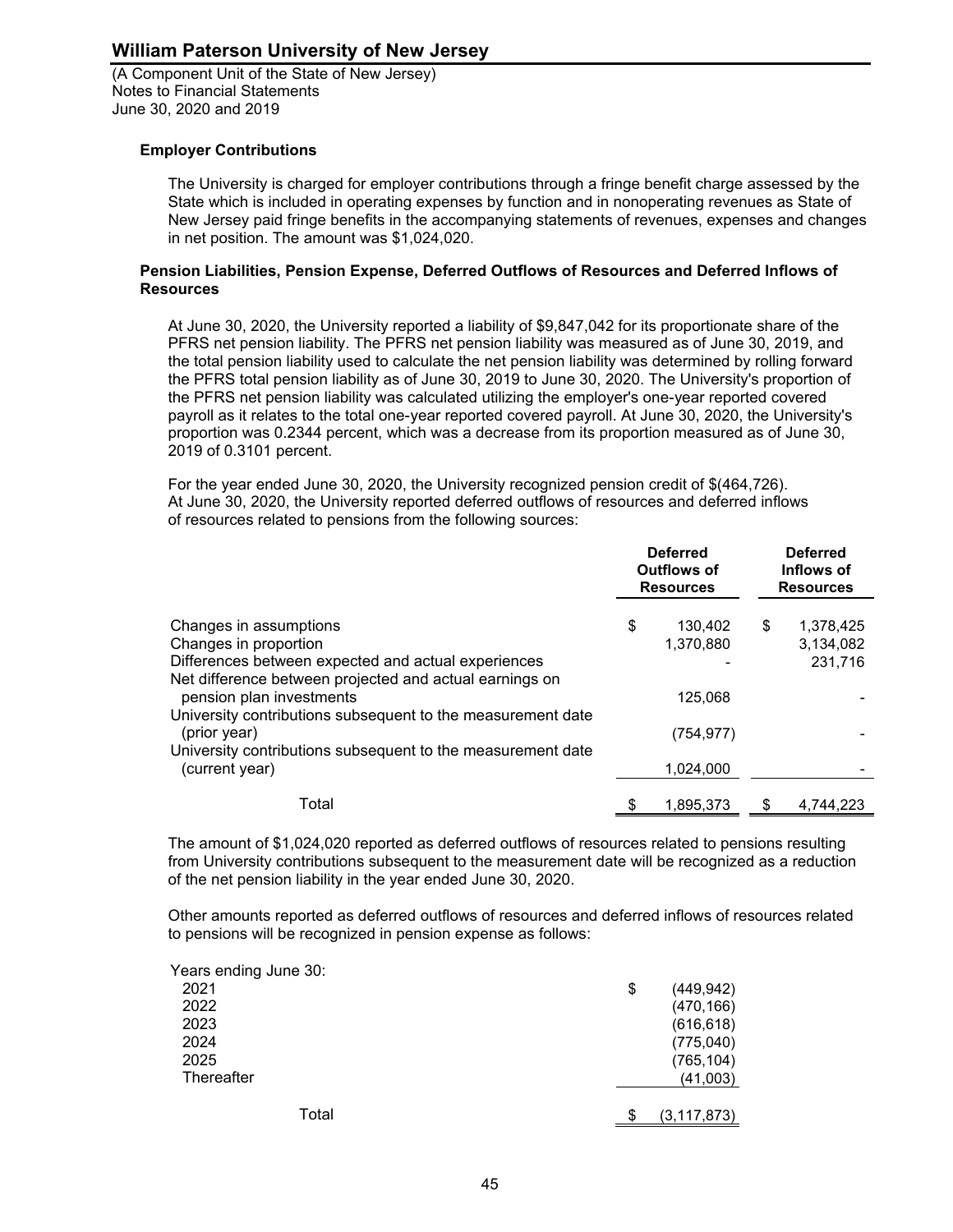(A Component Unit of the State of New Jersey) Notes to Financial Statements June 30, 2020 and 2019

### **Actuarial Assumptions**

The total pension liability for the June 30, 2019 measurement date was determined by an actuarial valuation as of July 1, 2018, which was rolled forward to June 30, 2019. This actuarial valuation used the following actuarial assumptions:

| Inflation                                                             |                   |
|-----------------------------------------------------------------------|-------------------|
| Price                                                                 | 2.75%             |
| Wage                                                                  | $3.25 \%$         |
| Salary increases through all future years (based on years of service) | $3.25 - 15.25 \%$ |
| Investment rate of return                                             | 7.00 %            |

Pre-retirement mortality rates were based on the Pub-2010 Safety Employee mortality table with a 105.6 percent adjustment for males and 102.5 percent adjustment for females, and with future improvement from the base year of 2010 on a generational basis.

Post-retirement mortality rates were based on the Pub-2010 Safety Retiree Below-Median Income Weighted mortality table with a 96.7 percent adjustment for males and 96.0 percent adjustment for females, and with future improvement from the base year of 2010 on a generational basis.

For beneficiaries (contingent annuitants), the Pub-2010 General Retiree Below-Median Income Weighted mortality table was used, unadjusted, and with future improvement from the base year of 2010 on a generational basis.

Disability rates were based on the Pub-2010 Safety Disabled Retiree mortality table with a 152.0 percent adjustment for males and 109.3 percent adjustment for females, and with future improvement from the base year of 2010 on a generational basis. Mortality improvement is based on Scale MP-2019.

The actuarial assumptions used in the July 1, 2018 valuation were based on the results of an actuarial experience study for the period July 1, 2013 to June 30, 2018.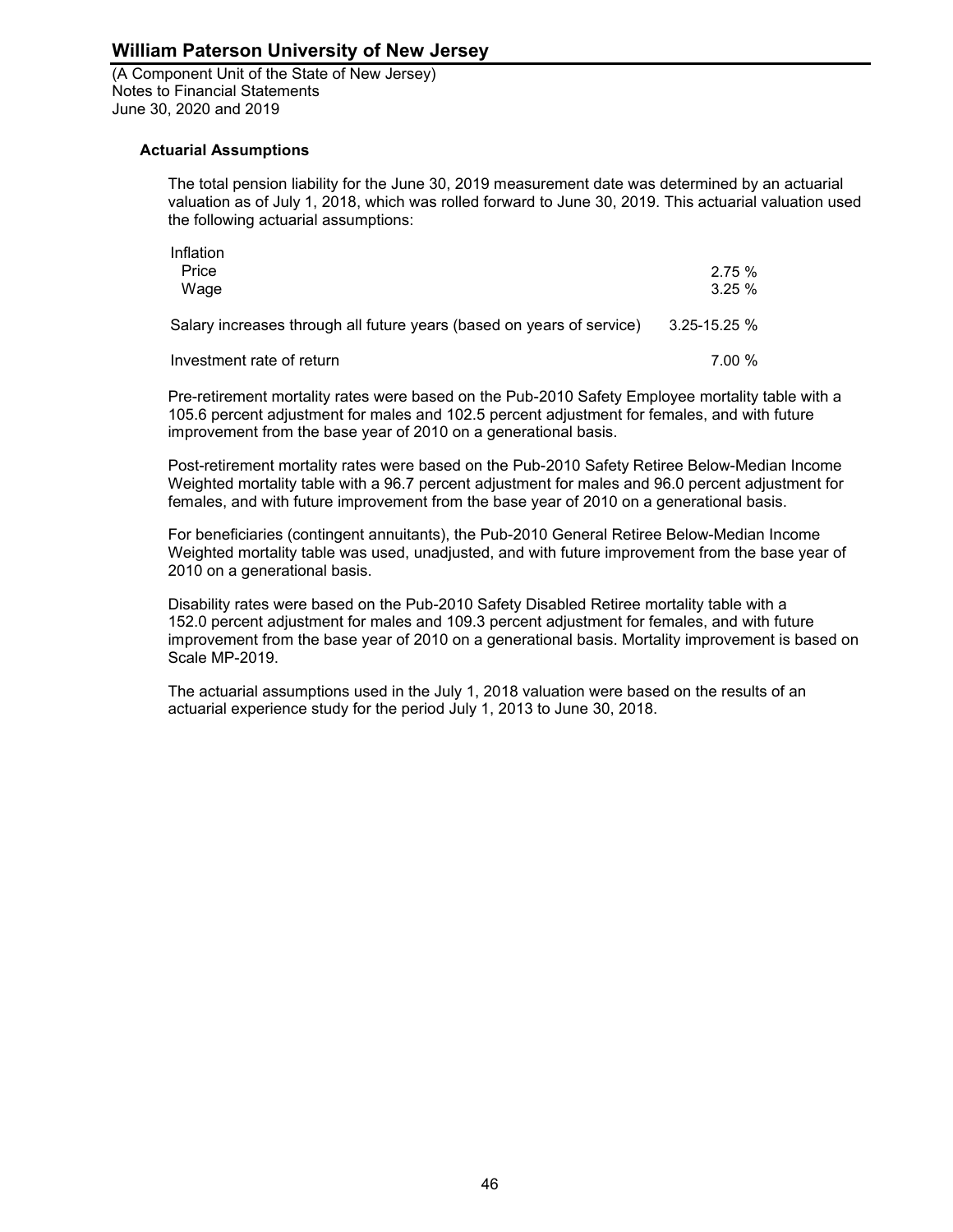(A Component Unit of the State of New Jersey) Notes to Financial Statements June 30, 2020 and 2019

### **Long-Term Expected Rate of Return**

In accordance with State statute, the long-term expected rate of return on plan investments (7.00 percent at June 30, 2019) is determined by the State Treasurer, after consultation with the Directors of the Division of Investment and Division of Pensions and Benefits, the board of trustees and the actuaries. The long-term expected rate of return was determined using a building block method in which best-estimate ranges of expected future real rates of return (expected returns, net of pension plan investment expense and inflation) are developed for each major asset class. These ranges are combined to produce the long-term expected rate of return by weighting the expected future real rates of return by the target asset allocation percentage and by adding expected inflation. Best estimates of arithmetic rates of return for each major asset class included in PFRS's target asset allocation as of June 30, 2019 are summarized in the following table:

| <b>Asset Class</b>                | <b>Target</b><br><b>Allocation</b> | Long-Term<br><b>Expected</b><br><b>Real Rate</b><br>of Return |
|-----------------------------------|------------------------------------|---------------------------------------------------------------|
| Risk mitigation strategies        | 3.00%                              | 4.67 %                                                        |
| Cash equivalents                  | 5.00                               | 2.00                                                          |
| U.S. treasuries                   | 5.00                               | 2.68                                                          |
| Investment grade credit           | 10.00                              | 4.25                                                          |
| High yield                        | 2.00                               | 5.37                                                          |
| Private credit                    | 6.00                               | 7.92                                                          |
| Real assets                       | 2.50                               | 9.31                                                          |
| Real estate                       | 7.50                               | 8.33                                                          |
| U.S. equity                       | 28.00                              | 8.26                                                          |
| Non-U.S. developed markets equity | 12.50                              | 9.00                                                          |
| Emerging markets equity           | 6.50                               | 11.37                                                         |
| Private equity                    | 12.00                              | 10.85                                                         |

#### **Discount Rate**

The discount rate used to measure the total pension liability was 6.85 percent and 6.51 percent as of June 30, 2019 and 2018, respectively. This single blended discount rate was based on the long-term expected rate of return on pension plan investments of 7.00 percent, and a municipal bond rate of 3.50 percent and 3.87 percent as of June 30, 2020 and 2019, respectively, based on the Bond Buyer Go 20-Bond Municipal Bond Index which includes tax-exempt general obligation municipal bonds with an average rating of AA/Aa or higher. The projection of cash flows used to determine the discount rate assumed that contributions from plan members will be made at the current member contribution rates and that contributions from employers and the nonemployer contributing entity will be made based on 70% of the actuarially determined contributions for the State employer and 100% of actuarially determined contributions for local employers.

Based on those assumptions, the plan's fiduciary net position was projected to be available to make projected future benefit payments of current plan members through 2076. Therefore, the long-term expected rate of return on plan investments was applied to projected benefit payments through 2076, and the municipal bond rate was applied to projected benefit payments after that date in determining the total pension liability.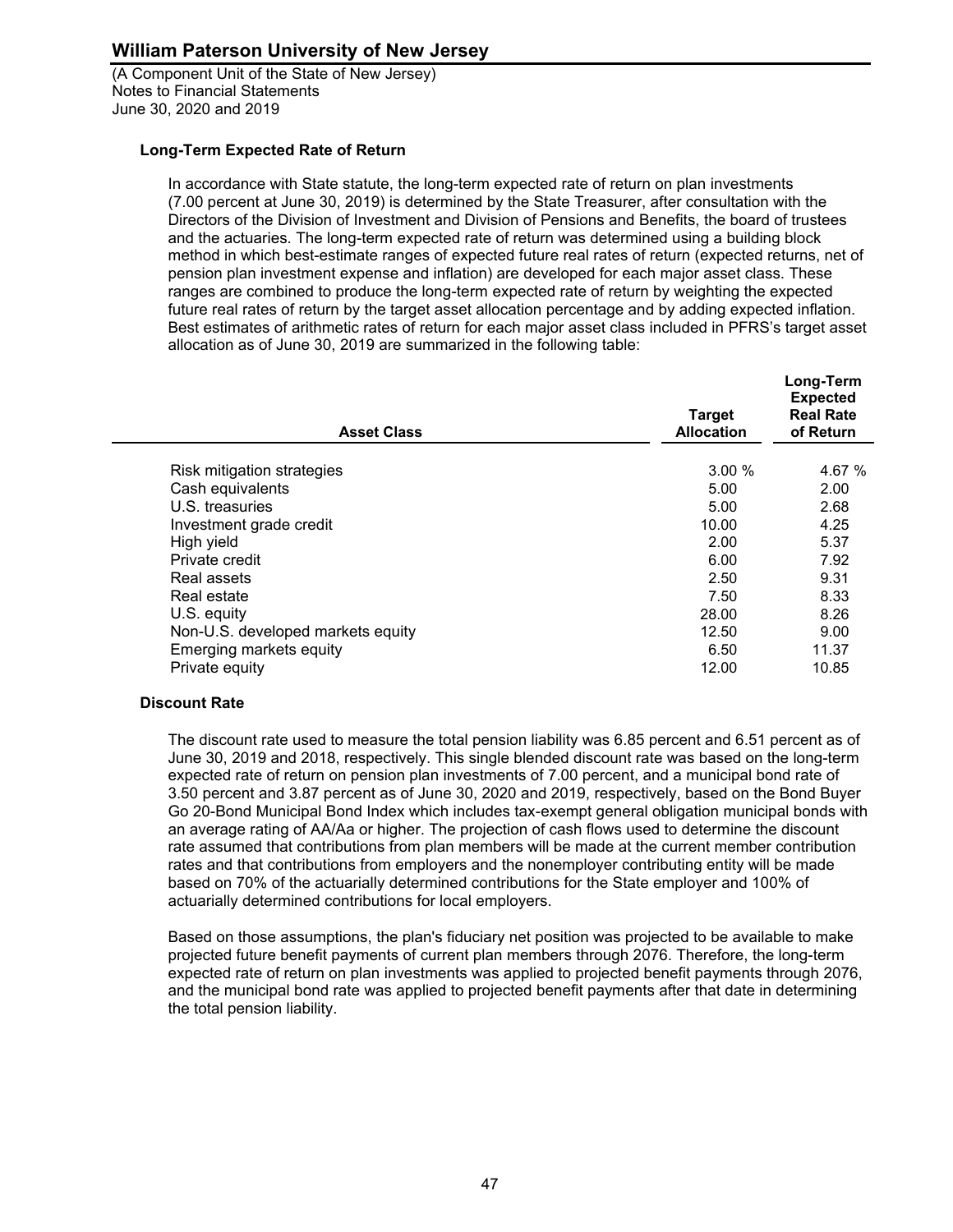(A Component Unit of the State of New Jersey) Notes to Financial Statements June 30, 2020 and 2019

### **Sensitivity of the University's Proportionate Share of the Net Pension Liability to Changes in the Discount Rate**

The following presents the University's proportionate share of the net pension liability, calculated using the discount rate as disclosed above, as well as what the University's proportionate share of the net pension liability would be if it were calculated using a discount rate that is one percentage point lower or one percentage point higher that the current rate:

|                                                                  | 1%<br><b>Decrease</b><br>(5.85%) |     | Current<br><b>Discount Rate</b><br>(6.85%) | 1%<br><b>Increase</b><br>(7.85%) |
|------------------------------------------------------------------|----------------------------------|-----|--------------------------------------------|----------------------------------|
| University's proportionate share of the net<br>pension liability | 11.517.300                       | \$. | 9.847.042                                  | 8.465.719                        |

### **Plan Description - TPAF**

The State of New Jersey, Teachers' Pension and Annuity Fund (TPAF) is a cost sharing multiple-employer defined benefit pension plan with a special-funding situation, by which the State of New Jersey (the State) is responsible to fund 100 percent of the employer contributions, excluding any local employer early retirement incentive (ERI) contributions. TPAF is administered by the State of New Jersey, Division of Pensions and Benefits (the Division). For additional information about TPAF, please refer to Division's Comprehensive Annual Financial Report (CAFR) which can be found at http://www.nj.gov/treasury/pensions/financial-reports.shtml.

The vesting and benefit provisions are set by N.J.S.A. 18A:66. TPAF provides retirement, death and disability benefits. All benefits vest after ten years of service, except for medical benefits, which vest after 25 years of service or under the disability provisions of TPAF. Members are always fully vested for their own contributions and, after three years of service credit, become vested for 2 percent of related interest earned on the contributions. In the case of death before retirement, members' beneficiaries are entitled to full interest credited to the members' accounts.

The following represents the membership tiers for TPAF:

| Tier | <b>Definition</b>                                                                             |
|------|-----------------------------------------------------------------------------------------------|
|      | Members who were enrolled prior to July 1, 2007                                               |
| 2    | Members who were eligible to enroll on or after July 1, 2007<br>and prior to November 2, 2008 |
| 3    | Members who were eligible to enroll on or after November 2, 2008<br>and prior to May 22, 2010 |
| 4    | Members who were eligible to enroll on or after May 22, 2010<br>and prior to June 28, 2011    |
| 5    | Members who were eligible to enroll on or after June 28, 2011                                 |
|      |                                                                                               |

Service retirement benefits of 1/55th of final average salary for each year of service credit is available to tiers 1 and 2 members upon reaching age 60 and to tier 3 members upon reaching age 62. Service retirement benefits of 1/60th of final average salary for each year of service credit is available to tier 4 members upon reaching age 62 and tier 5 members upon reaching age 65. Early retirement benefits are available to tiers 1 and 2 members before reaching age 60, tiers 3 and 4 with 25 years or more of service credit before age 62 and tier 5 before age 65 with 30 or more years of service credit. Benefits are reduced by a fraction of a percent for each month that a member retires prior to the retirement age for his/her respective tier. Deferred retirement is available to members who have at least 10 years of service credit and have not reached the service retirement age for the respective tier.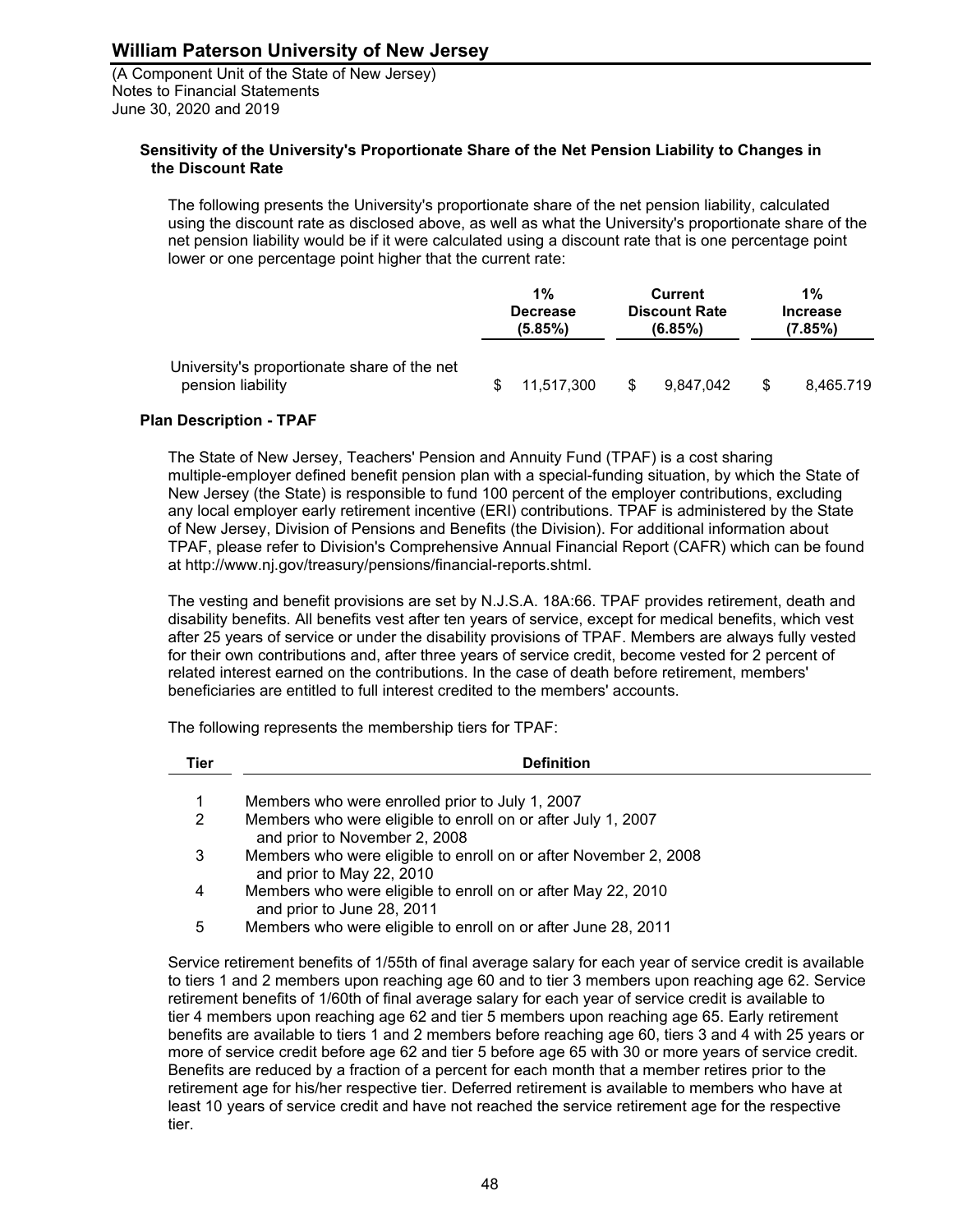(A Component Unit of the State of New Jersey) Notes to Financial Statements June 30, 2020 and 2019

### **Actuarial Assumptions**

The total pension liability for the June 30, 2019 measurement date was determined by an actuarial valuation as of July 1, 2018, which was rolled forward to June 30, 2019. This actuarial valuation used the following actuarial assumptions:

| Inflation<br>Price<br>Wage                                | 2.75%<br>$3.25 \%$ |
|-----------------------------------------------------------|--------------------|
| Salary increases through 2026 (based on years of service) | $1.55 - 4.45$ %    |
| Thereafter (based on years of service)                    | $2.75 - 5.65$ %    |
| Investment rate of return                                 | $7.00 \%$          |

Preretirement mortality rates were based on the Pub-2010 Teachers Above-Median Income Employee mortality table with a 93.9 percent adjustment for males and 85.3 percent adjustment for females, and with future improvement from the base year of 2010 on a generational basis. Postretirement mortality rates were based on the Pub-2010 Teachers Above-Median Income Healthy Retiree mortality table with a 114.7 percent adjustment for males and 99.6 percent for females, and with future improvement form the base year of 2010 on a generational basis. Disability mortality rates were based on the Pub-2010 Non-Safety Disabled Retiree mortality with a 106.3 percent adjustment for males and 100.3 percent adjustment for females, and with future improvement from the base year of 2010 on a generational basis. Mortality improvement is based on Scale MP-2019.

The actuarial assumptions used in the July 1, 2018 valuation were based on the results of an actuarial experience study for the period July 1, 2015 to June 30, 2018.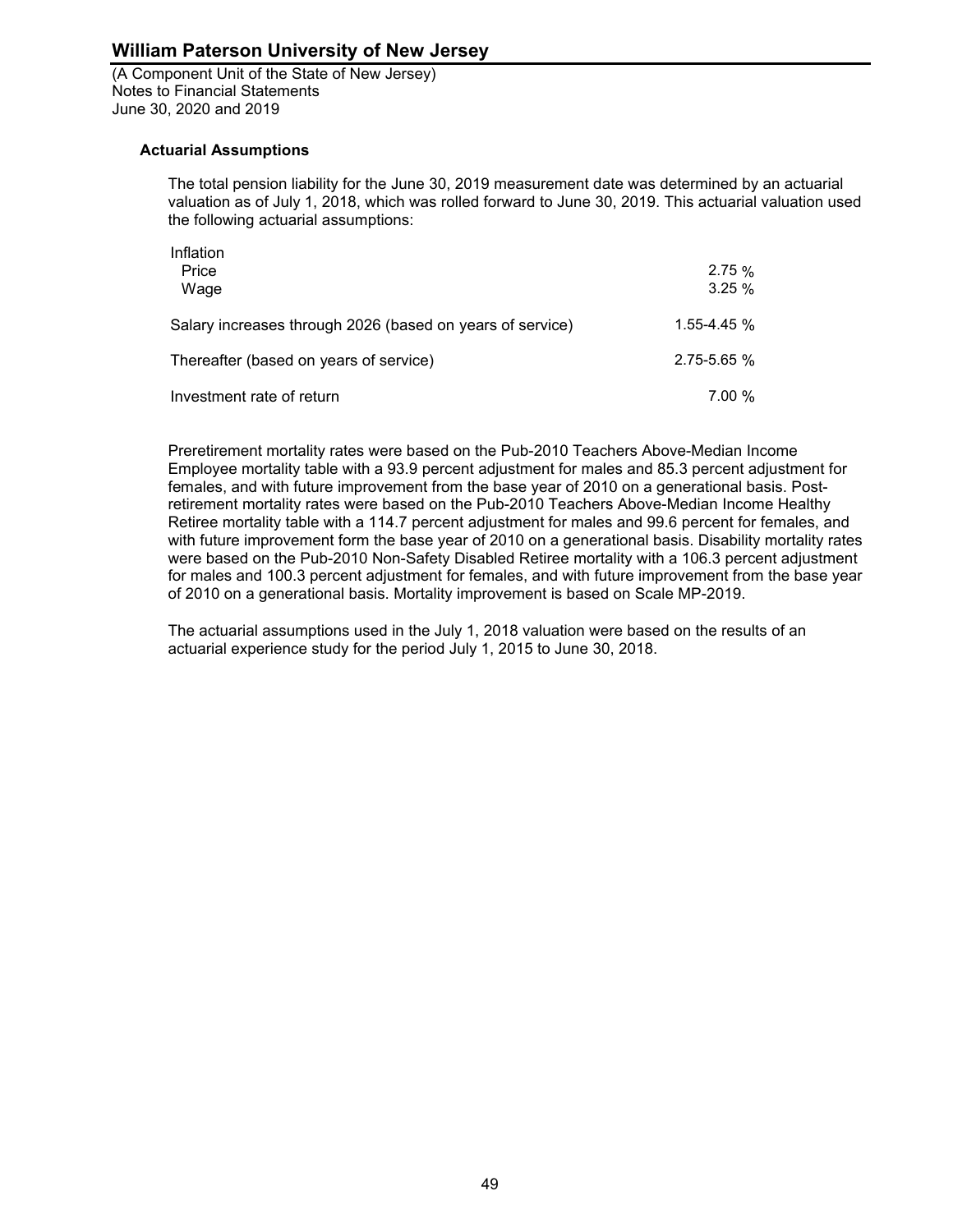(A Component Unit of the State of New Jersey) Notes to Financial Statements June 30, 2020 and 2019

### **Long-Term Expected Rate of Return**

In accordance with State statute, the long-term expected rate of return on plan investments (7.00 percent at June 30, 2019) is determined by the State Treasurer, after consultation with the Directors of the Division of Investment and Division of Pensions and Benefits, the board of trustees and the actuaries. The long-term expected rate of return was determined using a building block method in which best-estimate ranges of expected future real rates of return (expected returns, net of pension plan investment expense and inflation) are developed for each major asset class. These ranges are combined to produce the long-term expected rate of return by weighting the expected future real rates of return by the target asset allocation percentage and by adding expected inflation. Best estimates of arithmetic real rates of return for each major asset class included in TPAF's target asset allocation as of June 30, 2019 are summarized in the following table:

| <b>Asset Class</b>                | <b>Target</b><br><b>Allocation</b> | Long-Term<br><b>Expected</b><br><b>Real Rate</b><br>of Return |
|-----------------------------------|------------------------------------|---------------------------------------------------------------|
| Risk mitigation strategies        | 3.00%                              | 4.67 %                                                        |
| Cash equivalents                  | 5.00                               | 2.00                                                          |
| U.S. treasuries                   | 5.00                               | 2.68                                                          |
| Investment grade credit           | 10.00                              | 4.25                                                          |
| High yield                        | 2.00                               | 5.37                                                          |
| Private credit                    | 6.00                               | 7.92                                                          |
| Real assets                       | 2.50                               | 9.31                                                          |
| Real estate                       | 7.50                               | 8.33                                                          |
| U.S. equity                       | 28.00                              | 8.26                                                          |
| Non-U.S. developed markets equity | 12.50                              | 9.00                                                          |
| Emerging markets equity           | 6.50                               | 11.37                                                         |
| Private equity                    | 12.00                              | 10.85                                                         |

#### **Discount Rate**

The discount rate used to measure the total pension liability was 5.60 percent and 4.86 percent as of June 30, 2019 and 2018, respectively. This single blended discount rate was based on the long-term expected rate of return on pension plan investments of 7.0 percent, and a municipal bond rate of 3.50 percent and 3.87 percent as of June 30, 2019 and 2018, respectively, based on the Bond Buyer Go 20-Bond Municipal Bond Index which includes tax-exempt general obligation municipal bonds with an average rating of AA/Aa or higher. The projection of cash flows used to determine the discount rate assumed that contributions from plan members will be made at the current member contribution rates and that contributions from employers will be made based on the contribution rate in the most recent fiscal year. The State contributed 70 percent of the actuarially determined contributions. Based on those assumptions, the plan's fiduciary net position was projected to be available to make projected future benefit payments of current plan members through 2054. Therefore, the long-term expected rate of return on plan investments was applied to projected benefits payments through 2054, and the municipal bond rate was applied to projected benefit payments after that date in determining the total pension liability.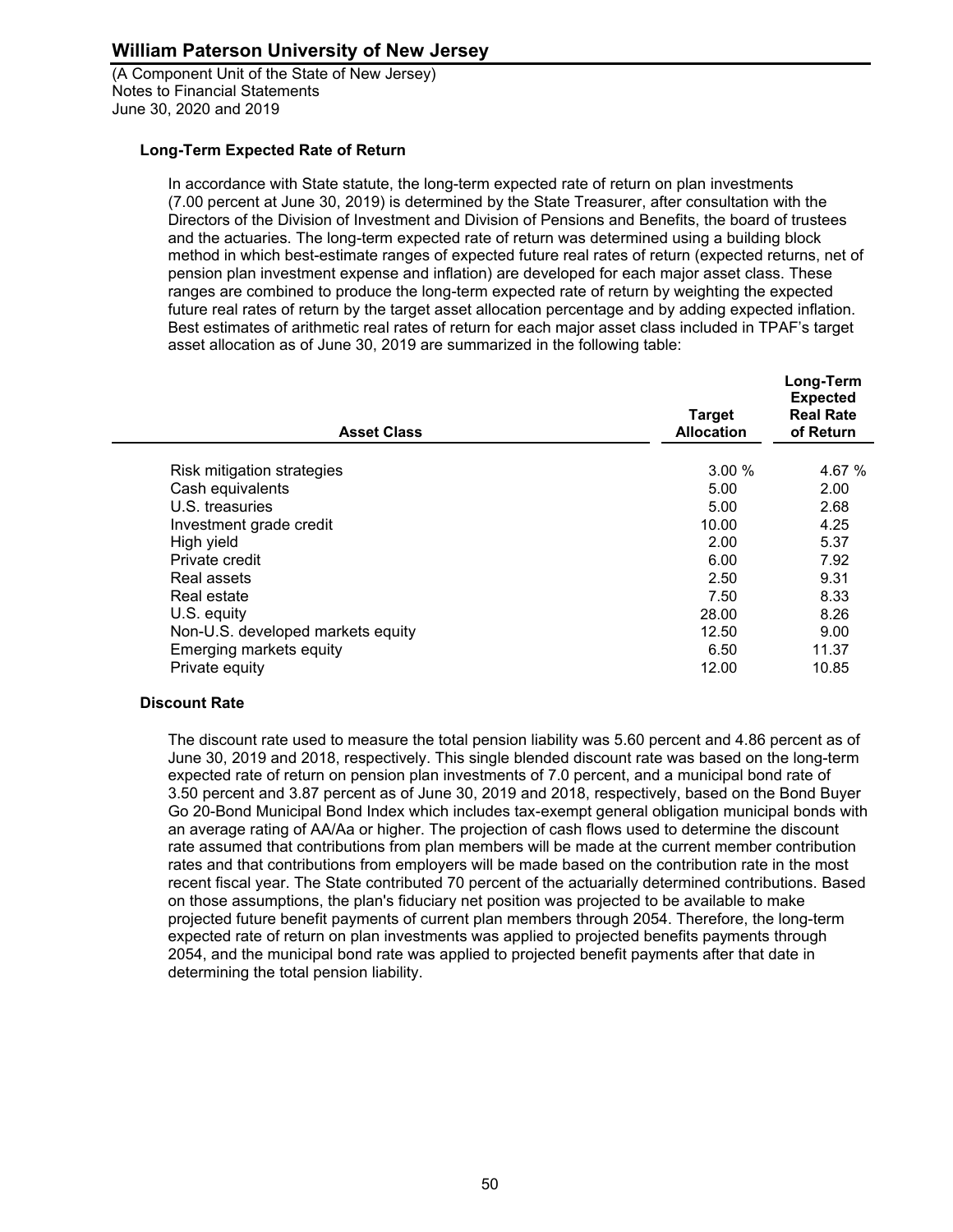(A Component Unit of the State of New Jersey) Notes to Financial Statements June 30, 2020 and 2019

### **Sensitivity of the Net Pension Liability to Changes in the Discount Rate**

The following presents the net pension liability of the State as of June 30, 2019 calculated using the discount rate as disclosed above as well as what the State's net pension liability would be if it was calculated using a discount rate that is 1-percentage-point lower or 1-percentage-point higher than the current rate:

| As of June 30, (rates used) | At $1\%$<br><b>Decrease</b> | <b>At Current</b><br><b>Discount Rate</b> | At 1%<br><b>Increase</b> |  |
|-----------------------------|-----------------------------|-------------------------------------------|--------------------------|--|
| 2019 (4.60%, 5.60%, 6.60%)  | \$72,544,649,801            | \$61.519.112.443                          | \$52,371,397,951         |  |
| 2018 (3.86%, 4.86%, 5.86%)  | 75,417,894,537              | 63,806,350,446                            | 54,180,663,328           |  |

### **Special Funding Situation**

The employer contributions for local participating employers are legally required to be funded by the State in accordance with N.J.S.A 18:66-33. Therefore, these local participating employers are considered to be in a special funding situation as defined by GASB Statement No. 68 and the State is treated as a nonemployer contributing entity. Since the local participating employers do not contribute directly to the plan (except for employer specific financed amounts), there is no net pension liability or deferred outflows or inflows to report in the financial statements of the University. The University's portion of the nonemployer contributing entities' total proportionate share of the net pension liability was \$3,538,269 as of June 30, 2020 and \$3,769,533 as of June 30, 2019. The University records their proportionate share of the pension expense as a revenue and expense in the accompanying statements of revenues, expenses and changes in net position. The amount was \$208,718 in 2020.Alternate Benefit Program Information

ABP provides the choice of seven investment carriers, all of which are privately operated defined contribution retirement plans and is administered by the NJ Division of Pensions and Benefits. The University assumes no liability for ABP members other than payment of contributions. ABP provides retirement and death benefits for or on behalf of these full time professional employees and faculty members electing to participate in this retirement program. Participation eligibility as well as contributory and noncontributory requirements are established by the State of New Jersey Retirement and Social Security Law. Benefits are determined by the amount of individual accumulations and the retirement income option selected. All benefits vest after the completion of one year of service. Individually owned annuity contracts that provide for full ownership of retirement and survivor benefits are purchased at the time of vesting. Participating University employees are required to contribute 5 percent and may contribute a voluntary additional contribution of salary up to the maximum Federal statutory limit, on a pretax basis. Employer contributions are 8 percent. During the year ended June 30, 2020, ABP received employer and employee contributions of \$6,134,242 and \$3,853,666, respectively, which were based on participating employee salaries of approximately \$78,308,948. During the year ended June 30, 2019, ABP received employer and employee contributions of \$6,203,189 and \$3,881,745, respectively, which were based on participating employee salaries of approximately \$77,634,901. Employer contributions to ABP are paid by the State of New Jersey and the University and are reflected within operating expenses by function and within nonoperating revenues as State of New Jersey paid fringe benefits in the accompanying statements of revenues, expenses and changes in net position.

### **Supplemental Alternative Benefit Program**

The Supplemental Alternative Benefit Program is a defined contribution, supplemental 403(b) plan, established for employees who are members of the Alternate Benefit Program and whose base salary exceeds the current plan limit of \$175,000 for employer contributions. Vesting occurs immediately. Employees may not contribute to the plan and employer contributions are at the discretion of the University. Contributions of \$40,973 and \$34,630 were made in fiscal year 2020 and 2019, respectively.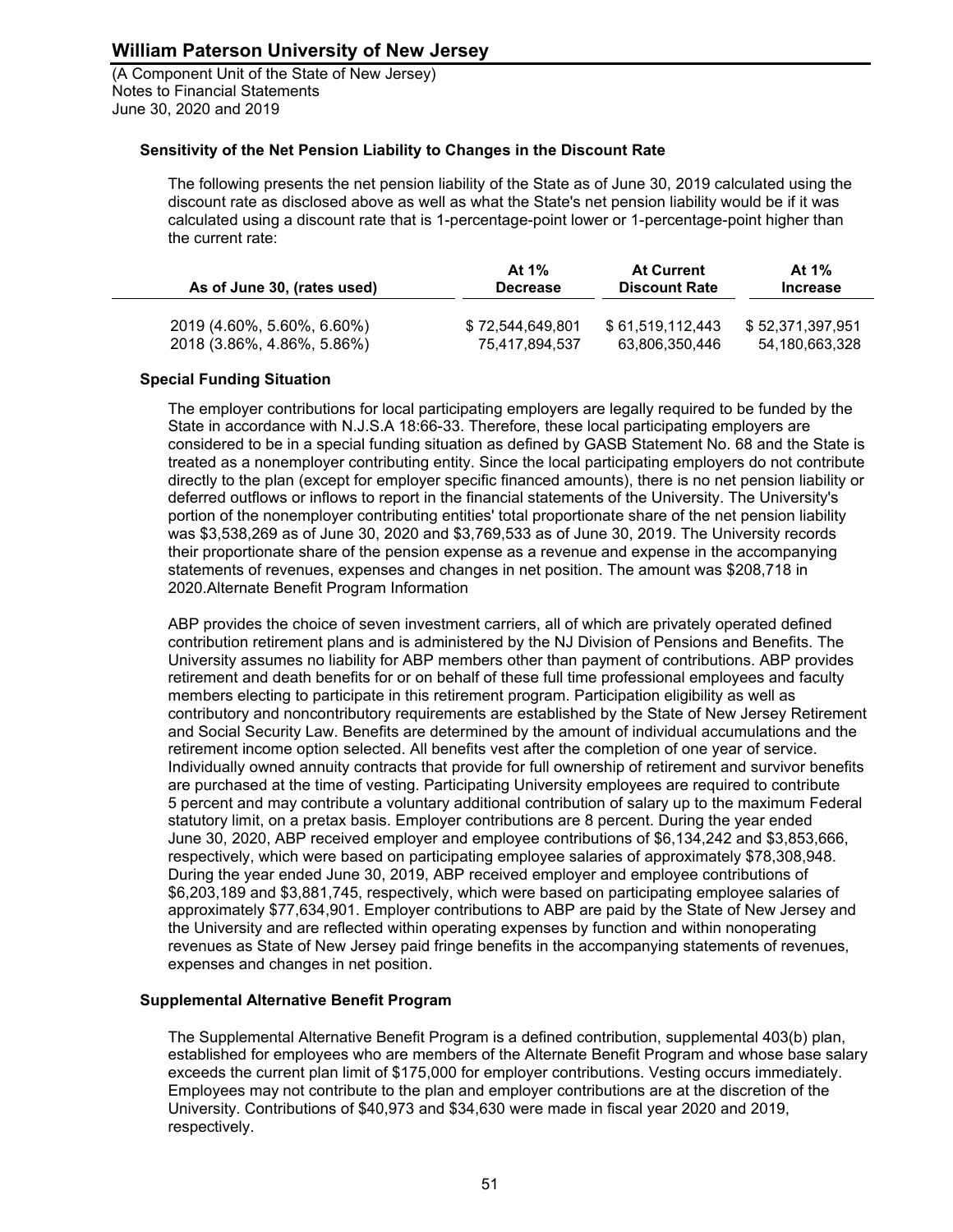(A Component Unit of the State of New Jersey) Notes to Financial Statements June 30, 2020 and 2019

### **11. Postemployment Benefits Other Than Pensions**

The University's retirees participate in the State Health Benefit State Retired Employees Plan (the Plan).

*Plan description, including benefits provided:* The Plan is a single-employer defined benefit other postemployment benefit (OPEB) plan, which provides medical, prescription drug and Medicare Part B reimbursements to retirees and their covered dependents. Although the Plan is a single-employer plan, it is treated as a cost-sharing multiple employer plan for standalone reporting purposes. In accordance N.J.S.A. 52:14-17.32, the State of New Jersey (the State) is required to pay the premiums and periodic charges for OPEB of State employees who retire with 25 years or more of credited service, or on a disability pension, from one or more of the following pension plans: the Public Employees' Retirement System (PERS), the Alternate Benefit Program (ABP) or the Police and Firemen's Retirement System (PFRS). In addition, Chapter 302, P.L. 1996 provides that for purposes of this Plan, the University's employees retain any and all rights to the health benefits in the Plan, even though the University is considered autonomous from the State, therefore, its employees are classified as State employees. As such, the State is legally obligated for the benefit payments on behalf of the retirees of the University; therefore, the Plan meets the definition of a special funding situation as defined in GASB Statement No. 75, *Accounting and Financial Reporting for Other Postemployment Benefits Other Than Pensions* (GASB Statement No. 75). Accordingly, the University did not recognize any portion of this liability on the accompanying statements of net position.

Retirees who are not eligible for employer-paid health coverage at retirement can continue in the program by paying the cost of the insurance for themselves and their covered dependents. Pursuant to Chapter 78, P.L. 2011, future retirees eligible for postretirement medical coverage, who have less than 20 years of creditable service on June 28, 2011, will be required to pay a percentage of the cost of their healthcare coverage in retirement provided they retire with 25 years or more of pension service credit. The percentage of the premium for which the retiree will be responsible for will be determined based on the retiree's annual retirement benefit and level of coverage.

The Plan is administered on a pay-as-you-go-basis. Accordingly, no assets are accumulated in a qualifying trust that meets the definition of a trust as per GASB Statement No. 75.

### **Total OPEB Liability and OPEB expense**

Since the University does not contribute directly to the plan, there is no total OPEB liability, deferred outflows of resources, or deferred inflows of resources to record in the financial statements. For disclosure purposes, as of June 30, 2020 and 2019, the University's State proportionate share of total OPEB liability attributable to the University was \$186,062,080 and \$244,424,708, respectively. The University's share was based on the ratio of its members to the total members of the Plan. At June 30, 2020 and 2019, the University's share was 3.387608 percent and 3.420000 percent, respectively, and 1.021989 percent and 1.035638 percent, respectively, of the special funding situation and of the Plan.

For the years ended June 30, 2020 and 2019, the University recognized OPEB expense of \$1,110,696 and \$11,206,961, respectively. As the State is legally obligated for benefit payments on behalf of the University, the University recognized revenue related to the support provided by the State of \$1,110,696 and \$11,206,961 for the years ended June 30, 2020 and 2019, respectively.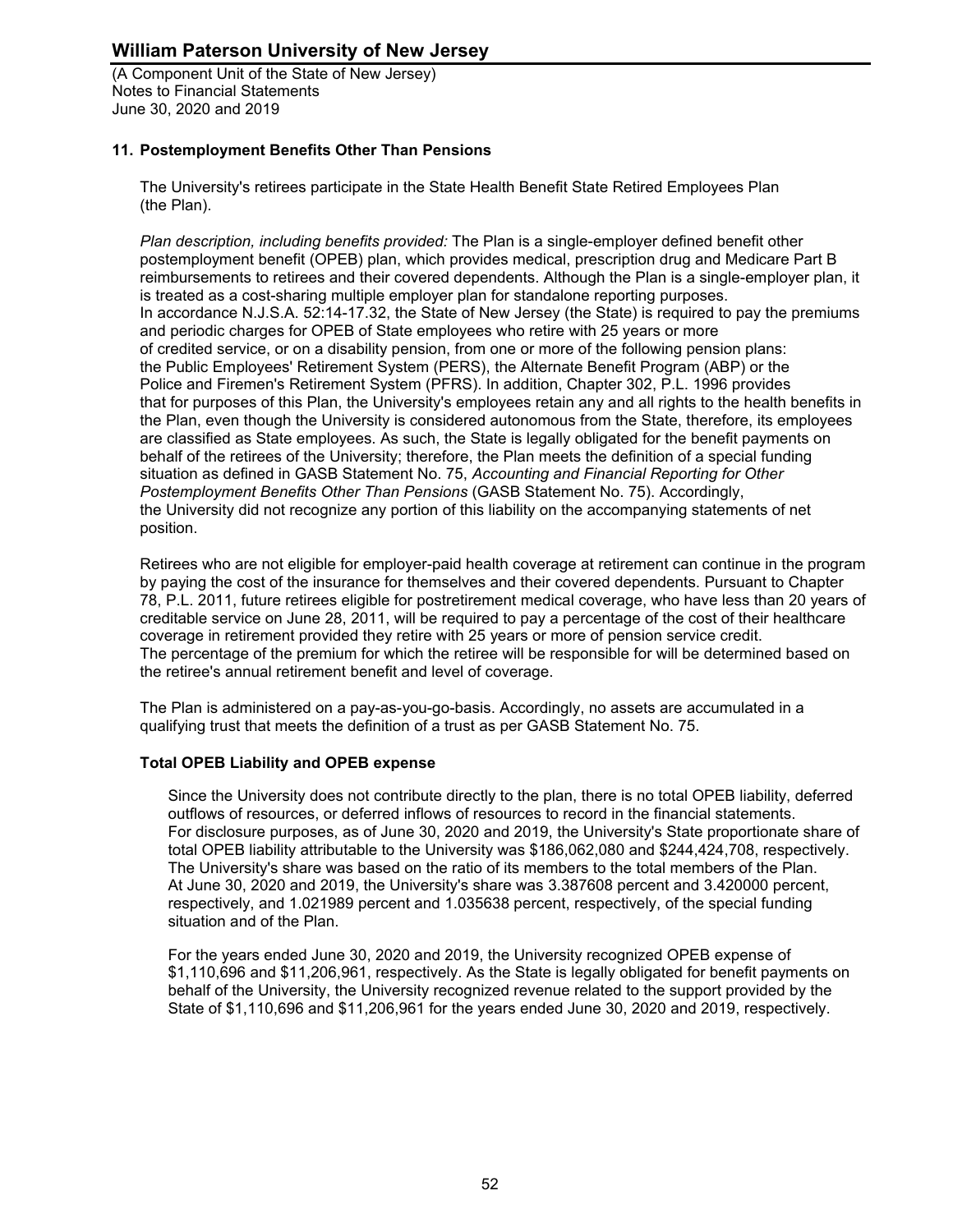(A Component Unit of the State of New Jersey) Notes to Financial Statements June 30, 2020 and 2019

> *Actuarial assumptions and other inputs:* The State's liability associated with (reporting entity) at June 30, 2020 was determined by an actuarial valuation as of June 30, 2018, which was rolled forward to the measurement date of June 30, 2019.

| Inflation                     | 2.50%            |
|-------------------------------|------------------|
| Discount rate                 | 3.50%            |
| Salary increases through 2026 | $1.55 - 15.25$ % |
| Thereafter                    | $1.55 - 7.00 %$  |

The discount rate is based on the Bond Buyer Go 20-Bond Municipal Bond Index, which includes tax-exempt general obligation municipal bonds with an average rating of AA/Aa or higher. Salary increases depend on the pension plan a member is enrolled in. In addition, they are based on age or years of service.

Preretirement mortality rates were based on the Pub-2010 Healthy "Teachers" (TPAF/ABP), "General" (PERS/JRS), and "Safety" (PFRS) classification headcount-weighted mortality table with fully generational mortality improvement projections from the central year using Scale MP-2019. Postretirement mortality rates were based on the Pub-2010 "General" classification headcountweighted mortality table with fully generational mortality improvement projections from the central year using Scale MP-2019. Disability mortality was based on the Pub-2010 "Safety" (PFRS/SPRS), "Teachers (TPAF/ABP), and "General" (PERS/JRS) classification headcount-weighted disabled mortality table with fully generational mortality improvement projections from the central year using Scale MP-2019.

Certain actuarial assumptions used in the June 30, 2018 valuation were based on the results of actuarial experience studies of the State of New Jersey's defined benefit plans, including PERS (July 1, 2014 - June 30, 2018), ABP (using the experience of the Teacher's Pension and Annuity Fund - July 1, 2015 - June 30, 2018), and PFRS (July 1, 2013 - June 30, 2018). Health Care Trend Assumptions: For pre-Medicare medical benefits, the trend rate is initially 5.7 percent and decreases to a 4.5 percent long-term trend rate after eight years. For post-65 medical benefits, the actual fullyinsured Medicare Advantage trend rate for fiscal year 2020 are reflected. The assumed post-65 medical trend is 4.5 percent for all future years. For prescription drug benefits, the initial trend rate is 7.5 percent and decreases to a 4.5 percent long-term trend rate after eight years. For the Medicare Part B reimbursement, the trend rate is 5.0 percent.

### **12. Commitments and Contingencies**

The University has entered into several noncancelable leases for certain computer equipment, which have been classified as operating leases. In addition, the University entered into a contract to permit a third party to install, operate and maintain solar photovoltaic facilities on certain University properties. In exchange, the University will purchase all electricity generated by the facilities at a set price. Total rent expense was \$1,646,261 and \$1,467,291 in 2020 and 2019, respectively.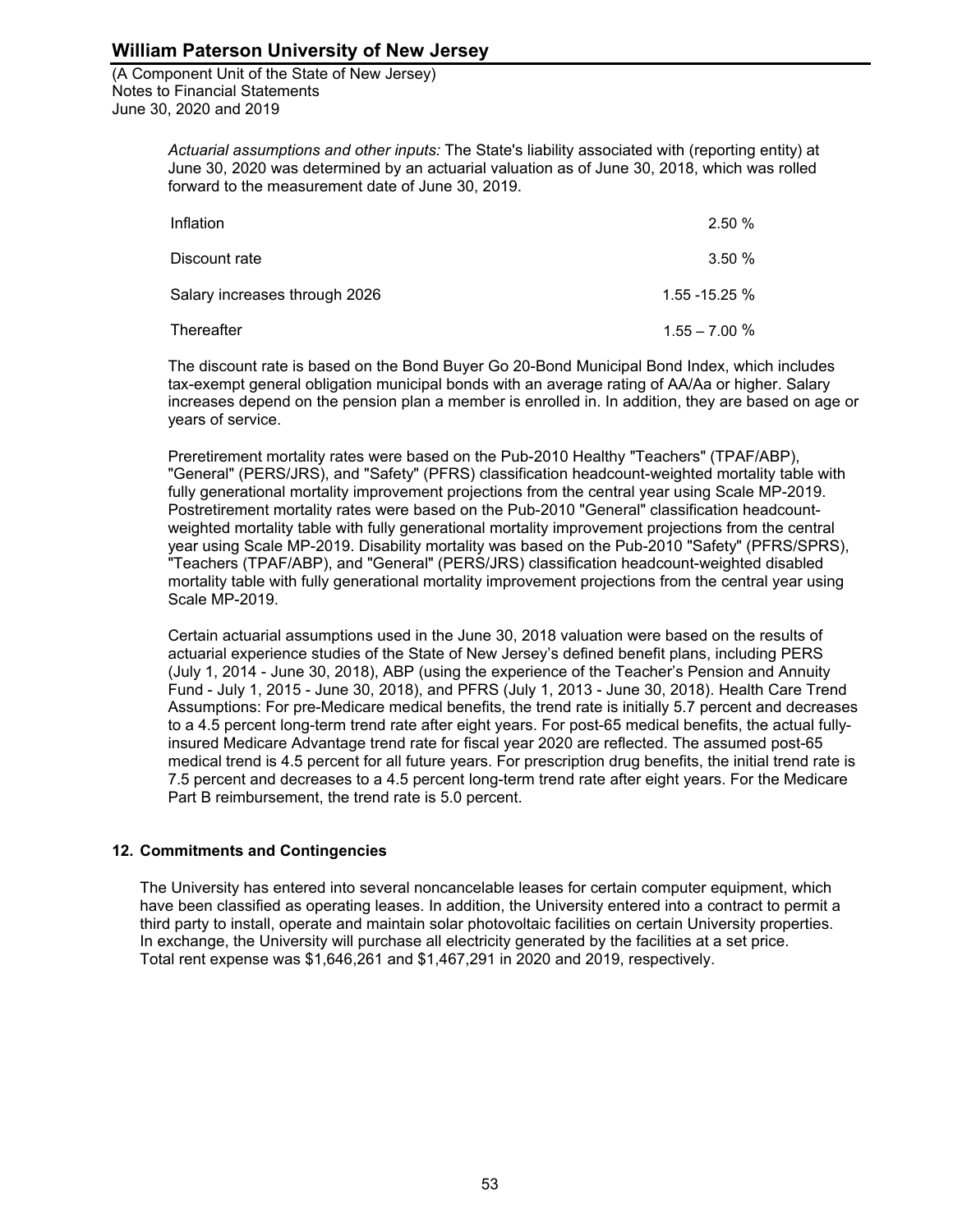(A Component Unit of the State of New Jersey) Notes to Financial Statements June 30, 2020 and 2019

The future estimated minimum annual commitments are as follows:

|                       | <b>Amount</b>   |  |
|-----------------------|-----------------|--|
| Years ending June 30: |                 |  |
| 2021                  | \$<br>1,105,971 |  |
| 2022                  | 823,391         |  |
| 2023                  | 685,063         |  |
| 2024                  | 685,063         |  |
| 2025                  | 687,473         |  |
| 2021 - 2025 subtotal  | 3,986,961       |  |
| 2026 - 2028           | 122,898         |  |
| Total                 | \$<br>4,109,859 |  |

The University is a party to various legal actions arising in the ordinary course of business. While it is not possible at this time to predict the ultimate outcome of these actions, it is the opinion of management that the resolution of these matters will not have a material adverse effect on the University's financial position.

Under the terms of federal grants, periodic audits are required and certain costs may be questioned as not being appropriate expenditures under the terms of the grants. Such audits could lead to reimbursement to the grantor agencies. The University's management believes disallowances, if any, will be immaterial.

Union contracts are effective until June 30, 2023, with the exception of one contract that were effective through June 30, 2019 and are currently being renegotiated. Management believes that any adjustment from the negotiation will not have a material effect on the accompanying financial statements.

### **13. State of New Jersey Paid Fringe Benefits**

The State of New Jersey, through separate appropriations, pays certain fringe benefits (principally pension and postretirement medical benefits and FICA taxes) on behalf of the University's employees. Such benefits were \$32,561,859 and \$32,525,938, for the years ended June 30, 2020 and 2019, respectively, and are included in nonoperating revenues as State of New Jersey paid fringe benefits and in operating expenses by function in the accompanying statements of revenues, expenses and changes in net position.

### **14. COVID-19 and Emergency Relief Grants**

In January 2020, an outbreak of a new strain of the coronavirus disease, COVID-19, was identified. The World Health Organization declared COVID-19 a public health emergency on March 11, 2020. Currently, no vaccine has been made available to the public. In response, various governmental agencies have mandated stricter procedures to address the health and safety of both employees and patrons including, in certain cases, requiring the closure of operations. On March 16, 2020, students, faculty and staff were transitioned to remote operations. For the fiscal year ended June 30, 2020, the COVID-19 outbreak has had an adverse impact on the University's operations. While this disruption is anticipated to be temporary, with full operations and services resuming in the near future, the exact timing of a return to normal is uncertain. Furthermore, the extent of the impact of COVID-19 on the University's operational and financial performance will depend on the developments of COVID-19, including the duration and spread of the outbreak, development of a vaccine, impact on students, employees and vendors, all of which are uncertain and cannot be reasonably predicted at the current time. The board of trustees and the University's management are monitoring the outbreak and potential financial impact, which are currently uncertain.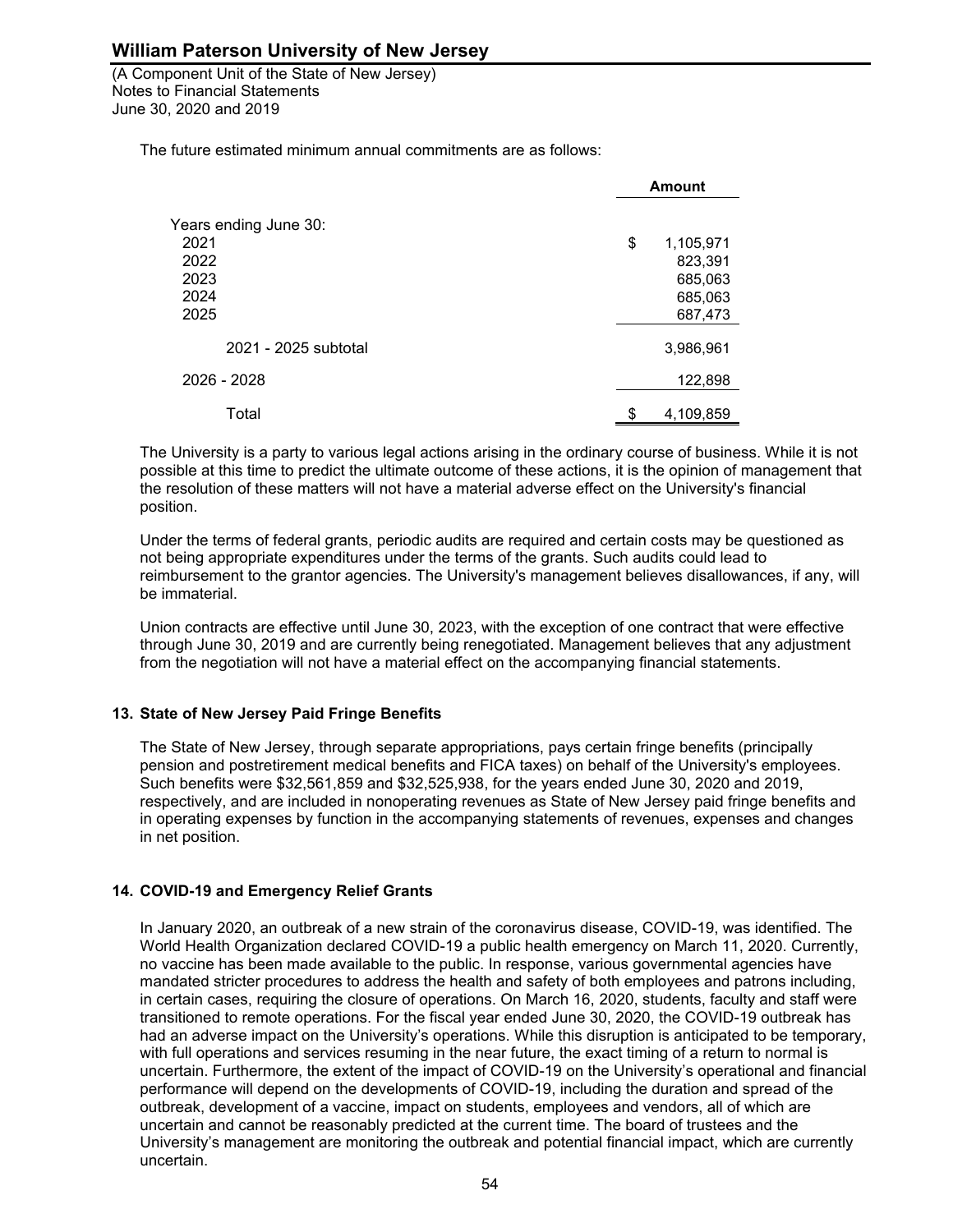(A Component Unit of the State of New Jersey) Notes to Financial Statements June 30, 2020 and 2019

The Coronavirus Aid, Relief and Economics Security (CARES) Act provided budgetary relief to higher education institutions. Congress set aside approximately \$14.25 billion of the \$30.75 billion allotted to the Education Stabilization Fund through the Higher Education Emergency Relief Fund (HEERF). Each institution received one grant comprised of two parts. Under the legislation, no less than 50 percent of the full grant was to be used for direct emergency aid to students. The remaining portion of the full grant was to be used by institutions to cover any costs associated with significant changes to the delivery of instruction due to the coronavirus. Institutions were given one calendar year from the date of award in their HEERF Grant Award Notification to complete the performance of their HEERF grant.

The University was awarded \$4,881,678 for the CARES student portion and \$4,881,678 for the CARES institutional portion on April 27, 2020 and May 5, 2020, respectively, totaling \$9,763,356 for both parts. The grant allows Institutions to recognize the institutional portion of the grant to the extent the grant was expended on student relief as of June 30, 2020. As of June 30, 2020, \$4,881,678 of the student relief portion of the grant was expended and recognized as emergency relief grants nonoperating revenue and correlating student services expense. Also as of June 30, 2020, \$4,881,678 of the institutional portion of the grant was recognized and was fully expended for student refunds of housing, meals, parking and course lab fee refunds in connection with campus closures resulting from COVID-19. As restrictions were met in the same period, these grants were reported as changes in net assets without donor restrictions.

In FY 2020, the University reported \$10,468,357 in total emergency relief grants revenue. In addition to the CARES student and institutional portions totaling \$9,763,356 above, \$705,001 of CARES funding intended to aid minority-serving institutions (M.S.I.) was received in June 2, 2020 due to the University's status as a Hispanic Serving Institution (H.S.I.).

### **15. Unrestricted Net Position**

As of June 30, 2020 and 2019, unrestricted net position consist of funds that have been designated as follows:

|                                       | 2020             | 2019            |
|---------------------------------------|------------------|-----------------|
| Academic and other programs           | 10,145,633<br>\$ | 13,351,872<br>S |
| Quasi-endowment                       | 10,597,252       | 10,597,252      |
| Capital programs:                     |                  |                 |
| Renewal and replacement, nonauxiliary | 1,293,758        | 10,599,730      |
| Renewal and replacement, auxiliary    | 41,292,933       | 36,090,774      |
| Net pension liability                 | (172,041,699)    | (171, 995, 764) |
|                                       |                  |                 |
| Total                                 | (108, 712, 123)  | (101, 356, 136) |

#### **16. Risk Management**

The University is exposed to various risks of loss. The University participates in a consortium with nine other New Jersey colleges and universities to purchase property insurance. Buildings and equipment are fully insured on an all risk replacement basis to the extent that losses exceed \$100,000 per occurrence, with a per occurrence limit of \$2,000,000,000. Coverage for theft of money and securities provides for the actual loss in excess of \$100,000 with a per loss limit of \$5,000,000.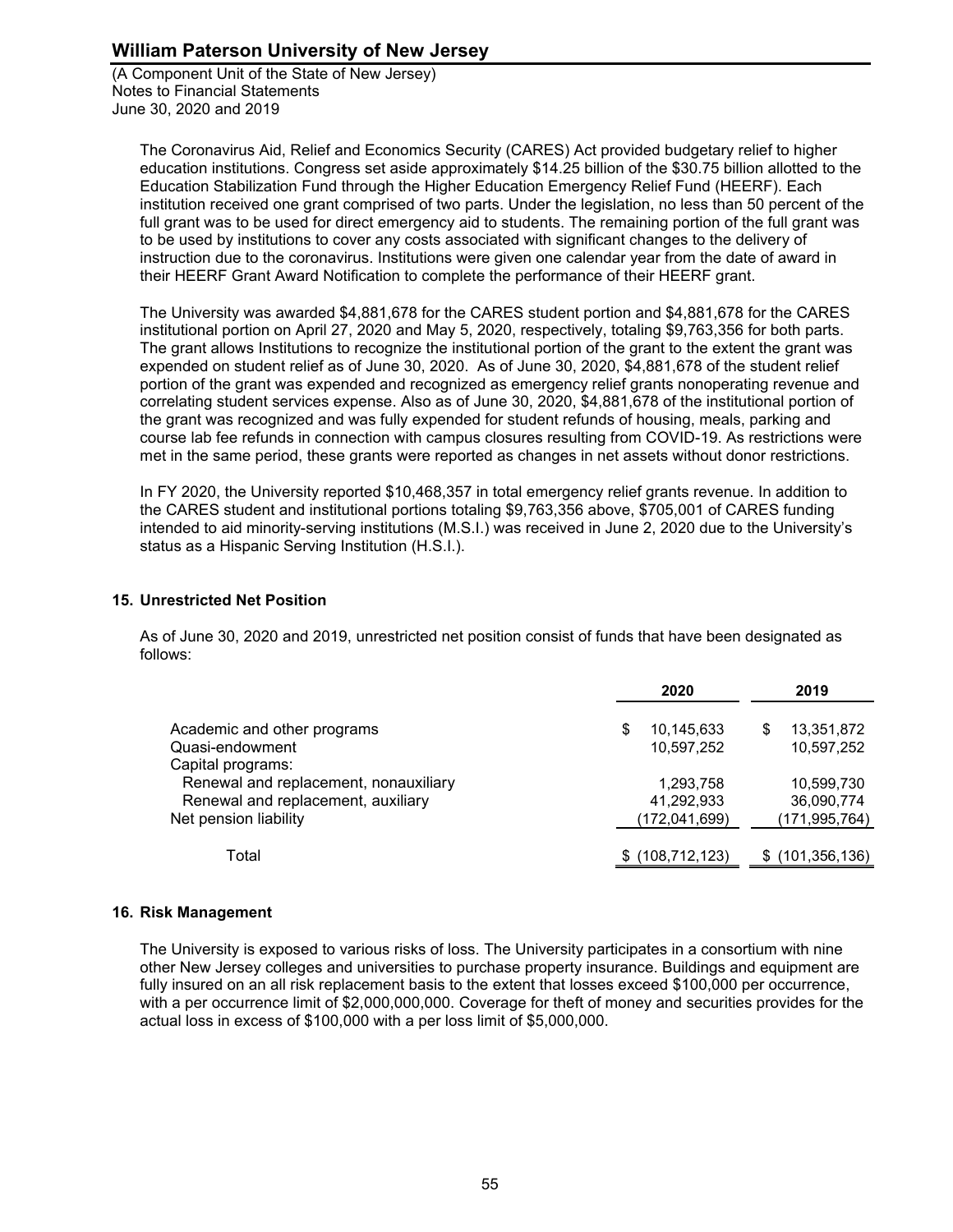(A Component Unit of the State of New Jersey) Notes to Financial Statements June 30, 2020 and 2019

All liability risk and employee benefit exposure, including tort, auto and trustees and officers' liability workers' compensation, unemployment, disability, life insurance and employee retirement plans, are self-funded programs maintained and administered by the State of New Jersey (the State). As an agency of the State, the University's liability is subject to all provisions of the New Jersey Tort Claims Act, the New Jersey Contractual Liability Act and the availability of appropriations. The Tort Claims Act provides for payment of claims under the Act against the State or its employees for which the State is obligated to indemnify against tort claims, which arise out of the performance of their duties.

All insurance policies are renewed annually. All State self-funded programs are statutory with an annual appropriation provided by the legislature. There has been no decrease in coverage during the current year. There have been no settlements in excess of insurance coverage in the past three years.

The University may be the subject of employment related lawsuits not covered by the Tort Claims Act. The University retains the risk for such settlements, and during fiscal year 2019 settled one employment-related claim and one other claim.

### **17. Subsequent Event**

Subsequent events were evaluated through January 29, 2021, the date the financial statements were issued. The following events were identified:

In August 2020, the University established a \$20.0 million line of credit with Chase Bank for a oneyear period. To date, no draws have been made on the line.

Subsequent to June 30, 2020, the University has been notified it will receive emergency relief grants from the Governor's Emergency Education Relief Fund (GEERF) of \$3.5 million, and the Coronavirus Relief Fund (CRF) of \$10.4 million. In addition, funding that was provided in fiscal year 2020 under the Coronavirus Aid, Recovery and Economic Security Act (CARES) was expanded and the University was awarded additional amounts in the student portion, institutional portion, and minorityserving institutions (MSI) portion totaling \$16.3 million.

In October 2020, the University began planning for a \$20.0 million new public debt offering to occur during fiscal year 2021 to fund capital projects.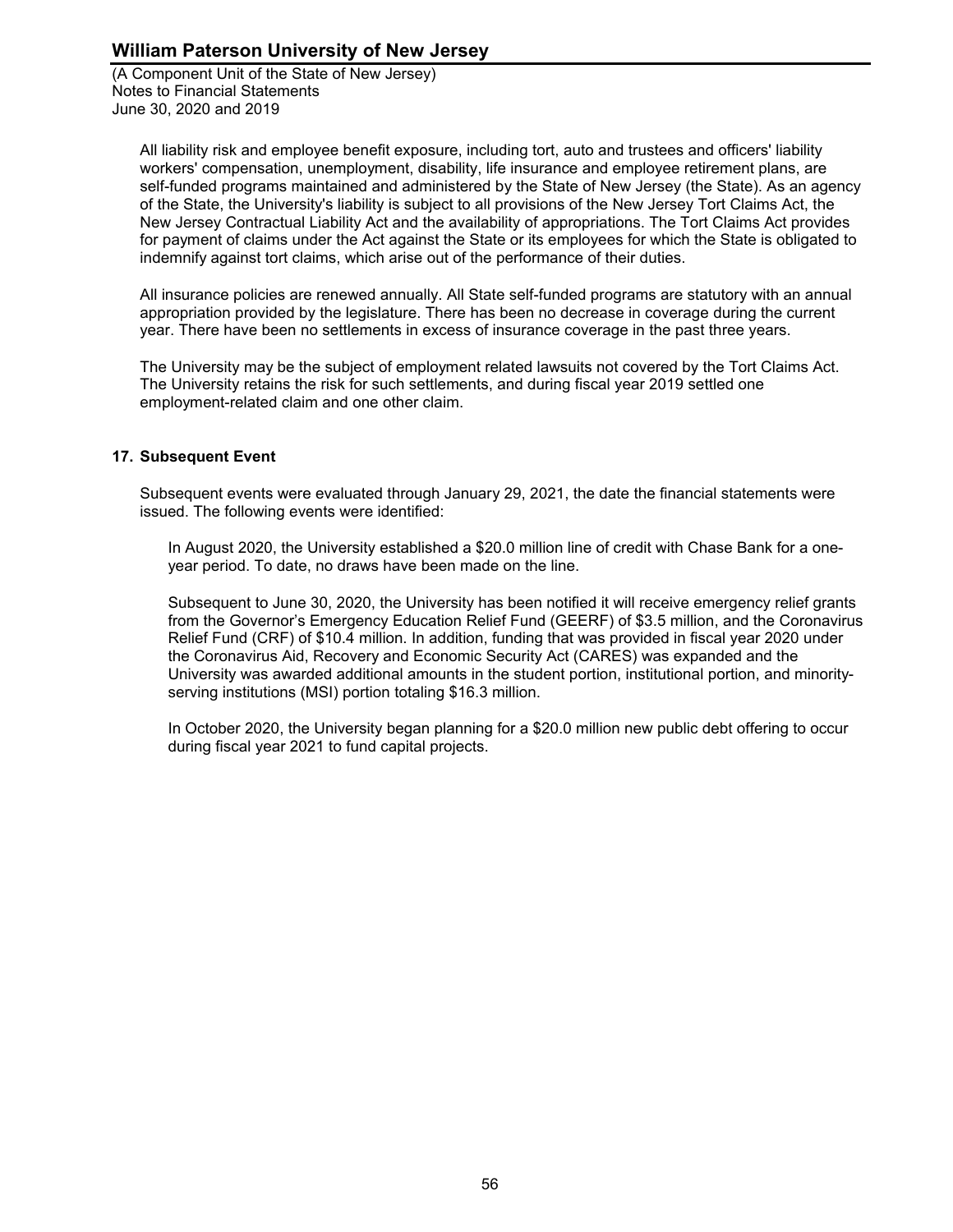#### Required Supplementary Information

Years Ended June 30, 2020 and 2019 Schedules of University's Proportionate Share of the Net Pension Liability

|                                                                                                                  |                   | 2020             |                 |
|------------------------------------------------------------------------------------------------------------------|-------------------|------------------|-----------------|
|                                                                                                                  | <b>PERS</b>       | <b>PFRS</b>      | <b>TPAF</b>     |
| University's proportion of the net pension liability                                                             | 0.6060986121 %    | 0.2343592322 %   |                 |
| University's proportionate share of the net pension liability                                                    | \$<br>139,477,960 | \$<br>9,847,042  | \$<br>3,538,629 |
| University's covered-employee payroll                                                                            | \$<br>26,775,790  | \$<br>2,119,244  | \$<br>154,306   |
| University's proportionate share of the net pension liability as<br>a percentage of its covered-employee payroll | 520.91%           | 464.65%          | 2293.25%        |
|                                                                                                                  |                   | 2019             |                 |
| University's proportion of the net pension liability                                                             | 0.6158169473 %    | 0.3101258113 %   |                 |
| University's proportionate share of the net pension liability                                                    | 145,975,085<br>\$ | 13,426,290<br>\$ | \$<br>3,769,533 |
| University's covered-employee payroll                                                                            | 27,626,141<br>\$  | \$<br>1,812,243  | \$<br>276,521   |
| University's proportionate share of the net pension liability as<br>a percentage of its covered-employee payroll | 528.39%           | 740.87%          | 1363.20%        |
|                                                                                                                  |                   | 2018             |                 |
| University's proportion of the net pension liability                                                             | 0.6263001971 %    | 0.3113464137 %   |                 |
| University's proportionate share of the net pension liability                                                    | 160,618,586<br>\$ | 13,685,989<br>\$ | \$<br>4,129,519 |
| University's covered-employee payroll                                                                            | 28,126,936<br>\$  | \$<br>1,578,257  | \$<br>382,411   |
| University's proportionate share of the net pension liability as<br>a percentage of its covered-employee payroll | 571.05%           | 867.16%          | 1079.86%        |
|                                                                                                                  |                   | 2017             |                 |
| University's proportion of the net pension liability                                                             | 0.6206249503 %    | 0.2604667065 %   |                 |
| University's proportionate share of the net pension liability                                                    | 182,405,929<br>\$ | \$<br>12,269,920 | \$<br>4,855,545 |
| University's covered-employee payroll                                                                            | 26,842,842<br>\$. | \$<br>1,396,099  | \$<br>390,095   |
| University's proportionate share of the net pension liability as<br>a percentage of its covered-employee payroll | 679.53%           | 878.87%          | 1244.71%        |
|                                                                                                                  |                   | 2016             |                 |
| University's proportion of the net pension liability                                                             | 0.6157306825 %    | 0.2265683030 %   |                 |
| University's proportionate share of the net pension liability                                                    | 146,064,467<br>\$ | 9,728,101<br>\$  | \$<br>9,575,278 |
| University's covered-employee payroll                                                                            | \$<br>27,512,246  | \$<br>1,806,376  | \$<br>389,620   |
| University's proportionate share of the net pension liability as<br>a percentage of its covered-employee payroll | 530.91%           | 538.54%          | 2457.59%        |

The University adopted GASB 68 in 2015. No information is available prior to 2015.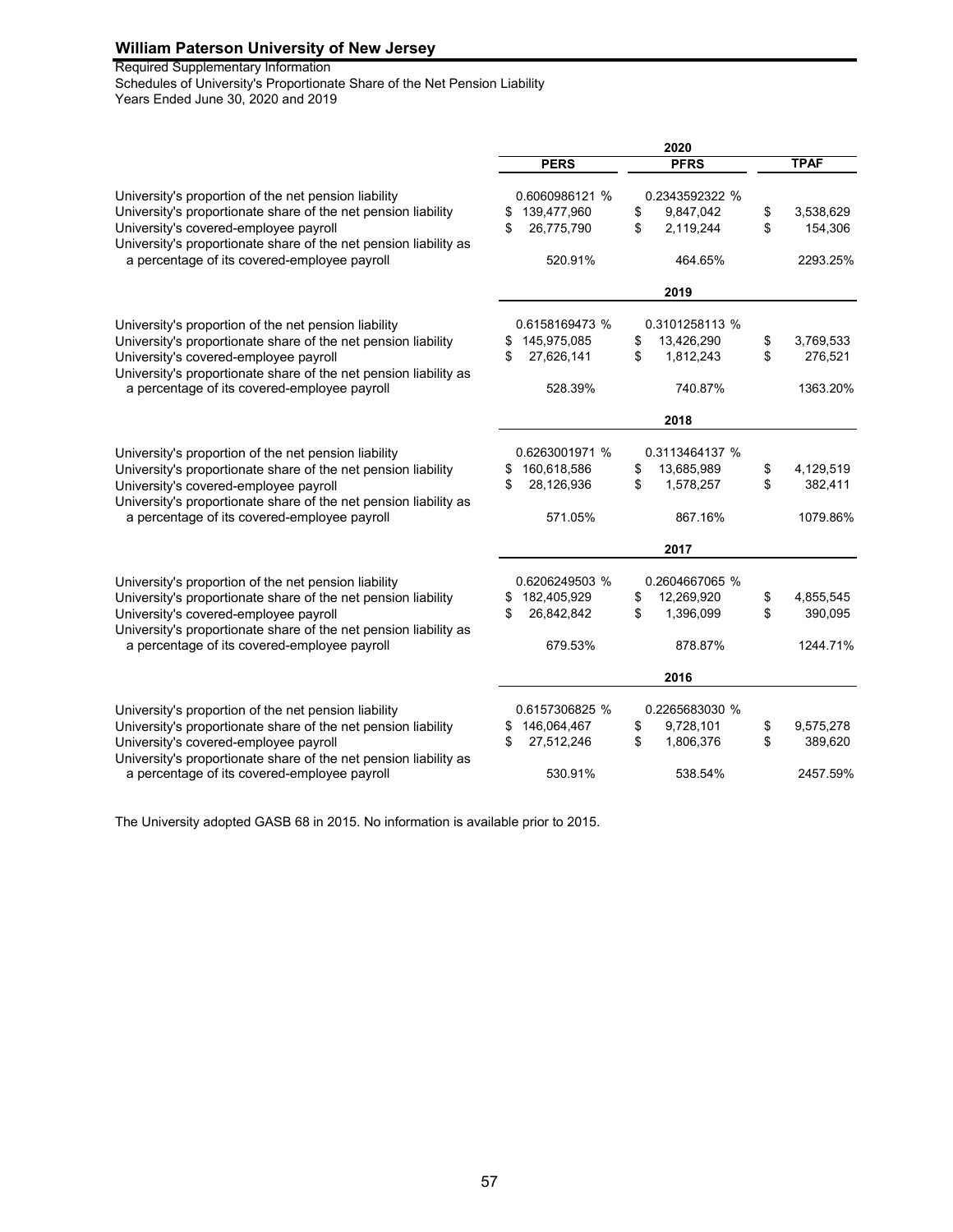Required Supplementary Information Year Ended June 30, 2020 and 2019 Schedules of University Contributions

|                                                                                                             | 2020                                   |                                |  |
|-------------------------------------------------------------------------------------------------------------|----------------------------------------|--------------------------------|--|
|                                                                                                             | <b>PERS</b>                            | <b>PFRS</b>                    |  |
| Contractually required contribution<br>Contributions in relation to the contractually required contribution | \$<br>5,582,296<br>(5,582,296)         | \$<br>1,024,020<br>(1,024,020) |  |
| Contribution deficiency (excess)                                                                            | \$                                     | \$                             |  |
| University's covered-employee payroll                                                                       | 26,775,790                             | $\overline{\$}$<br>2,119,244   |  |
| Contributions as a percentage of covered-employee payroll                                                   | 20.85%                                 | 48.32%                         |  |
|                                                                                                             | 2019                                   |                                |  |
|                                                                                                             | <b>PERS</b>                            | <b>PFRS</b>                    |  |
| Contractually required contribution                                                                         | \$<br>4,740,793                        | \$<br>754,977                  |  |
| Contributions in relation to the contractually required contribution                                        | (4,740,793)                            | (754, 977)                     |  |
| Contribution deficiency (excess)                                                                            | \$                                     | \$                             |  |
| University's covered-employee payroll                                                                       | \$<br>27,626,141                       | \$<br>1,812,243                |  |
| Contributions as a percentage of covered-employee payroll                                                   | 17.16%                                 | 41.66%                         |  |
|                                                                                                             | 2018                                   |                                |  |
| Contractually required contribution                                                                         | \$<br>2,500,000                        | \$<br>750,000                  |  |
| Contributions in relation to the contractually required contribution                                        | (2,500,000)                            | (750,000)                      |  |
| Contribution deficiency (excess)                                                                            | \$                                     | \$                             |  |
| University's covered-employee payroll                                                                       | $\overline{s}$<br>28,126,936           | Ŝ<br>1,578,257                 |  |
| Contributions as a percentage of covered-employee payroll                                                   | 8.89%                                  | 47.52%                         |  |
|                                                                                                             | 2017                                   |                                |  |
| Contractually required contribution                                                                         | \$<br>2,859,750                        | 608,268<br>\$                  |  |
| Contributions in relation to the contractually required contribution                                        | (2,859,750)                            | (608, 268)                     |  |
| Contribution deficiency (excess)                                                                            | $\overline{\boldsymbol{\mathfrak{s}}}$ | \$                             |  |
| University's covered-employee payroll                                                                       | $\overline{\mathbf{s}}$<br>28,126,936  | Ŝ<br>1,578,257                 |  |
| Contributions as a percentage of covered-employee payroll                                                   | 10.17%                                 | 38.54%                         |  |
|                                                                                                             | 2016                                   |                                |  |
| Contractually required contribution                                                                         | \$<br>1,972,328                        | \$<br>359,837                  |  |
| Contributions in relation to the contractually required contribution                                        | (1,972,328)                            | (359, 837)                     |  |
| Contribution deficiency (excess)                                                                            | \$                                     | \$                             |  |
| University's covered-employee payroll                                                                       | 27,512,246                             | \$<br>1,806,376                |  |
| Contributions as a percentage of covered-employee payroll                                                   | 7.17%                                  | 19.92%                         |  |

The University adopted GASB 68 in 2015. No information is available prior to 2015.